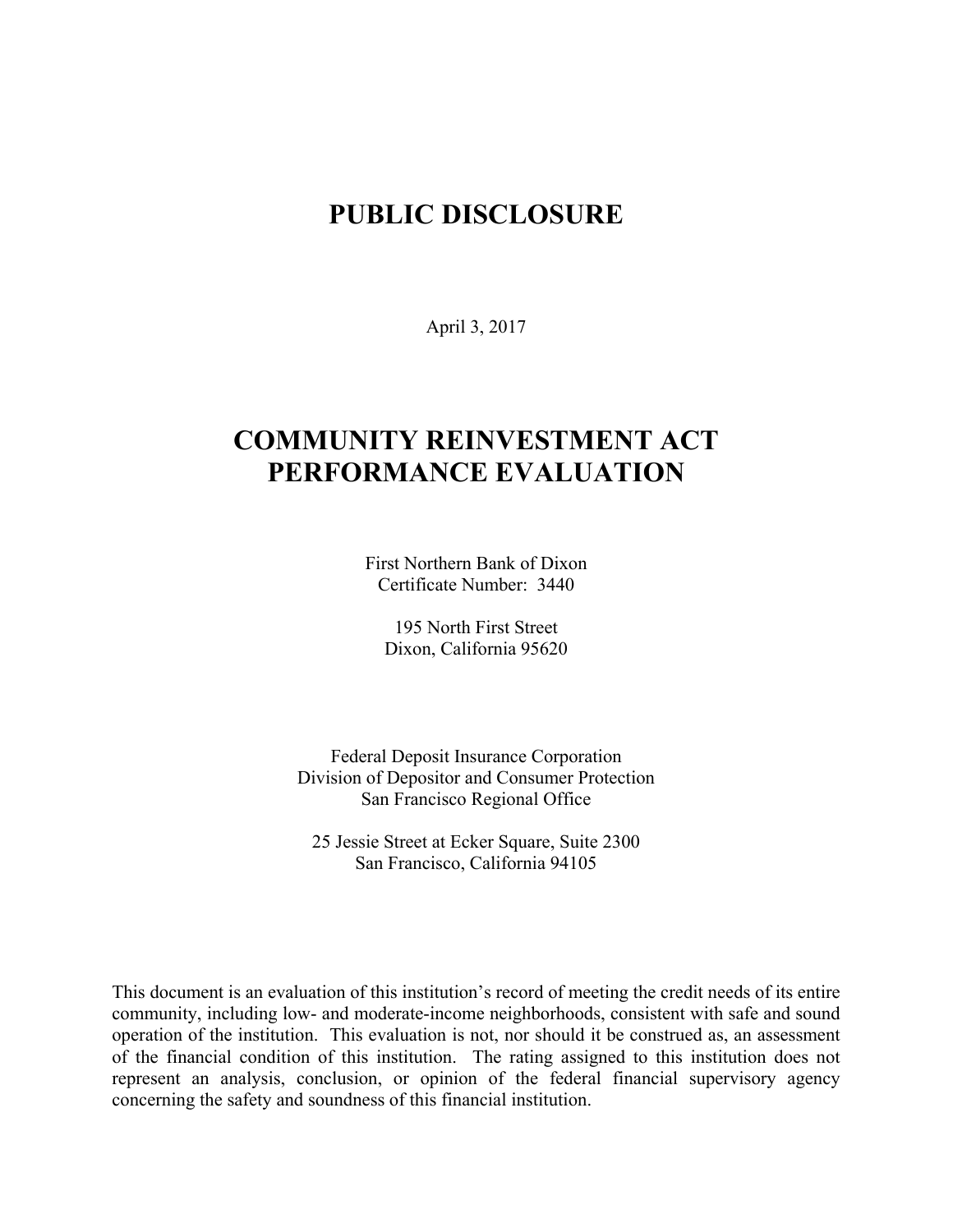## **TABLE OF CONTENTS**

| Conclusions on Performance Criteria in the Combined Assessment Area12   |  |
|-------------------------------------------------------------------------|--|
|                                                                         |  |
|                                                                         |  |
| Conclusions on Performance Criteria in the Sacramento Assessment Area31 |  |
|                                                                         |  |
|                                                                         |  |
|                                                                         |  |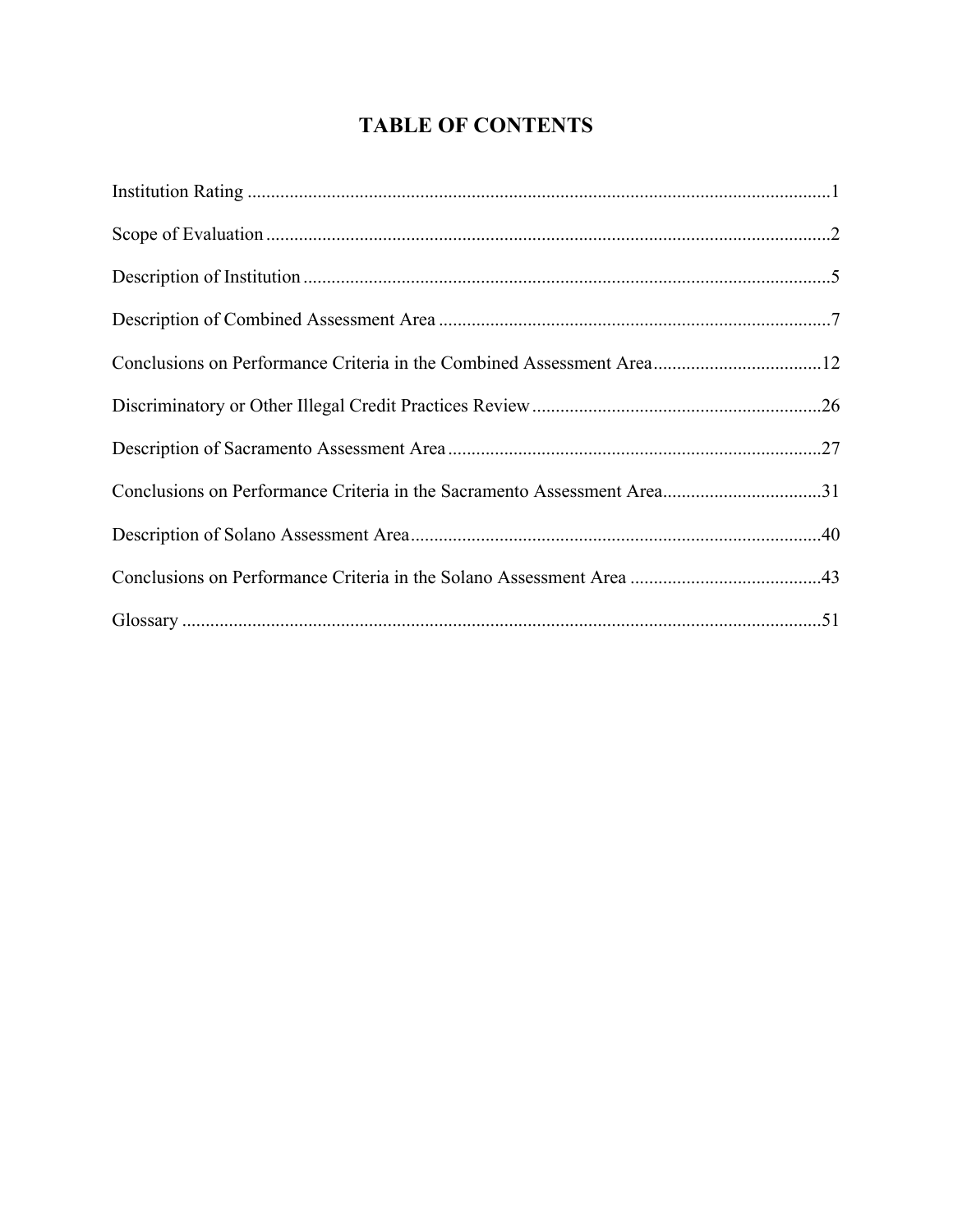## **INSTITUTION RATING**

# **INSTITUTION'S COMMUNITY REINVESTMENT ACT (CRA) RATING:** This

institution is rated **Satisfactory.** An institution in this group has a satisfactory record of helping to meet the credit needs of its assessment area (AA), including low- and moderate-income neighborhoods, in a manner consistent with its resources and capabilities.

First Northern Bank of Dixon's (FNBD) satisfactory CRA performance under the Lending Test and outstanding performance in the Community Development Test supports the overall rating. Examiners did not identify any evidence of discriminatory or other illegal credit practices. The following points summarize the bank's Lending Test and Community Development Test performance.

## **The Lending Test is rated Satisfactory.**

- The loan-to-deposit (LTD) ratio is reasonable given the institution's size, financial condition, and AA credit needs.
- The bank made a substantial majority of its small business, home mortgage, and small farm loans within the institution's AA.
- The geographic distribution of small business, home mortgage, and small farm loans reflects reasonable dispersion throughout the AA.
- The distribution of borrowers reflects, given the demographics of the AA, poor penetration among individuals of different income levels and businesses of different revenue sizes.
- The institution has not received any CRA-related complaints since the previous evaluation; therefore, this factor did not affect the Lending Test rating.

## **The Community Development Test is rated Outstanding.**

• The institution's community development performance demonstrates excellent responsiveness to community development needs of its AA through community development loans, qualified investments, and community development services, as appropriate. Examiners considered the institution's capacity and the need and availability of such opportunities for community development in the AA.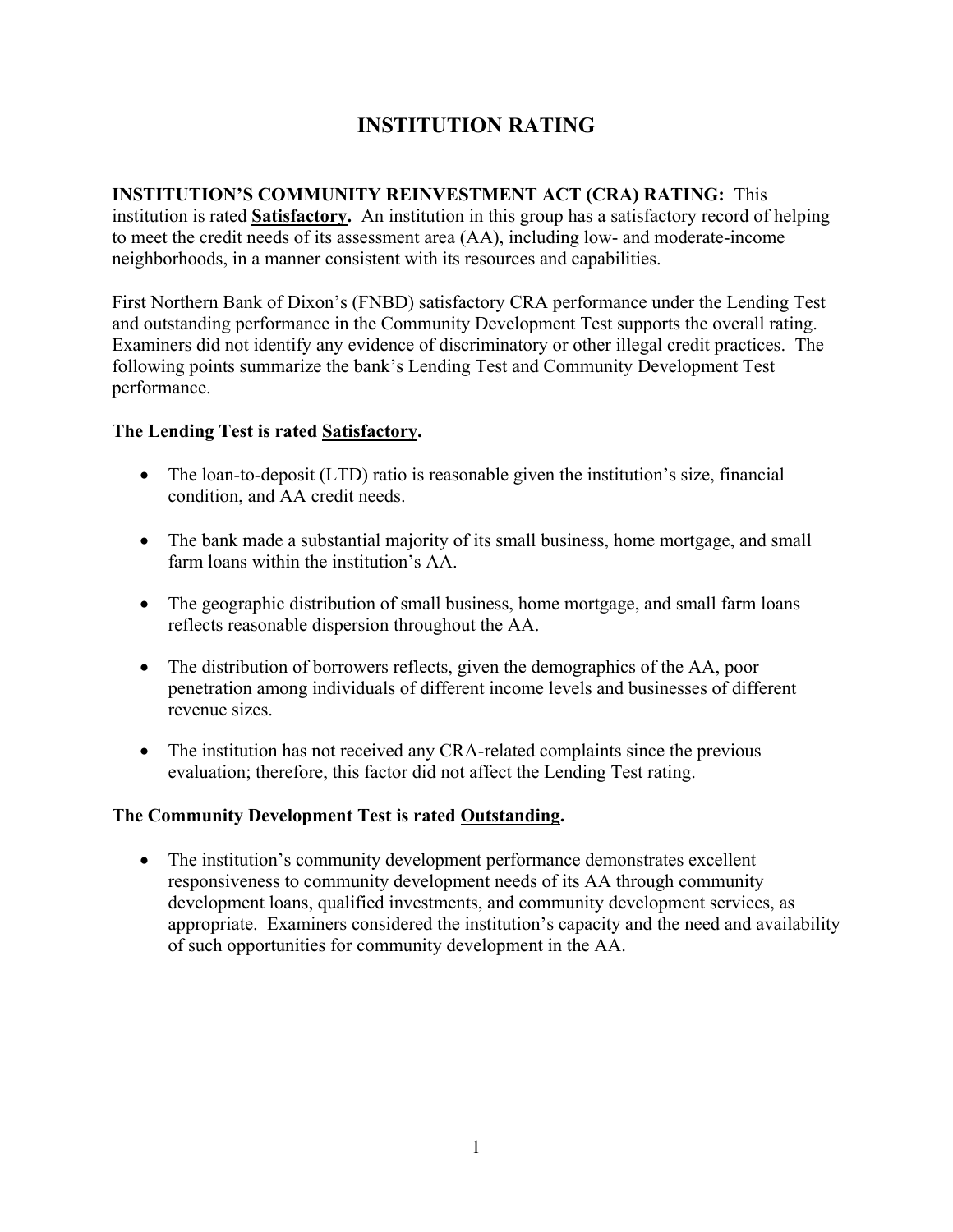## **SCOPE OF EVALUATION**

## **General Information**

This evaluation covers the period from the previous evaluation dated January 12, 2015 to the current evaluation dated April 3, 2017. Examiners used the Interagency Intermediate Small Institution Examination Procedures to evaluate FNBD's CRA performance. The procedures used for Intermediate Small Institutions, which are defined as those with assets of at least \$307 million as of December  $31<sup>st</sup>$  of both of the prior 2 calendar years and less than \$1.226 billion as of December 31<sup>st</sup> of either of the prior 2 calendar years. As reported on the Consolidated Report of Condition and Income (Call Report), FNBD had total assets of \$1.045 billion and \$1.167 billion for year-end 2015 and 2016, respectively. The Interagency Intermediate Small Institution Examination Procedures include two tests: the CRA Small Bank Lending Test and the Community Development Test.

The Lending Test considered the institution's performance according to the following criteria:

- LTD ratio
- AA concentration
- Borrower profile
- Geographic distribution
- Response to CRA-related complaints

The Community Development Test considered the following factors.

- Number and dollar amount of community development loans, qualified investments, and community development services
- The responsiveness of such activities to the community development needs of the AA

Banks must achieve at least a "Satisfactory" rating under each test to obtain an overall "Satisfactory" rating. This evaluation does not include any lending activity performed by affiliates.

#### **Loan Products Reviewed**

Examiners determined that the bank's major product lines are small business, home mortgage, and small farm loans. This conclusion considered the bank's business strategy and the number and dollar volume of loans originated during the evaluation period.

The bank's record of originating small business loans contributed more weight to the overall conclusions due to the larger loan volume when compared to home mortgage and small farm lending during 2015 and 2016. In addition, no other loan types, such as consumer loans, represent a major product line. Therefore, they provided no material support for conclusions or ratings and are not presented. The following table illustrates the bank's originations over 2016 by loan type.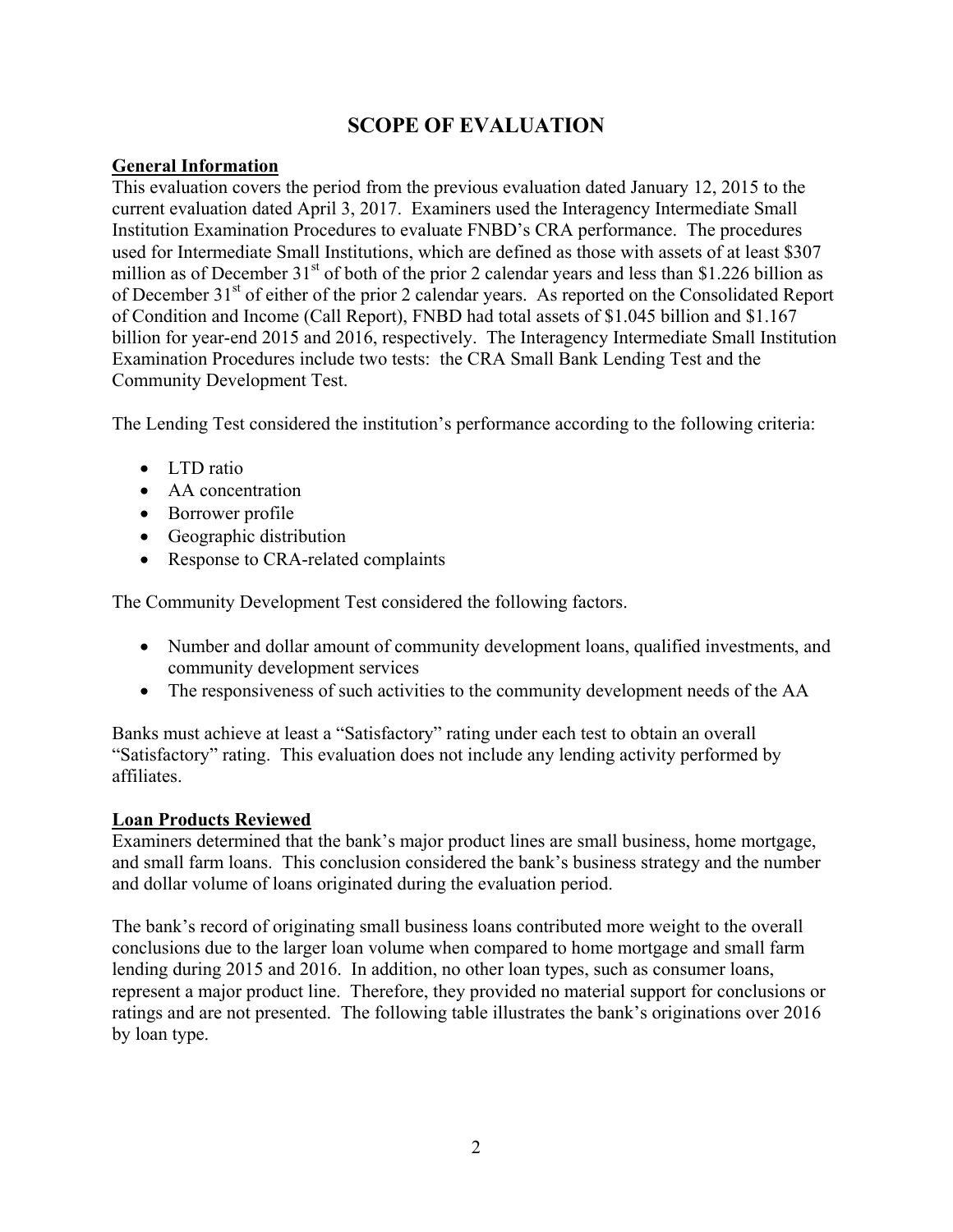| <b>Loans Originated or Purchased in 2016</b>                                                                                  |            |               |          |               |  |  |  |  |  |
|-------------------------------------------------------------------------------------------------------------------------------|------------|---------------|----------|---------------|--|--|--|--|--|
| <b>Loan Category</b>                                                                                                          | $$$ (000s) | $\frac{6}{9}$ | #        | $\frac{6}{9}$ |  |  |  |  |  |
| <b>Construction and Land Development</b>                                                                                      | 68,791     | 15.0          | 35       | 3.8           |  |  |  |  |  |
| Secured by Farmland                                                                                                           | 15,840     | 3.5           | 18       | 2.0           |  |  |  |  |  |
| 1-4 Family Residential                                                                                                        | 67,576     | 14.7          | 299      | 32.6          |  |  |  |  |  |
| Multi-Family (5 or more) Residential                                                                                          | 4,975      | 1.1           | 3        | 0.3           |  |  |  |  |  |
| Commercial Real Estate                                                                                                        | 109,368    | 23.9          | 72       | 7.8           |  |  |  |  |  |
| Commercial and Industrial                                                                                                     | 142,188    | 31.0          | 336      | 36.6          |  |  |  |  |  |
| Agricultural                                                                                                                  | 48,103     | 10.5          | 83       | 9.0           |  |  |  |  |  |
| Consumer                                                                                                                      | 1,225      | 0.3           | 73       | 7.9           |  |  |  |  |  |
| Other Loans                                                                                                                   | $\theta$   | 0.0           | $\Omega$ | 0.0           |  |  |  |  |  |
| <b>Total Loans</b>                                                                                                            | 458,066    | 100.0         | 919      | 100.0         |  |  |  |  |  |
| Source: Bank Records January 1, 2016 through December 31, 2016<br>Percentages may not add up to 100.0 percent due to rounding |            |               |          |               |  |  |  |  |  |

The following table illustrates the bank's originations in 2015 by loan type.

| <b>Loans Originated or Purchased in 2015</b>                                                                                                    |            |               |          |               |  |  |  |  |  |
|-------------------------------------------------------------------------------------------------------------------------------------------------|------------|---------------|----------|---------------|--|--|--|--|--|
| <b>Loan Category</b>                                                                                                                            | $$$ (000s) | $\frac{0}{0}$ | #        | $\frac{6}{9}$ |  |  |  |  |  |
| <b>Construction and Land Development</b>                                                                                                        | 32,323     | 8.9           | 21       | 2.6           |  |  |  |  |  |
| Secured by Farmland                                                                                                                             | 43,233     | 11.9          | 28       | 3.4           |  |  |  |  |  |
| 1-4 Family Residential                                                                                                                          | 63,894     | 17.5          | 268      | 32.6          |  |  |  |  |  |
| Multi-Family (5 or more) Residential                                                                                                            | 896        | 0.2           |          | 0.1           |  |  |  |  |  |
| <b>Commercial Real Estate</b>                                                                                                                   | 83,488     | 22.9          | 53       | 6.4           |  |  |  |  |  |
| Commercial and Industrial                                                                                                                       | 105,010    | 28.8          | 321      | 39.0          |  |  |  |  |  |
| Agricultural                                                                                                                                    | 35,208     | 9.7           | 53       | 6.4           |  |  |  |  |  |
| Consumer                                                                                                                                        | 744        | 0.2           | 78       | 9.5           |  |  |  |  |  |
| Other Loans                                                                                                                                     | $\Omega$   | 0.0           | $\Omega$ | 0.0           |  |  |  |  |  |
| <b>Total Loans</b>                                                                                                                              | 364,796    | 100.0         | 823      | 100.0         |  |  |  |  |  |
| Source: Bank Records January 1, 2015 through December 31, 2015<br>$D$ approachange is a second and $JJ$ can be 100.0 program due to prove ding. |            |               |          |               |  |  |  |  |  |

*Percentages may not add up to 100.0 percent due to rounding* 

Bank records indicated that the lending focus and product mix remained consistent throughout the evaluation period. The bank was not required to report small business and small farm loan data as an Intermediate Small Institution; however, the bank elected to report the data voluntarily. This evaluation considered all small business and small farm loans reported on the bank's 2015 and 2016 CRA loan application registers (LARs). The bank originated 283 small business loans totaling \$88.8 million in 2015, and 223 small business loans totaling \$72.0 million in 2016. The bank originated 44 small farm loans totaling \$9.6 million in 2015, and 44 small farm loans totaling \$8.8 million in 2016. D&B data for 2015 and 2016 provided a standard of comparison for the small business and small farm loans.

In addition, this evaluation considered all home mortgage loans reported on the bank's 2015 and 2016 Home Mortgage Disclosure (HMDA) LARs. For 2015, the bank reported 162 loans totaling \$47.2 million, and for 2016, the bank reported 179 loans totaling \$52.2 million. For the Lending Test, examiners reviewed the number and dollar volume of small business,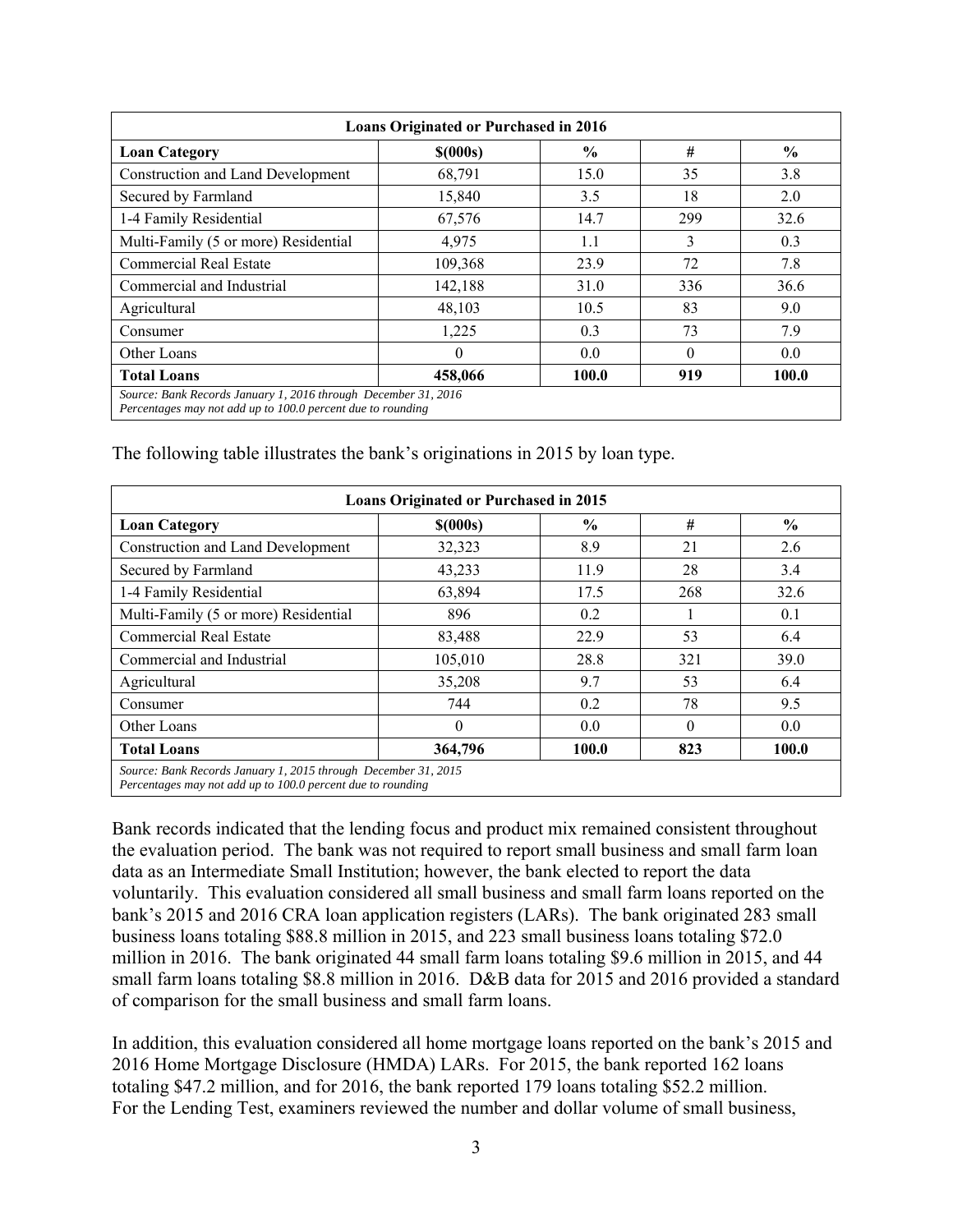home mortgage, and small farm loans. While number and dollar volume of loans are presented, examiners emphasized performance by number of loans because the number of loans is a better indicator of the number of businesses, individuals, and farms served.

For the Community Development Test, bank management has provided data on community development loans, qualified investments, and community development services since the previous evaluation dated January 12, 2015.

### **Multiple Assessment Areas**

FNBD operates a network of 10 full-service branches within 2 AAs. As in the previous evaluation, FNBD continues to designate two separate AAs: the Sacramento AA and the Solano AA. The Sacramento AA includes Sacramento, Placer, and Yolo Counties. The Solano AA includes Solano County, except for the cities of Vallejo and Benicia. The bank's CRA Rating is derived from its performance in the separate AAs.

| <b>Assessment Area Breakdown of Loans, Deposits, and Branches</b> |              |               |                 |               |                 |       |  |  |  |
|-------------------------------------------------------------------|--------------|---------------|-----------------|---------------|-----------------|-------|--|--|--|
| <b>Assessment Area</b>                                            | Loans        |               | <b>Deposits</b> |               | <b>Branches</b> |       |  |  |  |
|                                                                   | $$$ $(000s)$ | $\frac{6}{9}$ | $$$ $(000s)$    | $\frac{6}{9}$ | #               | $\%$  |  |  |  |
| Sacramento AA                                                     | 164,480      | 69.7          | 650,684         | 66.9          |                 | 70.0  |  |  |  |
| Solano AA                                                         | 71.519       | 30.3          | 321,482         | 33.1          |                 | 30.0  |  |  |  |
| <b>Total</b>                                                      | 235,999      | 100.0         | 972,166         | 100.0         | 10              | 100.0 |  |  |  |
| Source: Bank Records; FDIC Summary of Deposits (June 30, 2016)    |              |               |                 |               |                 |       |  |  |  |

The following table illustrates the loans, deposits, and branch network by AA:

The bank's activities in the Sacramento AA are weighed most heavily in this evaluation, given that the area contains a high percentage of the lending, deposits, and branch offices. As illustrated in the table above, approximately 66.9 percent of FNBD's total deposits were taken in the Sacramento AA. Approximately 69.7 percent of the small business, home mortgage, and small farm loans originated in 2015 and 2016 within the bank's combined AA, were located within the Sacramento AA. Within the Solano AA, 33.1 percent of total deposits were taken, and 30.3 percent of the total small business, home mortgage, and small farm loans were originated in 2015 and 2016.

This evaluation uses full-scope examination procedures to evaluate the bank's performance in the Sacramento AA and the Solano AA. The overall conclusions in this evaluation are based on a variety of performance context factors that may affect the individual conclusions within each of the AAs. Refer to the sections of this evaluation that describe the bank's performance within the specific AAs.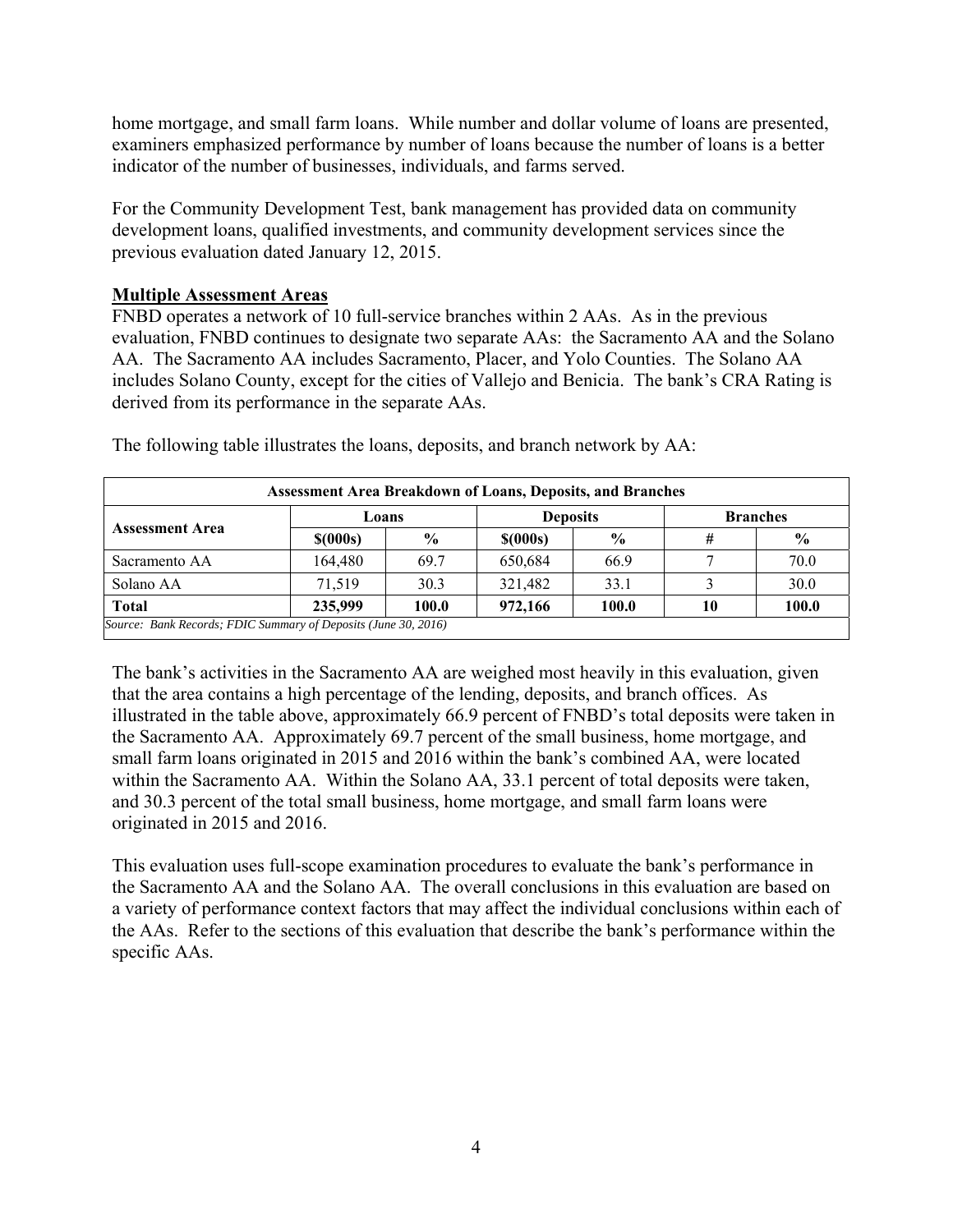## **DESCRIPTION OF INSTITUTION**

## **Background**

FNBD is headquartered in Dixon, California, and operates in the central part of the state, in Solano, Yolo, Sacramento, and Placer Counties. FNBD is owned by First Northern Community Bancshares (FNC), a one-bank holding company also headquartered in Dixon. The institution received an overall "Satisfactory" rating at its previous FDIC Performance Evaluation, dated January 12, 2015, based on Interagency Intermediate Small Institution Examination Procedures. The overall rating was supported by a "Satisfactory" rating in the Lending Test, and an "Outstanding" rating in the Community Development Test.

### **Operations**

FNBD operates 10 full-service branch offices in its AA in the central part of California. The bank operates four branches in Yolo County, three branches in Solano County, two branches in Placer County, and one branch in Sacramento County. Since the previous evaluation, the bank opened one new branch and relocated one branch. In May 2016, the bank opened a new branch located in a moderate-income census tract of Sacramento County. On the same date, the bank relocated a branch in Placer County within the same upper-income census tract of the previous branch. The bank has not been part of any merger or acquisition activity since the previous evaluation.

FNBD offers loan products including commercial, agricultural, home mortgage, and consumer loans, primarily focused on commercial lending. The institution provides a variety of deposit services including checking, savings, money market deposit accounts, and certificates of deposit.

#### **Ability and Capacity**

The bank's Call Report, dated December 31, 2016, reflects approximately \$1.167 billion of total assets, \$1.066 billion in total deposits, and \$89.8 million in total equity capital. Total loans approximate \$669.8 million, or 57.4 percent of total assets. The loan portfolio is representative of the bank's primary business focus that emphasizes commercial loans, followed by residential real estate loans, and farmland and agricultural loans. Commercial real estate and commercial/industrial loans represent 63.3 percent of the total loan portfolio, while residential real estate loans represent 16.5 percent. Farmland and agricultural loans represent 15.1 percent of the total loan portfolio, and consumer loans represent a nominal amount of 0.2 percent.

The following table illustrates the composition of the bank's loan portfolio as of December 31, 2016.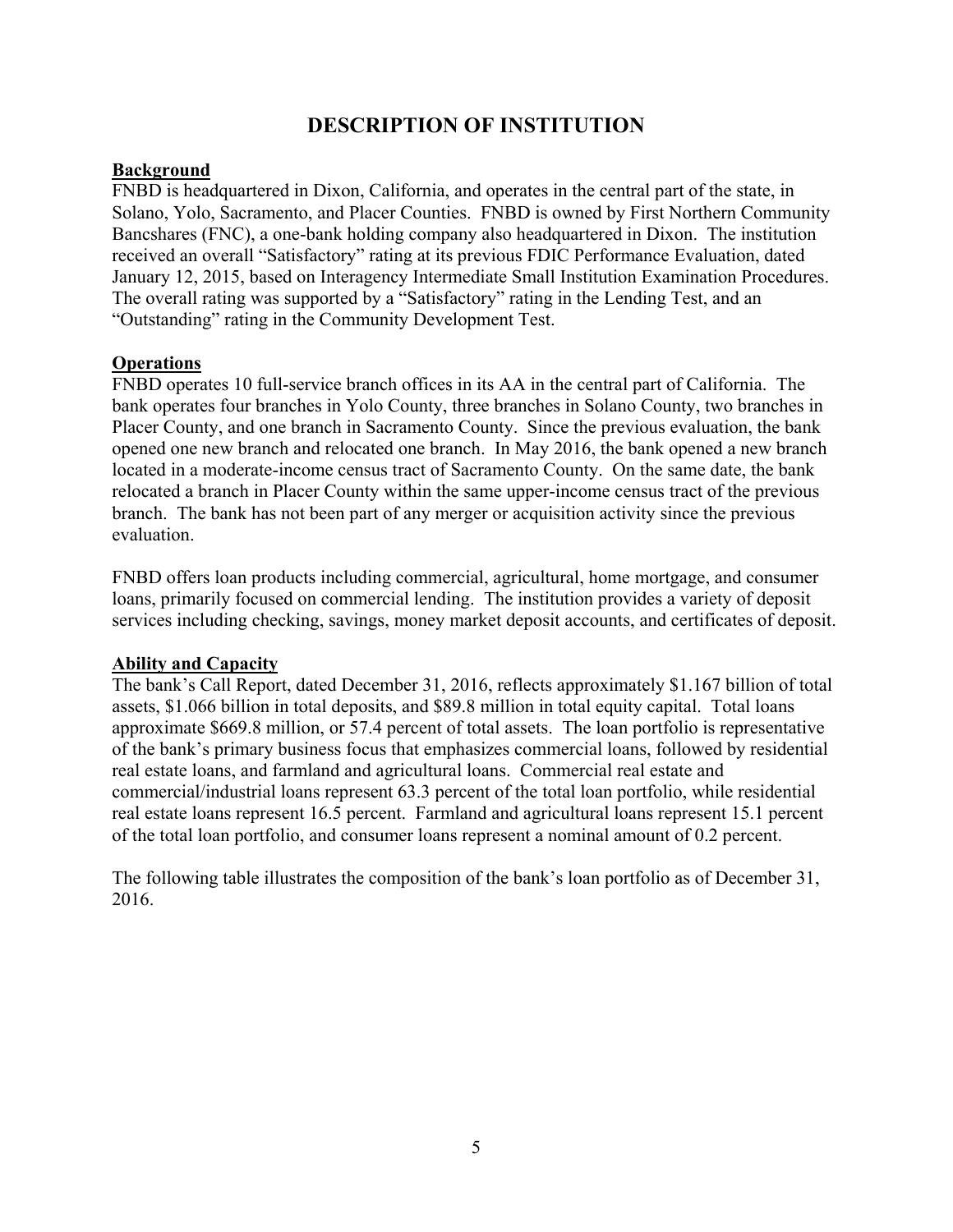| Loan Portfolio Distribution as of December 31, 2016 |                |               |  |  |  |  |  |  |
|-----------------------------------------------------|----------------|---------------|--|--|--|--|--|--|
| <b>Loan Category</b>                                | $$$ (000s)     | $\frac{6}{9}$ |  |  |  |  |  |  |
| <b>Construction and Land Development</b>            | 33,388         | 4.9           |  |  |  |  |  |  |
| Secured by Farmland                                 | 57,080         | 8.5           |  |  |  |  |  |  |
| 1-4 Family Residential                              | 86,073         | 12.8          |  |  |  |  |  |  |
| Multi-family (5 or more) Residential                | 24,797         | 3.7           |  |  |  |  |  |  |
| <b>Commercial Real Estate</b>                       | 308,824        | 45.8          |  |  |  |  |  |  |
| <b>Total Real Estate Loans</b>                      | 510,162        | 75.7          |  |  |  |  |  |  |
| Commercial and Industrial                           | 117,576        | 17.5          |  |  |  |  |  |  |
| Agricultural                                        | 44,824         | 6.6           |  |  |  |  |  |  |
| Consumer                                            | 1,164          | 0.2           |  |  |  |  |  |  |
| Other                                               | 68             | 0.0           |  |  |  |  |  |  |
| Less: Unearned Income                               | $\overline{0}$ | 0.0           |  |  |  |  |  |  |
| <b>Total Loans</b>                                  | 673,794        | 100.0         |  |  |  |  |  |  |
| Source: Call Report as of 12/31/2016                |                |               |  |  |  |  |  |  |

Examiners did not identify any financial, legal, or other impediments that affect the bank's ability to meet AA credit needs.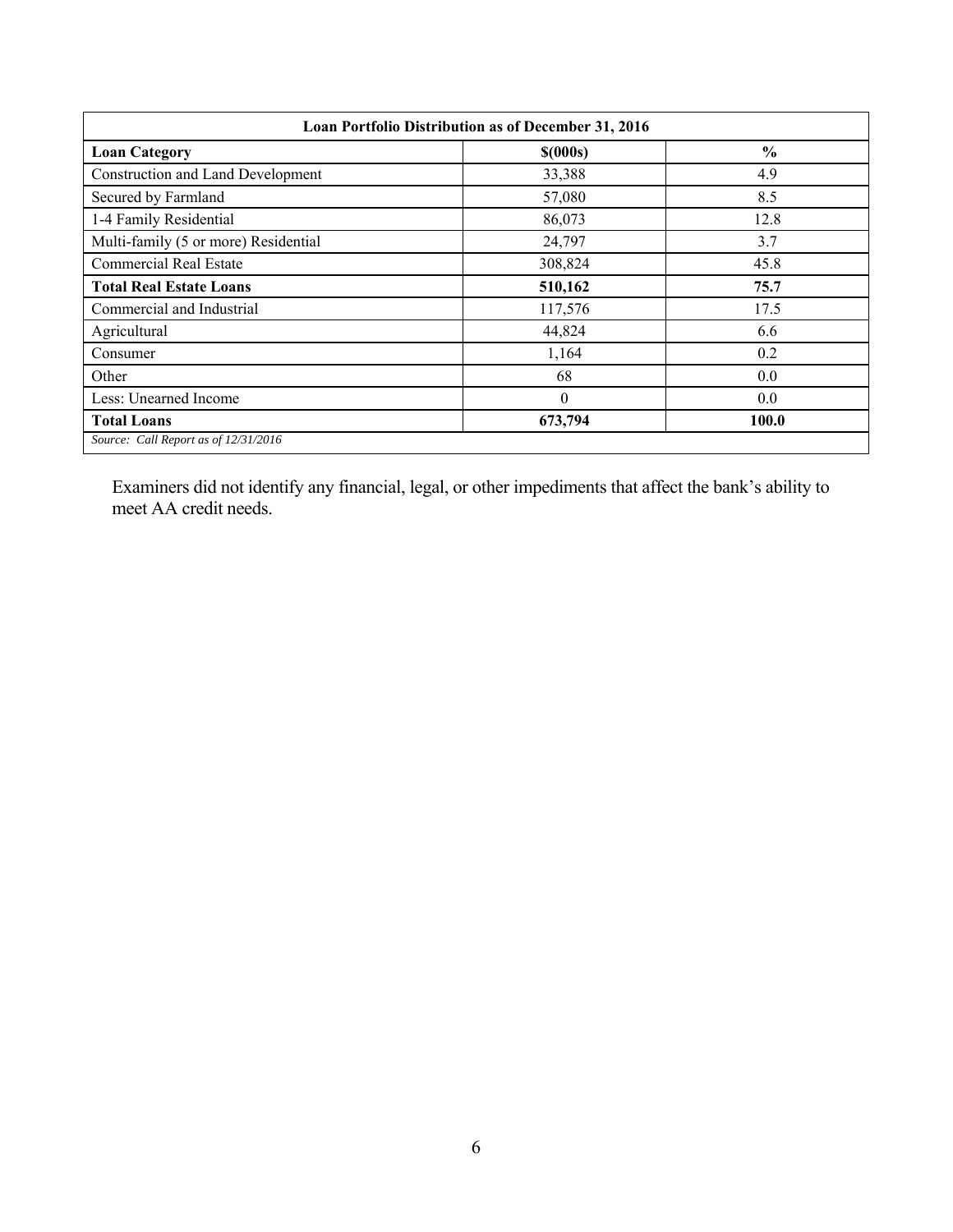## **DESCRIPTION OF COMBINED ASSESSMENT AREA**

CRA requires each financial institution to define one or more AAs within which its CRA performance will be evaluated. FNBD designated two AAs: the Sacramento AA and the Solano AA. The Sacramento AA includes all of Sacramento, Yolo, and Placer Counties, which are located in the Sacramento-Roseville-Arden-Arcade, California Metropolitan Statistical Area (MSA) #40900. The Solano AA consists of 57 census tracts within the Vallejo-Fairfield, California MSA #46700. The Solano AA includes all portions of the MSA and Solano County, except for the cities of Benicia and Vallejo, which are located in the southwestern portion of the MSA. FNBD's AAs have not changed since the previous evaluation. The bank's combined AA consists of whole geographies, do not arbitrarily exclude any low- and moderate-income geographies or individuals, and meets the technical requirements of the CRA Regulation. The following sections discuss demographic and economic information for the combined AA.

### **Economic and Demographic Data**

The combined AA includes 499 census tracts. These tracts reflect the following income designations according to the 2010 U.S. Census:

- 37 low-income census tracts,
- 123 moderate-income census tracts,
- 191 middle-income census tracts,
- 146 upper-income census tracts, and
- 2 census tracts with no income designation.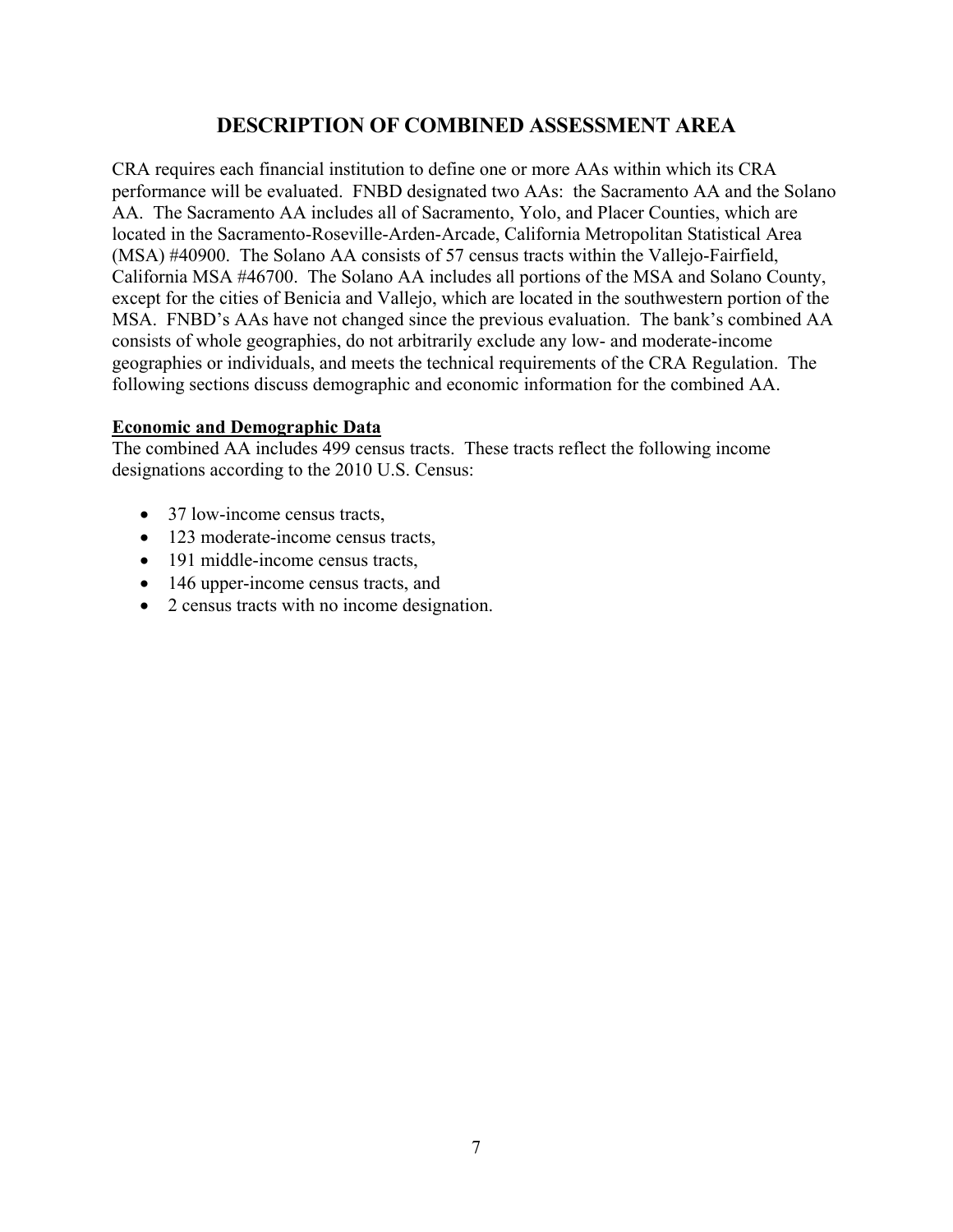| Demographic Information of the                                                                                      |           |                   |                      |                              |                          |                    |  |  |
|---------------------------------------------------------------------------------------------------------------------|-----------|-------------------|----------------------|------------------------------|--------------------------|--------------------|--|--|
| <b>Combined Assessment Area</b>                                                                                     |           |                   |                      |                              |                          |                    |  |  |
| <b>Demographic Characteristics</b>                                                                                  | #         | Low<br>$%$ of #   | Moderate<br>$%$ of # | Middle<br>$%$ of #           | <b>Upper</b><br>$%$ of # | $NA^*$<br>$%$ of # |  |  |
| Geographies (Census Tracts)                                                                                         | 499       | 7.4               | 24.6                 | 38.3                         | 29.3                     | 0.4                |  |  |
| Population by Geography                                                                                             | 2,236,559 | 6.9               | 24.6                 | 38.2                         | 29.7                     | 0.7                |  |  |
| Housing Units by Geography                                                                                          | 868,758   | 6.8               | 24.7                 | 40.0                         | 28.5                     | $0.0\,$            |  |  |
| Owner-Occupied Units by Geography                                                                                   | 492,675   | 3.7               | 18.9                 | 41.3                         | 36.1                     | $0.0\,$            |  |  |
| Occupied Rental Units by Geography                                                                                  | 301,530   | 11.4              | 33.3                 | 37.6                         | 17.6                     | $0.0\,$            |  |  |
| Vacant Units by Geography                                                                                           | 74,553    | 9.1               | 28.1                 | 40.6                         | 22.2                     | $0.0\,$            |  |  |
| Businesses by Geography                                                                                             | 141,409   | 7.0               | 22.0                 | 39.4                         | 31.6                     | $0.0\,$            |  |  |
| Farms by Geography                                                                                                  | 3,777     | 3.6               | 16.2                 | 47.6                         | 32.6                     | $0.0\,$            |  |  |
| Family Distribution by Income Level                                                                                 | 532,675   | 22.2              | 17.3                 | 20.3                         | 40.2                     | $0.0\,$            |  |  |
| Household Distribution by Income Level                                                                              | 794,205   | 23.7              | 16.8                 | 18.6                         | 40.9                     | 0.0                |  |  |
| Median Family Income MSA #40900 Sacramento-<br>Roseville-Arden-Arcade, CA MSA                                       |           | \$71,816          | Median Housing Value |                              |                          | \$355,341          |  |  |
| Median Family Income MSA #46700 Vallejo-<br>\$77,321<br>Fairfield, CA MSA                                           |           | Median Gross Rent |                      |                              | \$1,056                  |                    |  |  |
|                                                                                                                     |           |                   |                      | Families Below Poverty Level |                          | 8.6%               |  |  |
| Source: 2010 U.S. Census and 2016 D&B Data<br>Department on more and all cases. 100.0 more and deep to point direct |           |                   |                      |                              |                          |                    |  |  |

The following table illustrates select demographic characteristics of the combined AA:

*Percentages may not add up to 100.0 percent due to rounding* 

*(\*) The NA category consists of geographies that have not been assigned an income classification.* 

According to 2016 D&B data, there were 141,409 businesses in the combined AA. Gross annual revenues (GARs) for these businesses are below:

- 85.2 percent have \$1 million or less
- 4.8 percent have more than \$1 million
- 10.0 percent have unknown revenues

The analysis of small business loans under the Borrower Profile criterion compares the distribution of businesses by GAR level. The service industry represents the largest portion of businesses located within the combined AA at 50.4 percent; followed by retail trade at 12.3 percent; finance, insurance, and real estate at 9.0 percent; and construction at 8.7 percent. In addition, 74.0 percent have 4 or fewer employees, and 89.2 percent operate from a single location. These figures indicate a reduced need for credit, which can effectively limit a financial institution's ability to lend to small businesses.

The 2015 and 2016 Federal Financial Institutions Examination Council (FFIEC)-updated median family income levels are used to analyze home mortgage loans under the Borrower Profile criterion. As illustrated in the table above, the 2010 U.S. Census data reveals that 8.6 percent of families in the combined AA have incomes below the poverty level. This figure indicates a reduced capacity to borrow, which can effectively limit a financial institution's ability to lend. The low-, moderate-, middle-, and upper-income categories are presented in the following table.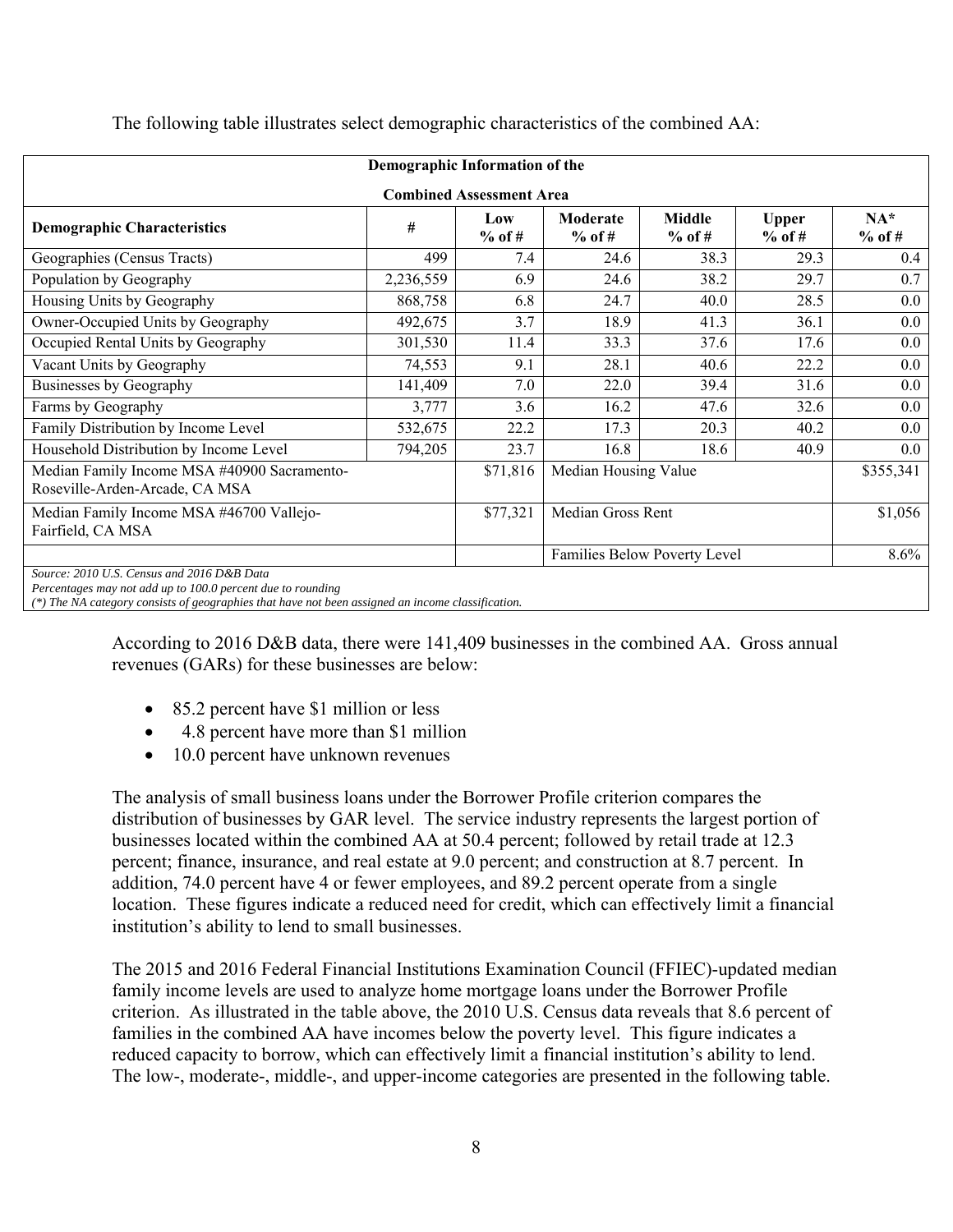| <b>Median Family Income Ranges</b>                                     |                 |                                                        |                                |                             |  |  |  |  |  |  |
|------------------------------------------------------------------------|-----------------|--------------------------------------------------------|--------------------------------|-----------------------------|--|--|--|--|--|--|
| <b>Median Family Incomes</b>                                           | Low<br>$< 50\%$ | Moderate<br>50\% to $\leq 80\%$                        | Middle<br>80\% to $\leq 120\%$ | <b>Upper</b><br>$\geq$ 120% |  |  |  |  |  |  |
| Sacramento-Roseville-Arden-Arcade, CA MSA Median Family Income (40900) |                 |                                                        |                                |                             |  |  |  |  |  |  |
| 2015 (\$71,500)                                                        | $<$ \$35,750    | \$35,750 to $\leq$ \$57,200                            | \$57,200 to $\leq$ \$85,800    | $\geq$ \$85,800             |  |  |  |  |  |  |
| 2016 (\$69,900)                                                        | $<$ \$34,950    | \$34,950 to $\le$ \$55,920                             | \$55,920 to $\leq$ \$83,880    | $\geq$ \$83,880             |  |  |  |  |  |  |
|                                                                        |                 | Vallejo-Fairfield, CA MSA Median Family Income (46700) |                                |                             |  |  |  |  |  |  |
| 2015 (\$74,500)                                                        | $<$ \$37,250    | \$37,250 to $\le$ \$59,600                             | \$59,600 to $\leq$ \$89,400    | $\geq$ \$89,400             |  |  |  |  |  |  |
| 2016 (\$77,600)                                                        | $<$ \$38,800    | \$38,800 to $\leq$ \$62,080                            | \$62,080 to $\leq$ \$93,120    | $\geq$ \$93,120             |  |  |  |  |  |  |
| Source: FFIEC                                                          |                 |                                                        |                                |                             |  |  |  |  |  |  |

These categories are based on the 2015 and 2016 FFIEC-updated median family income levels.

There are 868,758 total housing units in the combined AA. Of these, 56.7 percent are owneroccupied units, 34.7 percent are occupied rental units, and 8.6 percent are vacant units. The Geographic Distribution criterion compares home mortgage loans to the distribution of owneroccupied housing units. There are no owner-occupied housing units in the census tracts without income designations.

Data obtained from the U.S. Bureau of Labor and Statistics (BLS) indicates that the average unemployment rate in California was 6.2 percent in 2015, and 5.4 percent in 2016. The following table illustrates the annual average unemployment rates.

| <b>Unemployment Rates</b> |               |               |  |  |  |  |  |  |
|---------------------------|---------------|---------------|--|--|--|--|--|--|
|                           | 2015          | 2016          |  |  |  |  |  |  |
| Area                      | $\frac{0}{0}$ | $\frac{0}{0}$ |  |  |  |  |  |  |
| Sacramento AA             | 5.9           | 5.3           |  |  |  |  |  |  |
| Solano AA                 | 6.1           | 5.4           |  |  |  |  |  |  |
| California                | 6.2           | 5.4           |  |  |  |  |  |  |
| National Average          | 5.3           | 49            |  |  |  |  |  |  |
| Source: BLS               |               |               |  |  |  |  |  |  |

As illustrated above, the unemployment rate has improved in both areas. In the Sacramento AA, the unemployment rate decreased from 5.9 percent to 5.3 percent from 2015 to 2016. In the Solano AA, the unemployment rate decreased from 6.1 percent to 5.4 percent from 2015 to 2016. These improvements are in line with California's overall unemployment rate decrease, as well as the National average, and illustrate an improving trend.

According to the 2016 D&B data, there were 3,777 farms in the combined AA. GARs for these farms are below:

- 94.0 percent have \$1 million or less
- 3.8 percent have more than \$1 million
- 2.2 percent have unknown revenues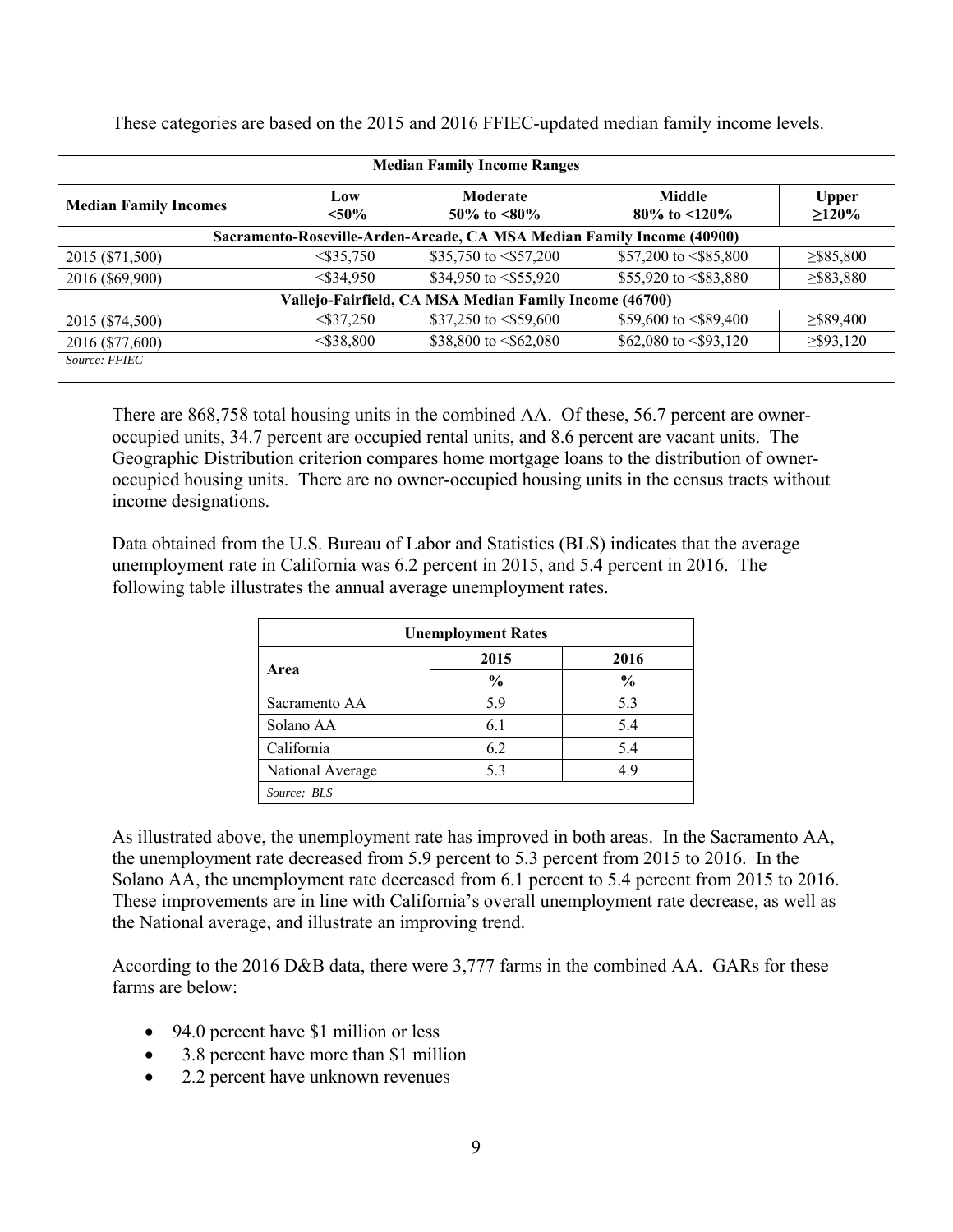The analysis of small farm loans under the Borrower Profile criterion compares the distribution of farms by GAR level. The agriculture, forestry, and fishing industries represent only 2.6 percent of total businesses located in the combined AA. The small number of farms and agricultural businesses in the combined AA demonstrate a limited availability to provide small farm credit.

Additional economic and demographic information is discussed within the description of each AA.

## **Comparable Financial Institutions**

No comparable financial institutions operate in the area, given FNBD's asset size, branch network, product offerings, and areas served.

## **Designated Disaster Areas**

In February 2017, all of the counties in the combined AA were designated as disaster areas by the Federal Emergency Management Agency (FEMA) due to severe winter storms, flooding, and mudslides. In March 2017, the counties of Sacramento and Yolo were again designated as disaster areas by FEMA due to the winter storms, flooding, and mudslides.

## **Distressed or Underserved Nonmetropolitan Middle-Income Geographies**

The combined AA does not include any distressed or underserved nonmetropolitan middleincome geographies.

## **Competition**

The combined AA is highly competitive in the market for financial services. According to the June 30, 2016 FDIC Deposit Market Share data, 42 financial institutions operated 406 fullservice branches within the bank's combined AA. Of these institutions, FNBD ranked  $10<sup>th</sup>$  with a 2.0 percent deposit market share. The following table illustrates FNBD's small business, home mortgage, small farm, and deposit market share information in the combined AA.

| Small Business, Home Mortgage, and Deposit Market Share - Combined AA                               |                   |                                       |                          |            |                          |                          |  |  |  |
|-----------------------------------------------------------------------------------------------------|-------------------|---------------------------------------|--------------------------|------------|--------------------------|--------------------------|--|--|--|
| <b>2015 Small Business</b>                                                                          |                   | 2015 Small Farm<br>2015 Home Mortgage |                          |            |                          |                          |  |  |  |
| Rank $(\#)$                                                                                         | Market<br>Share % | Rank $(\#)$                           | <b>Market</b><br>Share % | Rank $(H)$ | <b>Market</b><br>Share % | <b>Market</b><br>Share % |  |  |  |
| 14 of 108                                                                                           | 0.5               | 91 of 593                             | 0.2                      | 5 of 26    | 6.8                      | 2.0                      |  |  |  |
| Source: 2015 Aggregate Small Business, Small Farm, and HMDA Data; June 30, 2016 Summary of Deposits |                   |                                       |                          |            |                          |                          |  |  |  |

As illustrated above, there is a high level of competition for small business loans in the combined AA. The bank is not required to collect and report small business and small farm loan data; however, has elected to do so voluntarily. Therefore, the analysis of small business and small farm loans under the Lending Test includes comparisons to the aggregate lending data. Aggregate lending data shows that 108 institutions reported 49,234 small business loans in the combined AA, indicating a high degree of competition for this product. The top lending institution, by small business loan market share, is a very large financial institution with a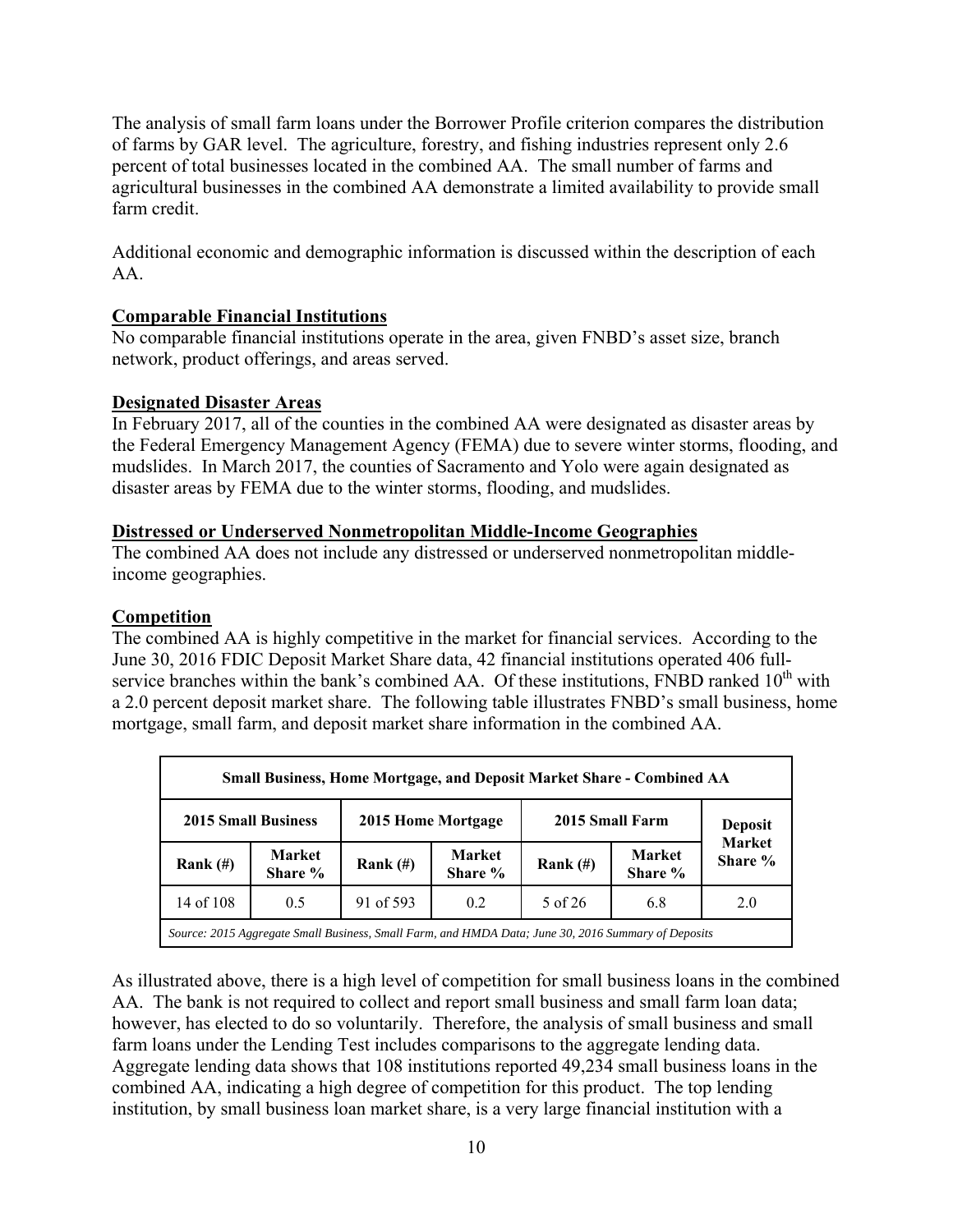nationwide presence. This 1 institution originated 24.4 percent of the total number of small business loans originated within the combined AA in 2015.

Home mortgage lending also has a high degree of competition among banks, credit unions, and non-depository mortgage lenders in the combined AA. In 2015, 593 lenders reported 79,872 home mortgage loans within the combined AA. FNBD ranked 91<sup>st</sup> out of this group of lenders, with a market share of 0.2 percent. No particular lender originated a significant percentage of home mortgage loans within the combined AA.

The combined AA includes a moderate degree of competition for small farm loans. Aggregate lending data shows that 26 institutions reported 441 small farm loans originated in the combined AA. In 2015, the bank ranked  $5<sup>th</sup>$  out of these institutions, with a market share of 6.8 percent. The top lending institution, by small farm loan market share, is a very large financial institution with a nationwide presence. This 1 institution originated 19.7 percent of the total number of small farm loans originated within the combined AA in 2015.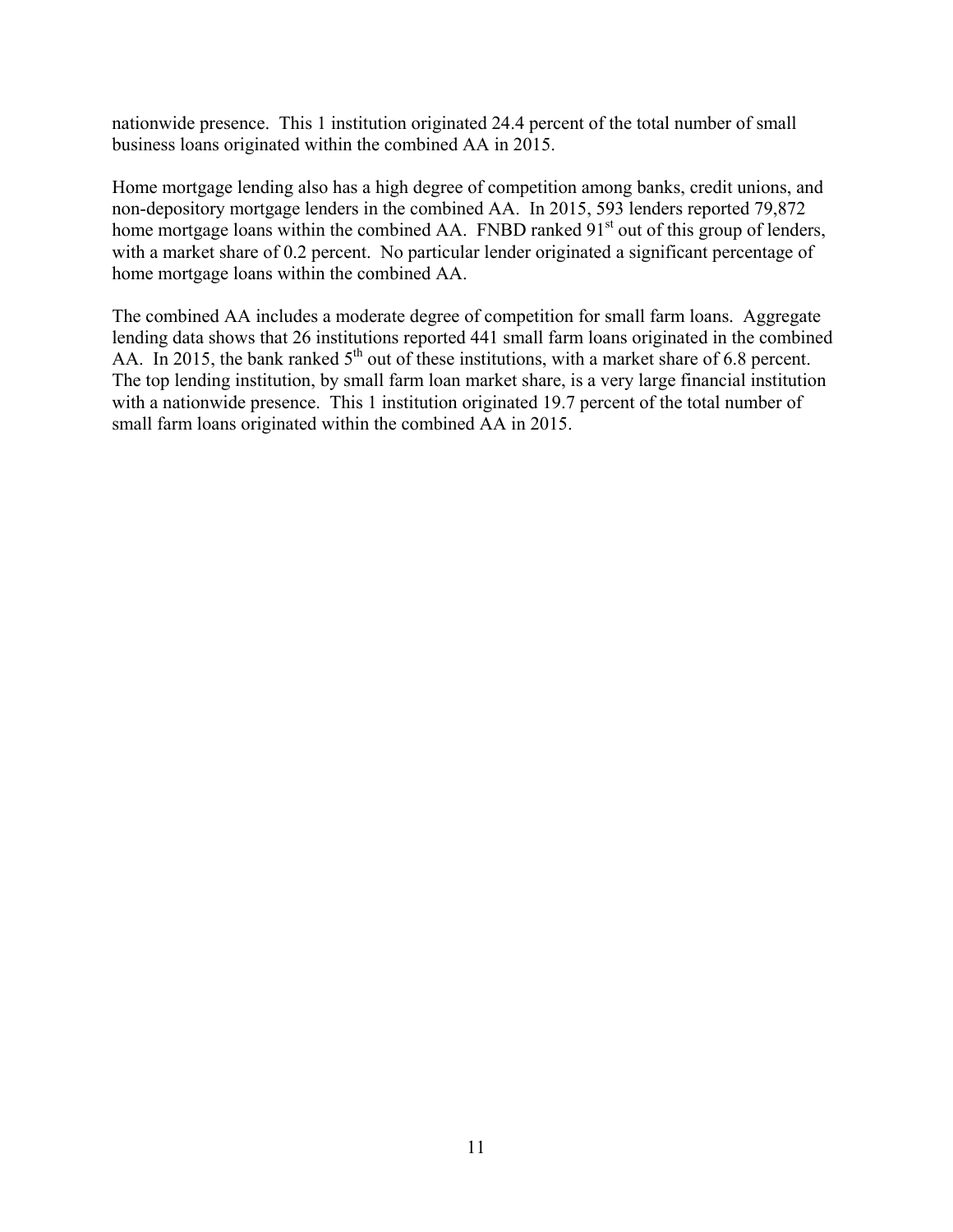## **CONCLUSIONS ON PERFORMANCE CRITERIA**

## **LENDING TEST**

FNBD demonstrated reasonable performance under the Lending Test. Borrower Profile and Geographic Distribution are weighted equally and the performance in each criterion supports this conclusion.

## **Loan-to-Deposit Ratio**

The LTD ratio is reasonable given the institution's size, financial condition, and AA credit needs. The bank's LTD ratio, calculated from Call Report data, averaged 63.4 percent over the past 8 calendar quarters from March 31, 2015 to December 31, 2016. The ratio ranged from a low of 60.3 percent as of March 31, 2015 to a high of 65.4 percent as of June 30, 2016. The ratio remained generally stable during the evaluation period. The average ratio slightly increased from the previous evaluation, which indicated an average ratio of 61.6 percent.

### **Assessment Area Concentration**

The bank made a substantial majority of small business, home mortgage, and small farm loans, by number and dollar volume, within its combined AA. The following table illustrates the lending activity inside and outside the combined AA.

|                                                                                                                 |        |                        |         |               |              | Lending Inside and Outside of the Assessment Area |               |                                        |               |            |
|-----------------------------------------------------------------------------------------------------------------|--------|------------------------|---------|---------------|--------------|---------------------------------------------------|---------------|----------------------------------------|---------------|------------|
|                                                                                                                 |        | <b>Number of Loans</b> |         |               |              |                                                   |               | <b>Dollar Amount of Loans \$(000s)</b> |               |            |
| <b>Loan Category</b>                                                                                            | Inside |                        | Outside |               | <b>Total</b> |                                                   | <b>Inside</b> |                                        | Outside       |            |
|                                                                                                                 | #      | $\frac{6}{6}$          | #       | $\frac{6}{6}$ | #            | \$                                                | $\frac{6}{6}$ | \$                                     | $\frac{6}{6}$ | $$$ (000s) |
| Home Mortgage                                                                                                   |        |                        |         |               |              |                                                   |               |                                        |               |            |
| 2015                                                                                                            | 134    | 82.7                   | 28      | 17.3          | 162          | 39,444                                            | 83.5          | 7,802                                  | 16.5          | 47,246     |
| 2016                                                                                                            | 157    | 87.7                   | 22      | 12.3          | 179          | 45,671                                            | 87.6          | 6,482                                  | 12.4          | 52,153     |
| <b>Subtotal</b>                                                                                                 | 291    | 85.3                   | 50      | 14.7          | 341          | 85,115                                            | 85.6          | 14,284                                 | 14.4          | 99,399     |
| <b>Small Business</b>                                                                                           |        |                        |         |               |              |                                                   |               |                                        |               |            |
| 2015                                                                                                            | 259    | 91.5                   | 24      | 8.5           | 283          | 80,191                                            | 90.3          | 8,609                                  | 9.7           | 88,800     |
| 2016                                                                                                            | 194    | 87.0                   | 29      | 13.0          | 223          | 57,936                                            | 80.4          | 14,094                                 | 19.6          | 72,030     |
| <b>Subtotal</b>                                                                                                 | 453    | 89.5                   | 53      | 10.5          | 506          | 138,127                                           | 85.9          | 22,703                                 | 14.1          | 160,830    |
| Small Farm                                                                                                      |        |                        |         |               |              |                                                   |               |                                        |               |            |
| 2015                                                                                                            | 31     | 70.5                   | 13      | 29.5          | 44           | 6,508                                             | 67.5          | 3,134                                  | 32.5          | 9,642      |
| 2016                                                                                                            | 33     | 75.0                   | 11      | 25.0          | 44           | 6,249                                             | 71.3          | 2,519                                  | 28.7          | 8,768      |
| <b>Subtotal</b>                                                                                                 | 64     | 72.7                   | 24      | 27.3          | 88           | 12,757                                            | 69.3          | 5,653                                  | 30.7          | 18,410     |
| <b>Total</b>                                                                                                    | 808    | 86.4                   | 127     | 13.6          | 935          | 235,999                                           | 84.7          | 42,640                                 | 15.3          | 278,639    |
| Source: Evaluation Period: 1/1/2015 - 12/31/2016<br>Percentages may not add up to 100.0 percent due to rounding |        |                        |         |               |              |                                                   |               |                                        |               |            |

As illustrated in the table above, 86.4 percent by number and 84.7 percent by dollar volume of total loans were originated inside the bank's combined AA. The strongest performance by loan type was in small business lending, where 89.5 percent by number and 85.9 percent by dollar volume of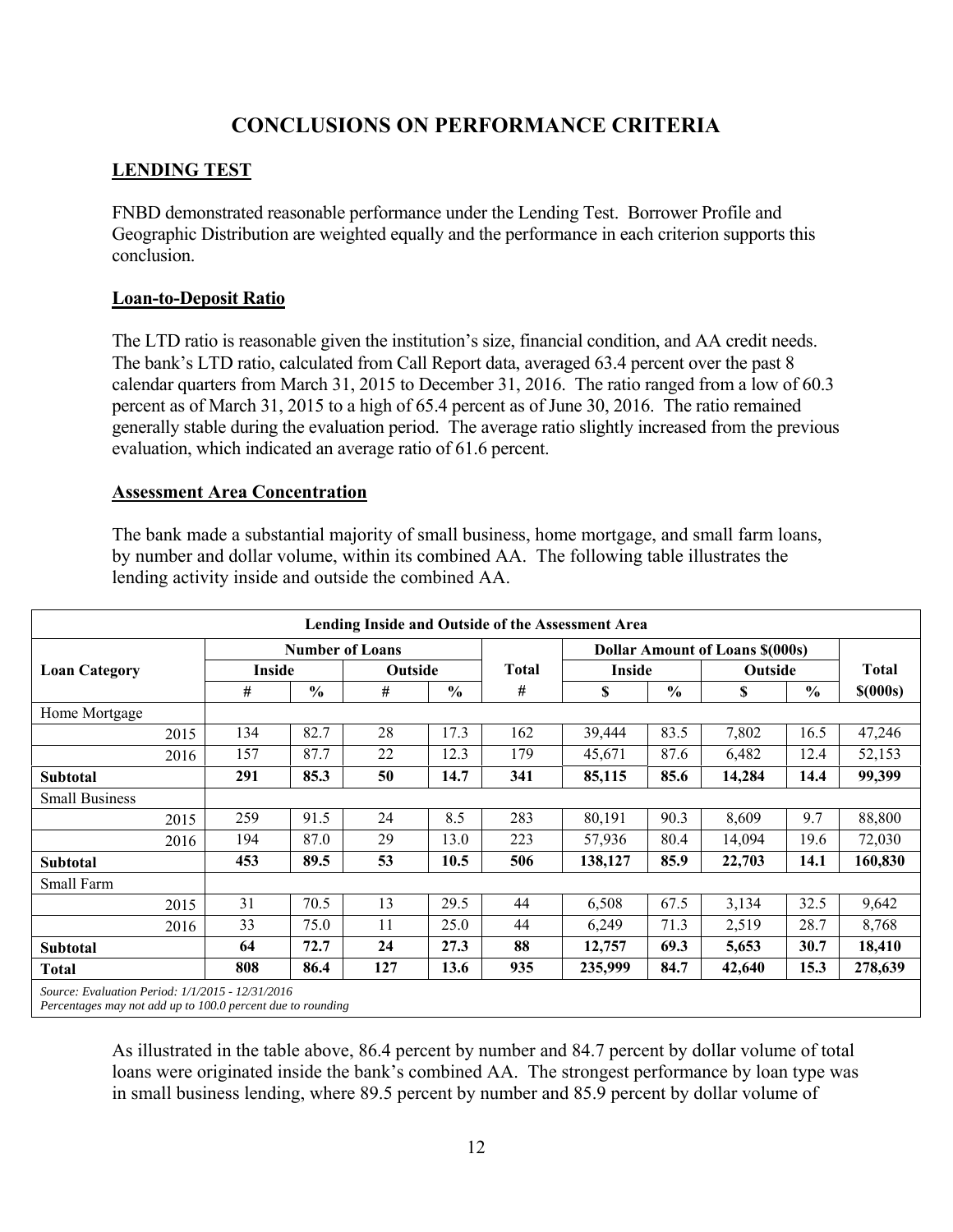loans were originated inside the combined AA. The bank's excellent AA concentration performance is consistent with the performance at the previous evaluation. This performance represents an excellent level of responsiveness by the bank in meeting the credit needs of the combined AA.

## **Borrower Profile**

The distribution of borrowers reflects, given the demographics of the combined AA, poor penetration among individuals of different income levels and businesses of different revenue sizes. The bank's performance in small business, home mortgage and small farm lending supports this conclusion. As mentioned earlier, more weight is given to the bank's small business lending, as it is the bank's major product line.

### *Small Business Loans*

The distribution of small business loan borrowers reflects, given the demographics of the combined AA, poor penetration among businesses of different revenue sizes. For comparison purposes, aggregate lending data and the percentage of businesses reporting GARs of \$1 million or less is also illustrated in the table below. Examiners placed more weight on the comparison to aggregate lending data, as it is more reflective of the small business credit needs and lending opportunities in the combined AA.

| Distribution of Small Business Loans by Gross Annual Revenue Category                                            |                             |                                      |                |               |            |               |  |  |  |  |
|------------------------------------------------------------------------------------------------------------------|-----------------------------|--------------------------------------|----------------|---------------|------------|---------------|--|--|--|--|
| <b>Combined AA</b>                                                                                               |                             |                                      |                |               |            |               |  |  |  |  |
| <b>Gross Revenue Level</b>                                                                                       | $%$ of<br><b>Businesses</b> | Aggregate<br>Performance<br>$%$ of # | #              | $\frac{0}{0}$ | $$$ (000s) | $\frac{0}{0}$ |  |  |  |  |
| $\leq$ \$1,000,000                                                                                               |                             |                                      |                |               |            |               |  |  |  |  |
| 2015                                                                                                             | 79.8                        | 54.2                                 | 76             | 29.3          | 17,189     | 21.4          |  |  |  |  |
| 2016                                                                                                             | 85.2                        | $-$                                  | 75             | 38.7          | 18,403     | 31.8          |  |  |  |  |
| >1,000,000                                                                                                       |                             |                                      |                |               |            |               |  |  |  |  |
| 2015                                                                                                             | 4.0                         | $-$                                  | 181            | 69.9          | 62,495     | 77.9          |  |  |  |  |
| 2016                                                                                                             | 4.8                         | $- -$                                | 117            | 60.3          | 38,957     | 67.2          |  |  |  |  |
| Revenue Not Available                                                                                            |                             |                                      |                |               |            |               |  |  |  |  |
| 2015                                                                                                             | 16.2                        | --                                   | $\overline{c}$ | 0.8           | 507        | 0.6           |  |  |  |  |
| 2016                                                                                                             | 10.0                        | --                                   | $\overline{2}$ | 1.0           | 576        | 1.0           |  |  |  |  |
| <b>Totals</b>                                                                                                    |                             |                                      |                |               |            |               |  |  |  |  |
| 2015                                                                                                             | 100.0                       | 100.0                                | 259            | 100.0         | 80,191     | 100.0         |  |  |  |  |
| 2016                                                                                                             | 100.0                       | --                                   | 194            | <b>100.0</b>  | 57,936     | <b>100.0</b>  |  |  |  |  |
| Source: 2015 & 2016 D&B Data; 1/1/2015 - 12/31/2016 Bank Data; 2015 CRA Aggregate Data; "--" data not available. |                             |                                      |                |               |            |               |  |  |  |  |

*Percentages may not add up to 100.0 percent due to rounding* 

The above table illustrates that the bank's 2015 small business lending to businesses with GARs of \$1 million or less, at 29.3 percent, reflects poor performance as it was significantly exceeded by both the aggregate performance (54.2 percent) and the percentage of businesses reporting GARs of \$1 million or less (79.8 percent) within the combined AA. In 2016, small business lending to businesses with GARs of \$1 million or less, at 38.7 percent, illustrates an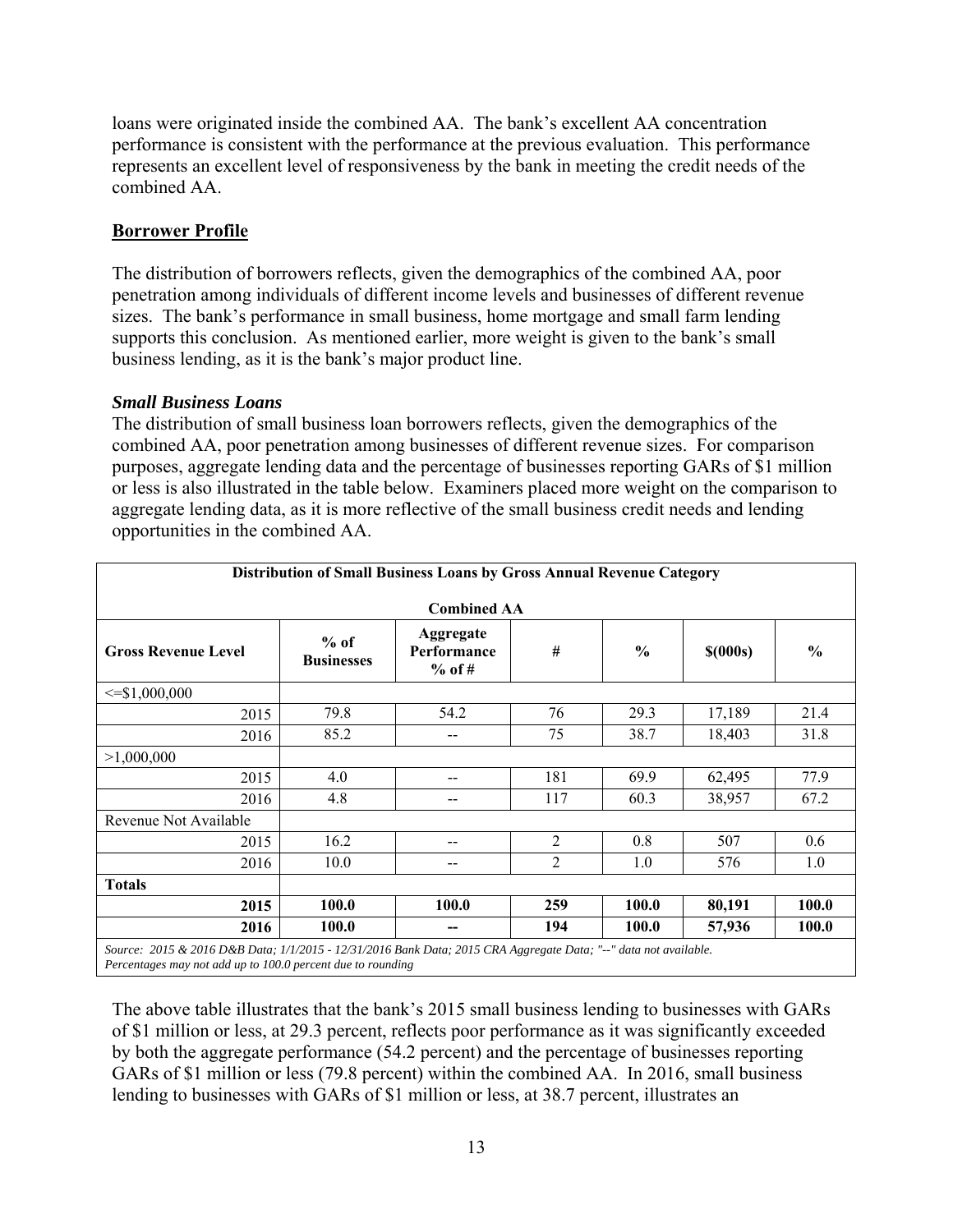improvement in performance from 2015; however, it remained significantly below the percentage of businesses reporting GARs of \$1 million or less (85.2 percent). In addition, FNBD's lending to small businesses with GAR of \$1 million or less shows a continuous downward trend since the last evaluation with the exception of a slight upward trend in the 2016 performance.

Aggregate lending is the primary source of comparison for measuring the bank's performance. The bank faces high competition in small business lending, as 108 institutions reported small business loan originations in 2015, and the top lender held a market share of 24.4 percent of such loans. It is worth noting that unlike this top lender, FNBD does not originate small business credit cards, and the average loan size of FNBD's small business loans are much larger than those of the credit card lender. Nonetheless, the distribution of small business borrowers reflects poor penetration among business customers of different revenue sizes in the combined AA.

### *Home Mortgage Loans*

The distribution of home mortgage borrowers reflects, given the demographics of the combined AA, reasonable penetration among individuals of different income levels. For comparison purposes, aggregate lending data and the distribution of families by income level is also illustrated in the table below. Examiners placed more weight on the comparison to aggregate lending data, as it is more reflective of home mortgage credit needs and lending opportunities in the combined AA.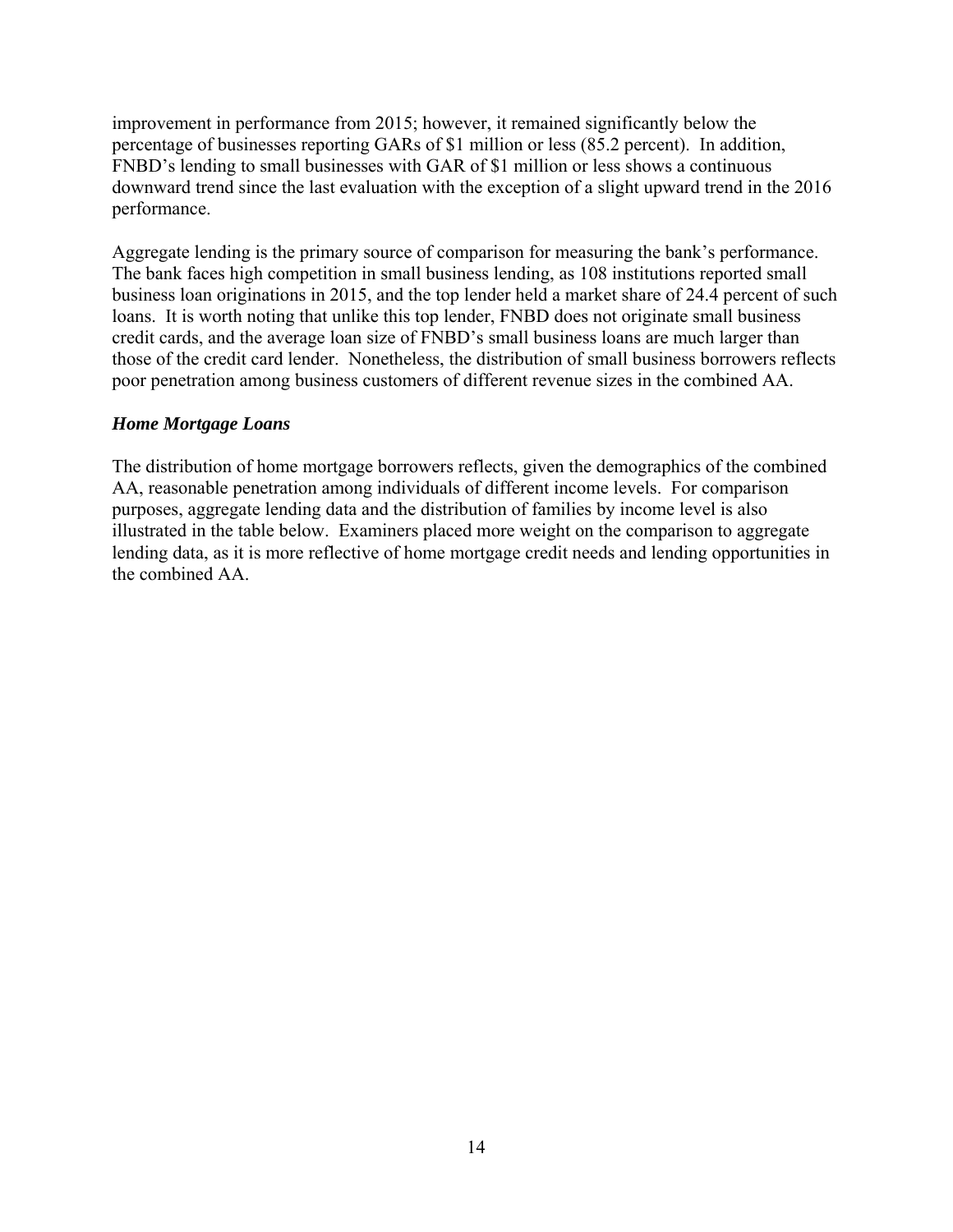| Distribution of Home Mortgage Loans by Borrower Income Level |                                                                                                             |                                      |                |                                    |            |               |  |  |  |  |
|--------------------------------------------------------------|-------------------------------------------------------------------------------------------------------------|--------------------------------------|----------------|------------------------------------|------------|---------------|--|--|--|--|
| <b>Combined AA</b>                                           |                                                                                                             |                                      |                |                                    |            |               |  |  |  |  |
| <b>Borrower Income Level</b>                                 | % of Families                                                                                               | Aggregate<br>Performance<br>$%$ of # | $\#$           | $\mathbf{0}_{\mathbf{0}}^{\prime}$ | $$$ (000s) | $\frac{0}{0}$ |  |  |  |  |
| Low                                                          |                                                                                                             |                                      |                |                                    |            |               |  |  |  |  |
| 2015                                                         | 22.2                                                                                                        | 3.3                                  | $\overline{3}$ | 2.2                                | 285        | 0.7           |  |  |  |  |
| 2016                                                         | 22.2                                                                                                        | --                                   | 10             | 6.4                                | 1,118      | 2.4           |  |  |  |  |
| Moderate                                                     |                                                                                                             |                                      |                |                                    |            |               |  |  |  |  |
| 2015                                                         | 17.3                                                                                                        | 12.8                                 | 10             | 7.5                                | 1,527      | 3.9           |  |  |  |  |
| 2016                                                         | 17.3                                                                                                        | --                                   | 24             | 15.3                               | 4,517      | 9.9           |  |  |  |  |
| Middle                                                       |                                                                                                             |                                      |                |                                    |            |               |  |  |  |  |
| 2015                                                         | 20.3                                                                                                        | 20.2                                 | 25             | 18.7                               | 5,490      | 13.9          |  |  |  |  |
| 2016                                                         | 20.3                                                                                                        | $-$                                  | 26             | 16.6                               | 6,638      | 14.5          |  |  |  |  |
| Upper                                                        |                                                                                                             |                                      |                |                                    |            |               |  |  |  |  |
| 2015                                                         | 40.2                                                                                                        | 42.0                                 | 87             | 64.9                               | 29,966     | 76.0          |  |  |  |  |
| 2016                                                         | 40.2                                                                                                        | $\overline{\phantom{a}}$             | 86             | 54.8                               | 29,727     | 65.1          |  |  |  |  |
| Not Available                                                |                                                                                                             |                                      |                |                                    |            |               |  |  |  |  |
| 2015                                                         | 0.0                                                                                                         | 21.7                                 | 9              | 6.7                                | 2,176      | 5.5           |  |  |  |  |
| 2016                                                         | 0.0                                                                                                         | --                                   | 11             | 7.0                                | 3,671      | 8.0           |  |  |  |  |
| <b>Totals</b>                                                |                                                                                                             |                                      |                |                                    |            |               |  |  |  |  |
| 2015                                                         | 100.0                                                                                                       | 100.0                                | 134            | 100.0                              | 39,444     | 100.0         |  |  |  |  |
| 2016                                                         | 100.0                                                                                                       | --                                   | 157            | 100.0                              | 45,671     | 100.0         |  |  |  |  |
|                                                              | Source: 2010 U.S. Census; 1/1/2015 - 12/31/2016 Bank Data; 2015 HMDA Aggregate Data; "-"data not available. |                                      |                |                                    |            |               |  |  |  |  |

*Percentages may not add up to 100.0 percent due to rounding* 

The above table illustrates that the bank's 2015 home mortgage lending among low-income borrowers is reasonable, at 2.2 percent, as it is comparable to the aggregate lending data of 3.3 percent. Although the bank's performance is exceeded by the percentage of low-income families (22.2 percent) within the combined AA, the comparison to aggregate lending levels is more reflective of the credit needs and opportunities in the combined AA. In 2016, the bank's performance increased to 6.4 percent; however, remained below the percentage of low-income families in the combined AA (22.2 percent). Nonetheless, the home mortgage lending among low-income borrowers is excellent in 2016, as it increased significantly from 2015.

The above table illustrates that the bank's 2015 home mortgage lending among moderate-income borrowers is poor, at 7.5 percent, which is below the percentage of aggregate lending data of 12.8 percent. However, the bank's performance has improved significantly in 2016, at 15.3 percent. The bank's 2016 performance is comparable to the percentage of moderate-income families at 17.3 percent.

Overall, the distribution of home mortgage lending among low- and moderate-income borrowers is reasonable, considering the improving trend from 2015 to 2016 and the demographics of the combined AA.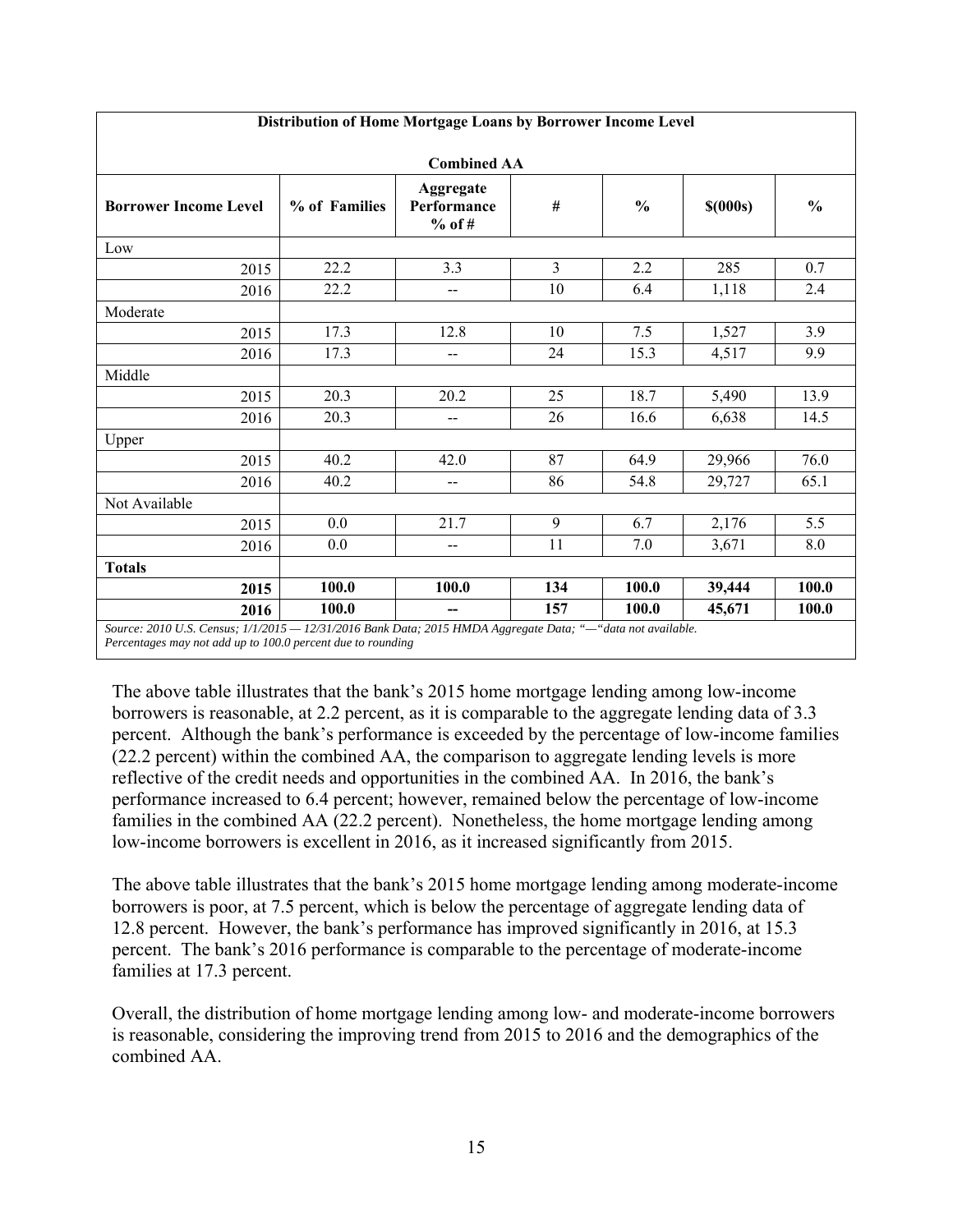## *Small Farm Loans*

The distribution of small farm borrowers reflects, given the demographics of the combined AA, excellent penetration among farms of different revenue sizes. For comparison purposes, aggregate lending data and the percentage of farms reporting GARs of \$1 million or less is also illustrated in the table below. Examiners placed more weight on the comparison to aggregate lending data, as it is more reflective of the small farm credit needs and lending opportunities in the combined AA.

|                                                                                                                                            | Distribution of Small Farm Loans by Gross Annual Revenue Category |                                      |          |               |              |               |  |  |  |  |  |  |
|--------------------------------------------------------------------------------------------------------------------------------------------|-------------------------------------------------------------------|--------------------------------------|----------|---------------|--------------|---------------|--|--|--|--|--|--|
| <b>Combined AA</b>                                                                                                                         |                                                                   |                                      |          |               |              |               |  |  |  |  |  |  |
| <b>Gross Revenue Level</b>                                                                                                                 | % of Farms                                                        | Aggregate<br>Performance<br>$%$ of # | $\#$     | $\frac{0}{0}$ | $$$ (000s)   | $\frac{6}{9}$ |  |  |  |  |  |  |
| $\leq$ \$1,000,000                                                                                                                         |                                                                   |                                      |          |               |              |               |  |  |  |  |  |  |
| 2015                                                                                                                                       | 94.3                                                              | 58.5                                 | 20       | 64.5          | 2,943        | 45.2          |  |  |  |  |  |  |
| 2016                                                                                                                                       | 94.0                                                              | $- -$                                | 23       | 69.7          | 3,484        | 55.8          |  |  |  |  |  |  |
| >1,000,000                                                                                                                                 |                                                                   |                                      |          |               |              |               |  |  |  |  |  |  |
| 2015                                                                                                                                       | 3.8                                                               | $-$                                  | 11       | 35.5          | 3,565        | 54.8          |  |  |  |  |  |  |
| 2016                                                                                                                                       | 3.8                                                               | --                                   | 10       | 30.3          | 2,765        | 44.2          |  |  |  |  |  |  |
| Revenue Not Available                                                                                                                      |                                                                   |                                      |          |               |              |               |  |  |  |  |  |  |
| 2015                                                                                                                                       | 2.0                                                               | --                                   | $\theta$ | 0.0           | $\theta$     | 0.0           |  |  |  |  |  |  |
| 2016                                                                                                                                       | 2.3                                                               | --                                   | $\theta$ | 0.0           | $\mathbf{0}$ | $0.0\,$       |  |  |  |  |  |  |
| <b>Totals</b>                                                                                                                              |                                                                   |                                      |          |               |              |               |  |  |  |  |  |  |
| 2015                                                                                                                                       | 100.0                                                             | 100.0                                | 31       | 100.0         | 6,508        | 100.0         |  |  |  |  |  |  |
| 2016                                                                                                                                       | 100.0                                                             | --                                   | 33       | <b>100.0</b>  | 6,249        | <b>100.0</b>  |  |  |  |  |  |  |
| $S_{\alpha\mu\nu\rho\alpha}, 2015, 8, 2016, DED Data, 1/1/2015 - 12/21/2016$ $Bank Data, 2015, CDA, A_{\alpha\mu\nu\rho\alpha\sigma\beta}$ |                                                                   |                                      |          |               |              |               |  |  |  |  |  |  |

*Source: 2015 & 2016 D&B Data; 1/1/2015 — 12/31/2016 Bank Data; 2015 CRA Aggregate Data; "—"data not available. Percentages may not add up to 100.0 percent due to rounding* 

The above table illustrates that the bank's 2015 small farm lending to farms with GARs of \$1 million or less, at 64.5 percent, reflects excellent performance as it exceeded the aggregate performance (58.5 percent). Although the bank's performance is exceeded by the percentage of farms with GARs of \$1 million or less, at 94.3 percent within the combined AA, the comparison to aggregate lending levels is more reflective of the credit needs and opportunities in the combined AA. In 2016, small farm lending to farms with GARs of \$1 million or less, at 69.7 percent, illustrates an improving trend in performance from 2015.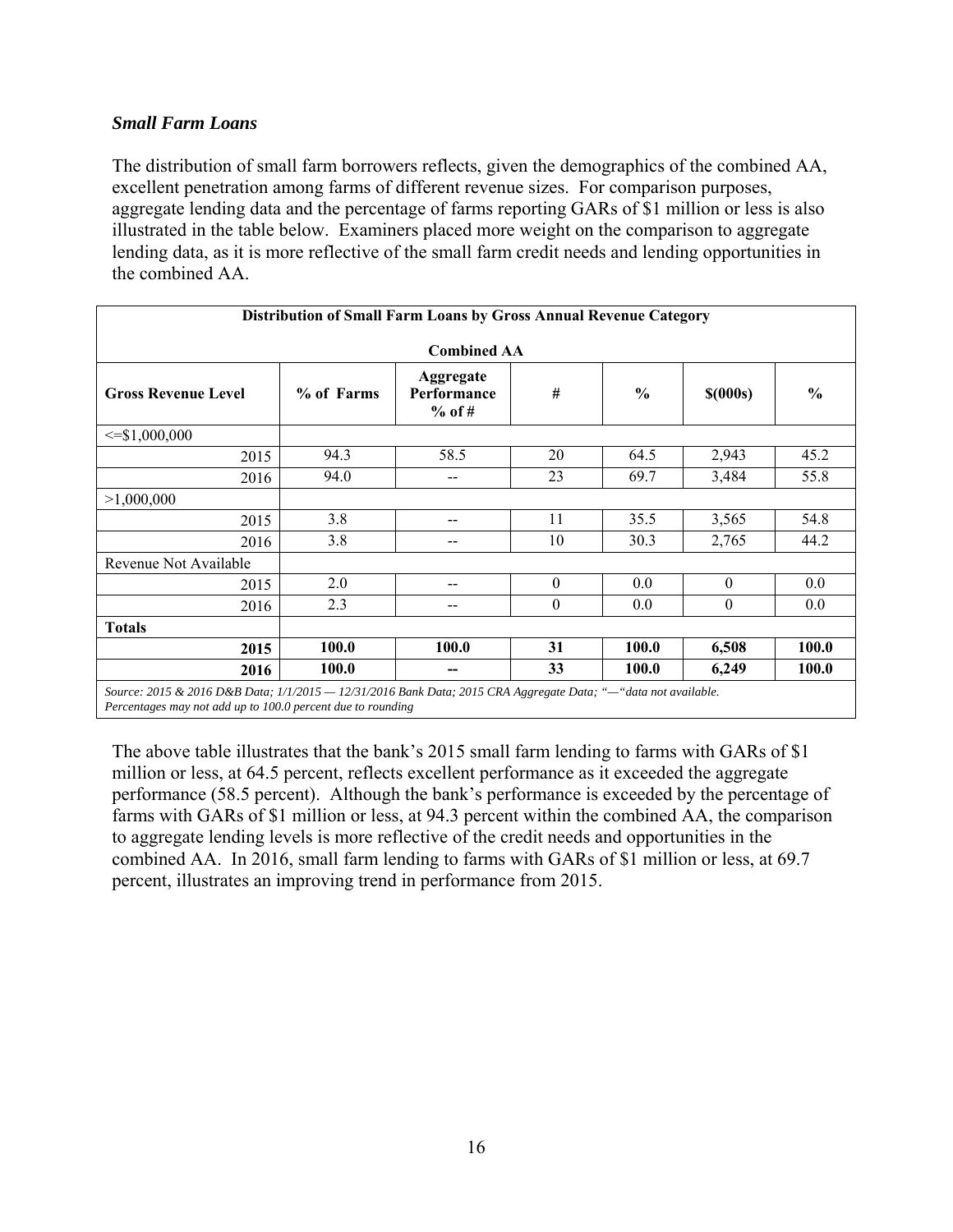| <b>Geographic Distribution of Small Business Loans</b>                                                                                                                        |                             |                                      |              |               |                  |               |  |  |  |  |  |
|-------------------------------------------------------------------------------------------------------------------------------------------------------------------------------|-----------------------------|--------------------------------------|--------------|---------------|------------------|---------------|--|--|--|--|--|
|                                                                                                                                                                               |                             | <b>Combined AA</b>                   |              |               |                  |               |  |  |  |  |  |
| <b>Tract Income Level</b>                                                                                                                                                     | $%$ of<br><b>Businesses</b> | Aggregate<br>Performance<br>$%$ of # | $\#$         | $\frac{0}{0}$ | $$$ (000s)       | $\frac{0}{0}$ |  |  |  |  |  |
| Low                                                                                                                                                                           |                             |                                      |              |               |                  |               |  |  |  |  |  |
| 2015                                                                                                                                                                          | 6.9                         | 6.5                                  | 22           | 8.5           | 6,345            | 7.9           |  |  |  |  |  |
| 2016                                                                                                                                                                          | 7.0                         | $-$                                  | 13           | 6.7           | 4,472            | 7.7           |  |  |  |  |  |
| Moderate                                                                                                                                                                      |                             |                                      |              |               |                  |               |  |  |  |  |  |
| 2015                                                                                                                                                                          | 22.0                        | 19.5                                 | 74           | 28.6          | 17,573           | 21.9          |  |  |  |  |  |
| 2016                                                                                                                                                                          | 22.0                        | $-$                                  | 62           | 32.0          | 13,360           | 23.1          |  |  |  |  |  |
| Middle                                                                                                                                                                        |                             |                                      |              |               |                  |               |  |  |  |  |  |
| 2015                                                                                                                                                                          | 39.4                        | 38.6                                 | 104          | 40.2          | 35,024           | 43.7          |  |  |  |  |  |
| 2016                                                                                                                                                                          | 39.4                        | $\overline{\phantom{a}}$             | 87           | 44.8          | 30,605           | 52.8          |  |  |  |  |  |
| Upper                                                                                                                                                                         |                             |                                      |              |               |                  |               |  |  |  |  |  |
| 2015                                                                                                                                                                          | 31.7                        | 35.4                                 | 59           | 22.8          | 21,249           | 26.5          |  |  |  |  |  |
| 2016                                                                                                                                                                          | 31.6                        | $-$                                  | 32           | 16.5          | 9,499            | 16.4          |  |  |  |  |  |
| Not Available                                                                                                                                                                 |                             |                                      |              |               |                  |               |  |  |  |  |  |
| 2015                                                                                                                                                                          | 0.0                         | 0.0                                  | $\mathbf{0}$ | 0.0           | $\mathbf{0}$     | 0.0           |  |  |  |  |  |
| 2016                                                                                                                                                                          | 0.0                         | $\qquad \qquad \qquad -$             | $\mathbf{0}$ | 0.0           | $\boldsymbol{0}$ | 0.0           |  |  |  |  |  |
| <b>Totals</b>                                                                                                                                                                 |                             |                                      |              |               |                  |               |  |  |  |  |  |
| 2015                                                                                                                                                                          | 100.0                       | 100.0                                | 259          | 100.0         | 80,191           | 100.0         |  |  |  |  |  |
| 2016                                                                                                                                                                          | 100.0                       |                                      | 194          | 100.0         | 57,936           | 100.0         |  |  |  |  |  |
| Source: 2015 & 2016 D&B Data; 1/1/2015 - 12/31/2016 Bank Data; 2015 CRA Aggregate Data; "-"data not available.<br>Percentages may not add up to 100.0 percent due to rounding |                             |                                      |              |               |                  |               |  |  |  |  |  |

## **Geographic Distribution**

The geographic distribution of loans reflects reasonable dispersion throughout the combined AA. The bank's performance in small business, home mortgage, and small farm lending supports this conclusion.

## *Small Business Loans*

The geographic distribution of small business loans reflects excellent dispersion throughout the combined AA. For comparison purposes, the following table shows the aggregate lending data and the percentage of businesses by census tract category. Examiners placed more weight on the comparison to aggregate lending data, as it is more reflective of the small business credit needs and lending opportunities in the combined AA.

The above table illustrates that the bank's 2015 small business lending within low-income census tracts is excellent, at 8.5 percent, as it exceeded both the aggregate performance (6.5 percent) and the percentage of businesses within low-income census tracts (6.9 percent) in the combined AA. The bank's ratio of small business loans within low-income census tracts remained relatively the same in 2016, at 6.7 percent, which is comparable to the percentage of businesses located within low-income census tracts (7.0 percent).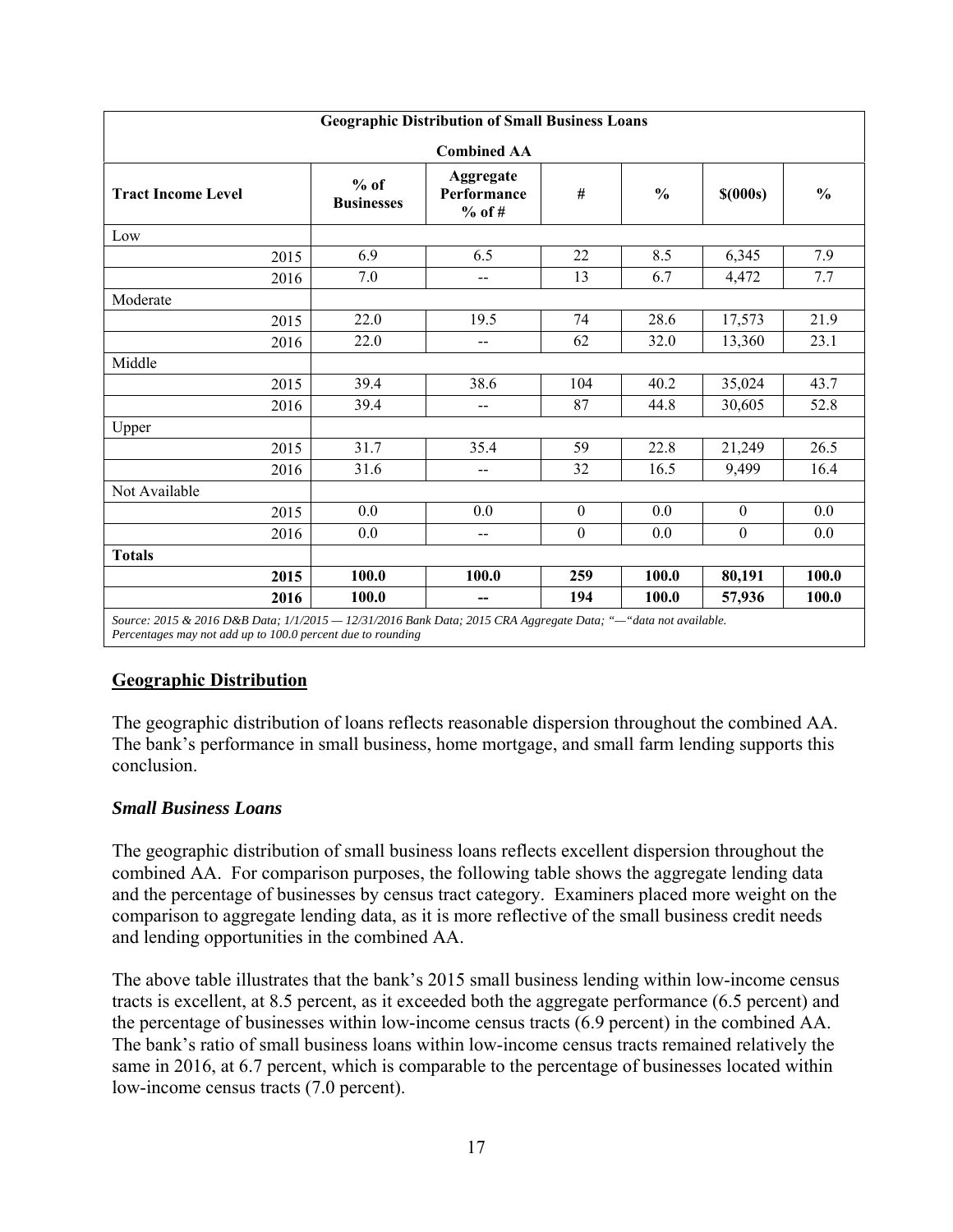The above table also illustrates that the bank's 2015 small business lending performance within moderate-income census tracts is excellent, at 28.6 percent, as it exceeded both the aggregate performance (19.5 percent), and the percentage of businesses within moderate-income census tracts (22.0 percent). The bank's ratio of small business loans within moderate-income census tracts increased slightly to 32.0 percent in 2016, which significantly exceeded the percentage of businesses located within moderate-income census tracts (22.0 percent).

Although the bank faces high competition, and the top lender by market share originated a significant portion of the loans in the combined AA, FNBD's distribution of small business loans reflects excellent penetration overall.

## *Home Mortgage Loans*

The geographic distribution of home mortgage loans reflects poor dispersion throughout the combined AA. For comparison purposes, aggregate lending data and the distribution of owneroccupied housing units by census tract income level is also illustrated in the table below. Examiners placed more weight on the comparison to aggregate lending data, as it is more reflective of the home mortgage credit needs and lending opportunities in the combined AA.

|                                                                                                                                                                            |                                                 | <b>Geographic Distribution of Home Mortgage Loans</b> |                  |               |                  |               |
|----------------------------------------------------------------------------------------------------------------------------------------------------------------------------|-------------------------------------------------|-------------------------------------------------------|------------------|---------------|------------------|---------------|
|                                                                                                                                                                            |                                                 | <b>Combined AA</b>                                    |                  |               |                  |               |
| <b>Tract Income Level</b>                                                                                                                                                  | % of Owner-<br>Occupied<br><b>Housing Units</b> | Aggregate<br>Performance<br>$%$ of #                  | #                | $\frac{0}{0}$ | $$$ (000s)       | $\frac{0}{0}$ |
| Low                                                                                                                                                                        |                                                 |                                                       |                  |               |                  |               |
| 2015                                                                                                                                                                       | 3.7                                             | 2.9                                                   | $\boldsymbol{0}$ | 0.0           | $\theta$         | 0.0           |
| 2016                                                                                                                                                                       | 3.7                                             | --                                                    | $\mathbf{1}$     | 0.6           | 140              | 0.3           |
| Moderate                                                                                                                                                                   |                                                 |                                                       |                  |               |                  |               |
| 2015                                                                                                                                                                       | 18.9                                            | 15.5                                                  | 9                | 6.7           | 1,620            | 4.1           |
| 2016                                                                                                                                                                       | 18.9                                            | --                                                    | 12               | 7.6           | 2,662            | 5.8           |
| Middle                                                                                                                                                                     |                                                 |                                                       |                  |               |                  |               |
| 2015                                                                                                                                                                       | 41.3                                            | 40.7                                                  | 73               | 54.5          | 18,960           | 48.1          |
| 2016                                                                                                                                                                       | 41.3                                            | --                                                    | 84               | 53.5          | 22,707           | 49.7          |
| Upper                                                                                                                                                                      |                                                 |                                                       |                  |               |                  |               |
| 2015                                                                                                                                                                       | 36.1                                            | 40.9                                                  | 52               | 38.8          | 18,864           | 47.8          |
| 2016                                                                                                                                                                       | 36.1                                            | --                                                    | 60               | 38.2          | 20,162           | 44.1          |
| Not Available                                                                                                                                                              |                                                 |                                                       |                  |               |                  |               |
| 2015                                                                                                                                                                       | 0.0                                             | 0.0                                                   | $\boldsymbol{0}$ | 0.0           | $\boldsymbol{0}$ | 0.0           |
| 2016                                                                                                                                                                       | 0.0                                             | --                                                    | $\boldsymbol{0}$ | 0.0           | $\boldsymbol{0}$ | 0.0           |
| <b>Totals</b>                                                                                                                                                              |                                                 |                                                       |                  |               |                  |               |
| 2015                                                                                                                                                                       | 100.0                                           | 100.0                                                 | 134              | 100.0         | 39,444           | 100.0         |
| 2016                                                                                                                                                                       | 100.0                                           | --                                                    | 157              | 100.0         | 45,671           | 100.0         |
| Source: 2010 U.S. Census; 1/1/2015 - 12/31/2016 Bank Data; 2015 HMDA Aggregate Data; "-"data not available.<br>Percentages may not add up to 100.0 percent due to rounding |                                                 |                                                       |                  |               |                  |               |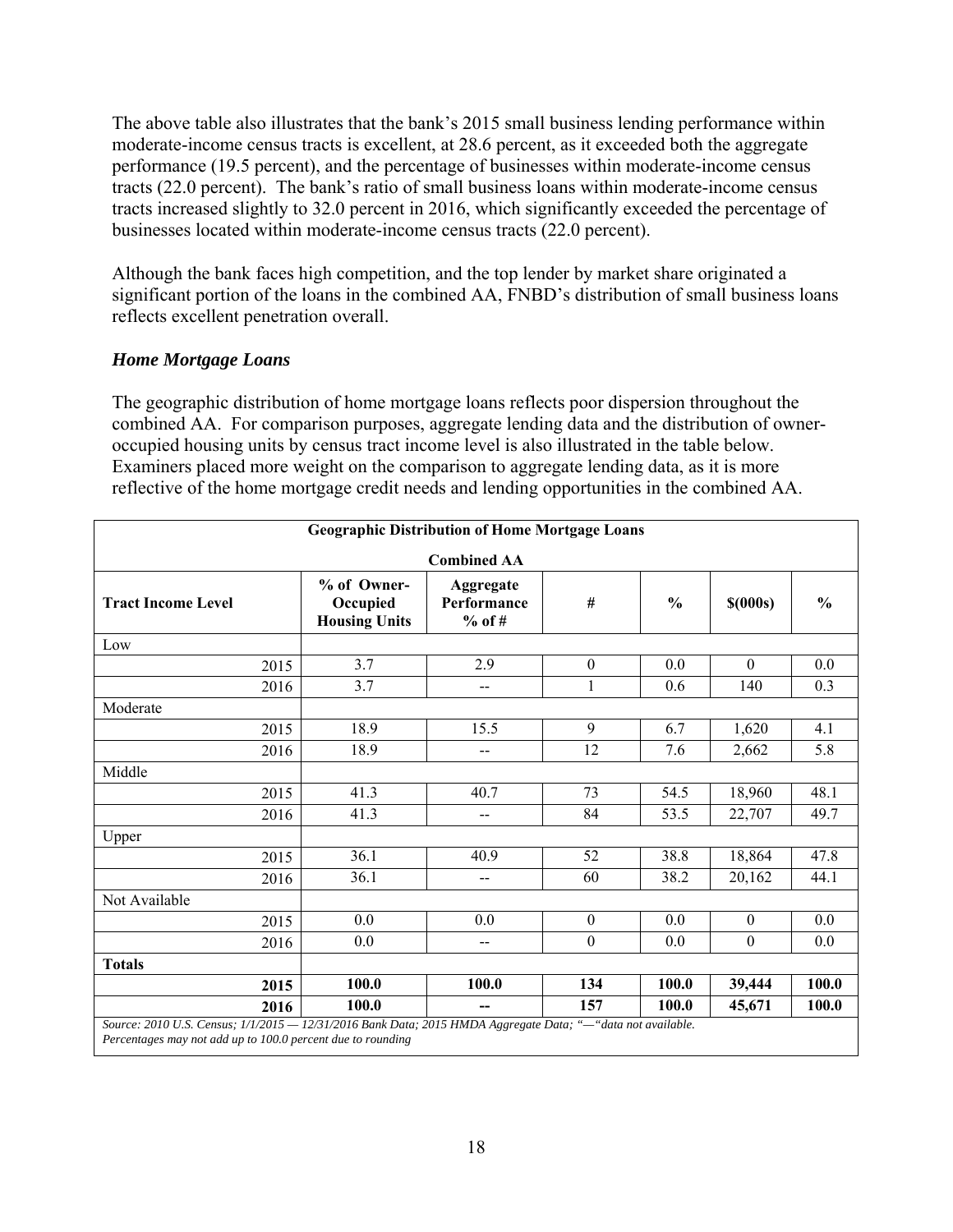The table above illustrates that the bank did not penetrate any low-income census tracts in 2015, and originated one home mortgage loan within the low-income census tracts in 2016. However, the aggregate performance is also low, at 2.9 percent, and only 3.7 percent of the owneroccupied housing units are located within low-income census tracts, demonstrating a limited capacity to lend in these areas.

The table above also illustrates that the bank's 2015 home mortgage lending within moderateincome census tracts is poor, at 6.7 percent, as it was exceeded by both the aggregate performance (15.5 percent), and the percentage of owner-occupied housing units within moderate-income census tracts (18.9 percent). The bank's ratio of home mortgage loans within moderate-income census tracts remained relatively steady in 2016, at 7.6 percent, which remained below the percentage of owner-occupied housing units within moderate-income census tracts (18.9 percent).

The competition for home mortgage loans within the combined AA is high, as 593 different institutions originated home mortgage loans within the area. The bank hired additional mortgage lenders for each of the branches beginning in 2016, which will help improve the distribution of loans within a larger, more dispersed area; however, the bank's performance in 2015 and 2016 reflects poor penetration overall.

## *Small Farm Loans*

The geographic distribution of small farm loans reflects poor dispersion throughout the combined AA. For comparison purposes, the following table shows the aggregate lending data and the percentage of farms by census tract category. Examiners placed more weight on the comparison to aggregate lending data, as it is more reflective of the small farm credit needs and lending opportunities in the combined AA.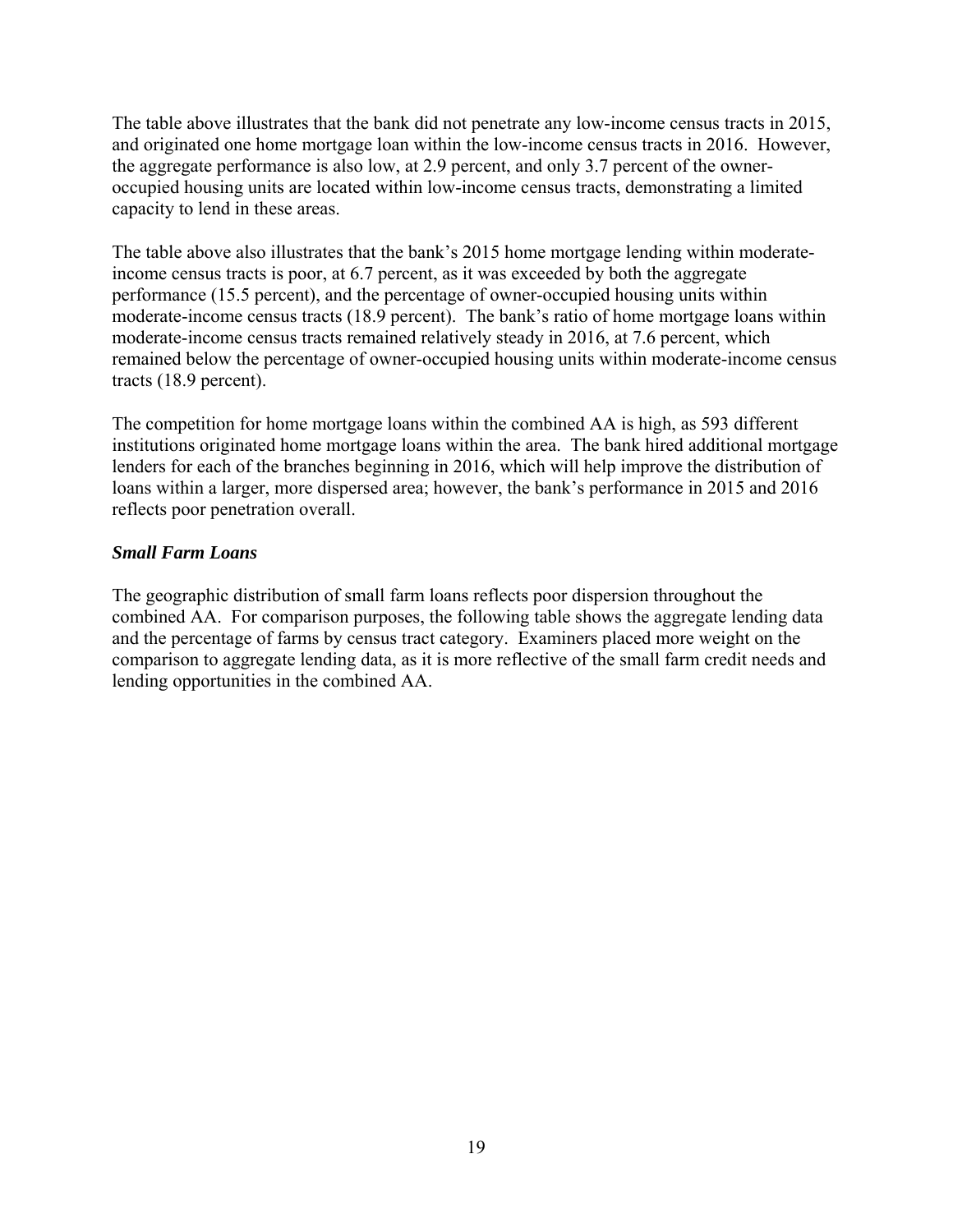| <b>Geographic Distribution of Small Farm Loans</b>                                                                                                                            |            |                                      |                  |               |                  |               |  |  |  |  |  |  |
|-------------------------------------------------------------------------------------------------------------------------------------------------------------------------------|------------|--------------------------------------|------------------|---------------|------------------|---------------|--|--|--|--|--|--|
|                                                                                                                                                                               |            | <b>Combined AA</b>                   |                  |               |                  |               |  |  |  |  |  |  |
| <b>Tract Income Level</b>                                                                                                                                                     | % of Farms | Aggregate<br>Performance<br>$%$ of # | #                | $\frac{6}{9}$ | $$$ (000s)       | $\frac{0}{0}$ |  |  |  |  |  |  |
| Low                                                                                                                                                                           |            |                                      |                  |               |                  |               |  |  |  |  |  |  |
| 2015                                                                                                                                                                          | 3.6        | 1.4                                  | $\mathbf{0}$     | 0.0           | $\boldsymbol{0}$ | 0.0           |  |  |  |  |  |  |
| 2016                                                                                                                                                                          | 3.6        | --                                   | $\boldsymbol{0}$ | 0.0           | $\boldsymbol{0}$ | 0.0           |  |  |  |  |  |  |
| Moderate                                                                                                                                                                      |            |                                      |                  |               |                  |               |  |  |  |  |  |  |
| 2015                                                                                                                                                                          | 16.4       | 6.5                                  | $\mathbf{0}$     | 0.0           | $\boldsymbol{0}$ | 0.0           |  |  |  |  |  |  |
| 2016                                                                                                                                                                          | 16.2       | $-$                                  | $\mathbf{0}$     | 0.0           | $\boldsymbol{0}$ | 0.0           |  |  |  |  |  |  |
| Middle                                                                                                                                                                        |            |                                      |                  |               |                  |               |  |  |  |  |  |  |
| 2015                                                                                                                                                                          | 47.2       | 53.6                                 | 29               | 93.5          | 6,058            | 93.1          |  |  |  |  |  |  |
| 2016                                                                                                                                                                          | 47.6       | $-$                                  | 24               | 72.7          | 4,405            | 70.5          |  |  |  |  |  |  |
| Upper                                                                                                                                                                         |            |                                      |                  |               |                  |               |  |  |  |  |  |  |
| 2015                                                                                                                                                                          | 32.7       | 38.5                                 | $\overline{2}$   | 6.5           | 450              | 6.9           |  |  |  |  |  |  |
| 2016                                                                                                                                                                          | 32.6       | --                                   | 9                | 27.3          | 1,844            | 29.5          |  |  |  |  |  |  |
| Not Available                                                                                                                                                                 |            |                                      |                  |               |                  |               |  |  |  |  |  |  |
| 2015                                                                                                                                                                          | 0.0        | 0.0                                  | $\mathbf{0}$     | 0.0           | $\boldsymbol{0}$ | 0.0           |  |  |  |  |  |  |
| 2016                                                                                                                                                                          | 0.0        | $- -$                                | $\boldsymbol{0}$ | 0.0           | $\boldsymbol{0}$ | 0.0           |  |  |  |  |  |  |
| <b>Totals</b>                                                                                                                                                                 |            |                                      |                  |               |                  |               |  |  |  |  |  |  |
| 2015                                                                                                                                                                          | 100.0      | 100.0                                | 31               | 100.0         | 6,508            | 100.0         |  |  |  |  |  |  |
| 2016                                                                                                                                                                          | 100.0      | --                                   | 33               | 100.0         | 6,249            | 100.0         |  |  |  |  |  |  |
| Source: 2015 & 2016 D&B Data; 1/1/2015 - 12/31/2016 Bank Data; 2015 CRA Aggregate Data; "-"data not available.<br>Percentages may not add up to 100.0 percent due to rounding |            |                                      |                  |               |                  |               |  |  |  |  |  |  |

The table above illustrates that the bank did not penetrate any low-income census tracts in 2015 or 2016. However, the aggregate performance is also low, at 1.4 percent, and only 3.6 percent of farms are located within low-income census tracts, demonstrating a limited capacity to lend in these areas.

The above table also illustrates that the bank's 2015 and 2016 small farm lending performance within moderate-income census tracts is poor, as it failed to penetrate the areas in both years. The aggregate performance, at 6.5 percent in 2015, and the percentages of farms within moderate-income census tracts (16.4 percent in 2015, and 16.2 percent in 2016) illustrate an opportunity for small farm lending in the area.

The bank faces moderate competition for small farm lending in the combined AA, as 26 different institutions reported small farm data. FNBD also faces limited availability to lend, as only 3,777 farms are in business within the combined AA. The bank has expanded its participation into the Future Farmers of America program, in an effort to penetrate farmers in low- and moderateincome census tracts. Nonetheless, FNBD's distribution of small farm loans in 2015 and 2016 reflects poor penetration overall.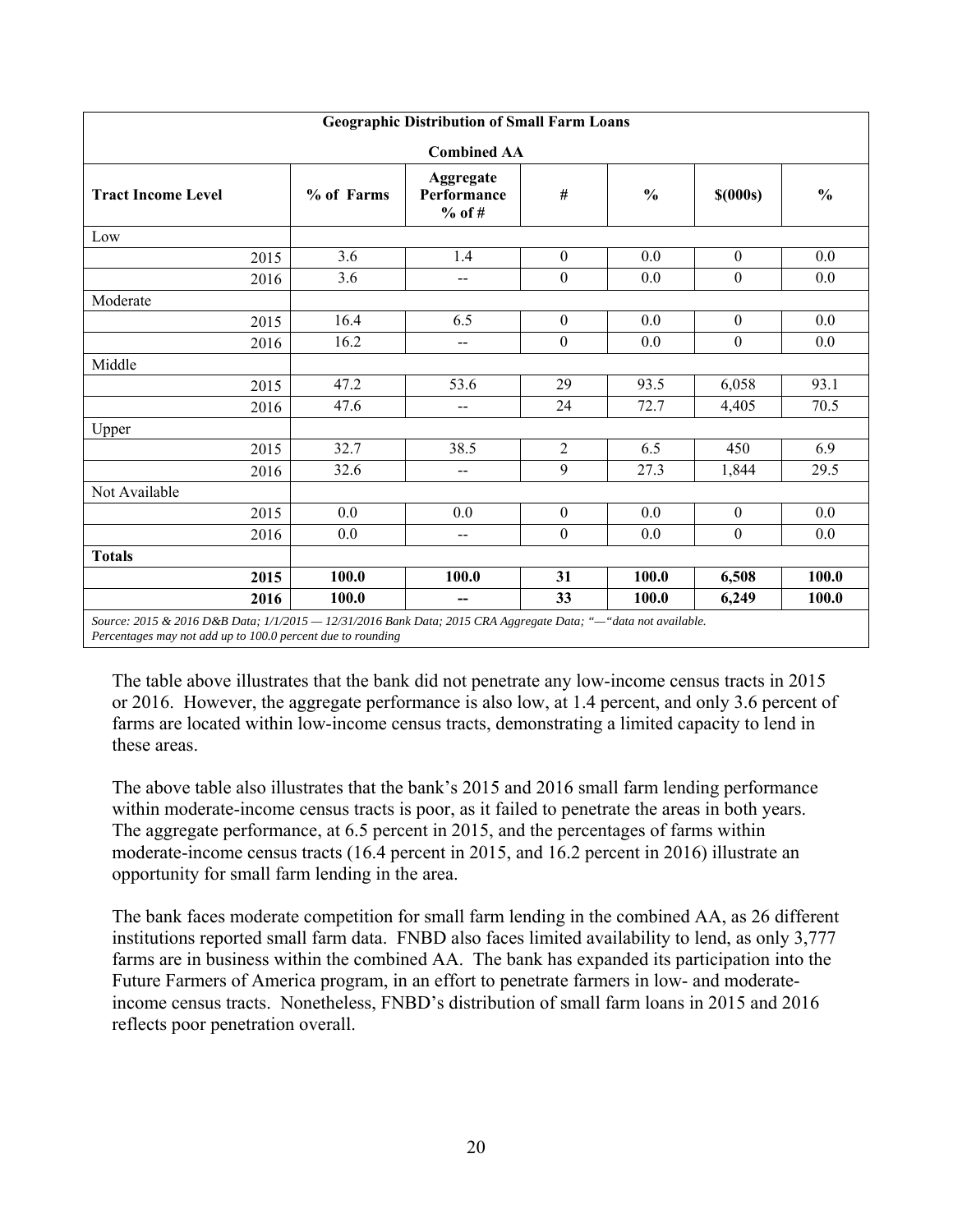## **Response to Complaints**

The bank has not received any CRA-related complaints since the previous evaluation; therefore, this criterion did not affect the Lending Test rating.

## **COMMUNITY DEVELOPMENT TEST**

FNBD's community development performance demonstrates excellent responsiveness to community development needs in its combined AA through community development loans, qualified investments, and community development services. Examiners considered the institution's capacity and the need and availability of such opportunities.

## **Community Development Loans**

FNBD originated 67 community development loans totaling approximately \$144.5 million during the evaluation period. This level of activity represents 13.6 percent of average total assets and 24.5 percent of average total loans since the previous CRA Evaluation. Of the 67 community development loans, 3 totaling \$3.0 million were used to create affordable housing in the combined AA. Another 23, totaling \$57.6 million, of the community development loans were used to provide economic development. These loans demonstrate the bank's responsiveness to the community development needs identified by the community contacts.

The bank's community development lending includes 4 loans totaling approximately \$11.1 million outside the combined AA to entities that serve a broader statewide area that includes the AA. However, these loans will not directly benefit the combined AA. As the bank has been responsive to the community development needs of its combined AA, examiners considered these four loans under the Community Development Test. The following table illustrates the bank's community development lending activity by year and purpose.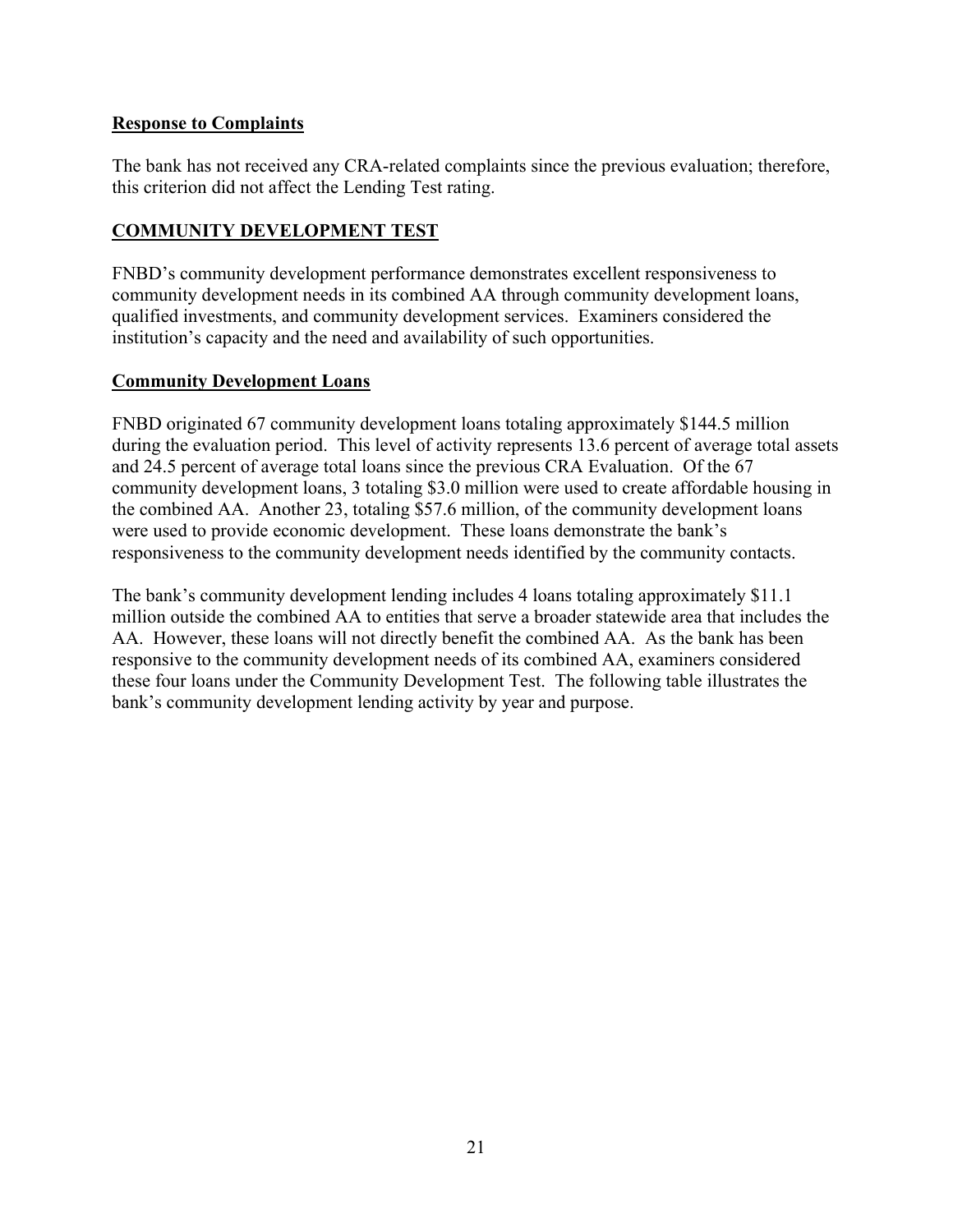|                           | <b>Community Development Lending Combined AA</b> |              |              |                                     |                  |                                                    |              |                         |              |                                                     |          |                                      |  |
|---------------------------|--------------------------------------------------|--------------|--------------|-------------------------------------|------------------|----------------------------------------------------|--------------|-------------------------|--------------|-----------------------------------------------------|----------|--------------------------------------|--|
| <b>Assessment</b><br>Area | <b>Total</b>                                     |              |              | <b>Affordable</b><br><b>Housing</b> |                  | Community<br><b>Development</b><br><b>Services</b> |              | Economic<br>Development |              | <b>Revitalization</b><br>or<br><b>Stabilization</b> |          | Neighborhood<br><b>Stabilization</b> |  |
|                           | #                                                | \$ (000)     | #            | \$<br>(000)                         | #                | \$<br>(000)                                        | $\#$         | $\mathbf S$<br>(000)    | $\#$         | \$<br>(000)                                         | $\#$     | $\boldsymbol{\mathsf{S}}$<br>(000)   |  |
| 2015                      |                                                  |              |              |                                     |                  |                                                    |              |                         |              |                                                     |          |                                      |  |
| Sacramento AA             | 14                                               | 27,265       | $\Omega$     | $\theta$                            | 4                | 2,800                                              | 10           | 24,465                  | $\mathbf{0}$ | $\mathbf{0}$                                        | $\theta$ | $\boldsymbol{0}$                     |  |
| Solano AA                 | 9                                                | 19,264       | 1            | 1,700                               | $\overline{2}$   | 1,425                                              | $\theta$     | $\Omega$                | 6            | 16,139                                              | $\theta$ | $\mathbf{0}$                         |  |
| Regional                  | 4                                                | 11,093       | $\Omega$     | 0                                   | $\mathbf{1}$     | 100                                                | 3            | 10,993                  | $\mathbf{0}$ | $\Omega$                                            | $\Omega$ | $\theta$                             |  |
| <b>Sub-Total</b>          | 27                                               | 57,622       | 1            | 1,700                               | 7                | 4,325                                              | 13           | 35,458                  | 6            | 16,139                                              | $\bf{0}$ | $\bf{0}$                             |  |
| 2016                      |                                                  |              |              |                                     |                  |                                                    |              |                         |              |                                                     |          |                                      |  |
| Sacramento AA             | 31                                               | 73,170       | $\mathbf{1}$ | 1,118                               | 6                | 3,096                                              | 9            | 19,147                  | 15           | 49,809                                              | $\theta$ | $\boldsymbol{0}$                     |  |
| Solano AA                 | 4                                                | 375          | 1            | 200                                 | 3                | 175                                                | $\theta$     | $\theta$                | $\theta$     | $\theta$                                            | $\theta$ | $\theta$                             |  |
| Regional                  | $\theta$                                         | $\Omega$     | $\Omega$     | 0                                   | $\theta$         | $\theta$                                           | $\theta$     | $\theta$                | $\Omega$     | $\Omega$                                            | $\Omega$ | $\mathbf{0}$                         |  |
| <b>Sub-Total</b>          | 35                                               | 73,545       | $\mathbf{2}$ | 1,318                               | 9                | 3,271                                              | 9            | 19,147                  | 15           | 49,809                                              | $\bf{0}$ | $\bf{0}$                             |  |
| 2017                      |                                                  |              |              |                                     |                  |                                                    |              |                         |              |                                                     |          |                                      |  |
| Sacramento AA             | 5                                                | 13,325       | $\mathbf{0}$ | $\boldsymbol{0}$                    | 4                | 10,325                                             | $\mathbf{1}$ | 3,000                   | $\mathbf{0}$ | $\mathbf{0}$                                        | $\theta$ | $\mathbf{0}$                         |  |
| Solano AA                 | $\boldsymbol{0}$                                 | $\mathbf{0}$ | $\Omega$     | $\theta$                            | $\theta$         | $\theta$                                           | $\theta$     | $\mathbf{0}$            | $\Omega$     | $\Omega$                                            | $\theta$ | $\mathbf{0}$                         |  |
| Regional                  | $\theta$                                         | $\theta$     | $\mathbf{0}$ | 0                                   | $\boldsymbol{0}$ | $\theta$                                           | $\theta$     | $\theta$                | $\theta$     | $\mathbf{0}$                                        | $\theta$ | $\mathbf{0}$                         |  |
| Sub-Total                 | 5                                                | 13,325       | $\bf{0}$     | 0                                   | 4                | 10,325                                             | 1            | 3,000                   | $\mathbf{0}$ | $\bf{0}$                                            | 0        | $\mathbf{0}$                         |  |
| <b>Grand Total</b>        | 67                                               | 144,492      | 3            | 3,018                               | 20               | 17,921                                             | 23           | 57,605                  | 21           | 65,948                                              | $\bf{0}$ | $\bf{0}$                             |  |
| Source: Bank records      |                                                  |              |              |                                     |                  |                                                    |              |                         |              |                                                     |          |                                      |  |

Please refer to the community development comments within each AA for detailed discussion of the bank's performance.

## **Qualified Investments**

FNBD made two new qualified investments and held two more from the previous evaluation. The qualified investments and donations total approximately \$4.7 million. This total includes qualified equity investments of approximately \$4.5 million and donations of \$194,382. The total dollar amount equates to 0.4 percent of average total assets and 2.3 percent of average securities since the previous CRA Evaluation.

Of the new qualified investments, \$2.2 million benefitted affordable housing efforts in the Sacramento AA. This demonstrates the bank's responsiveness to the affordable housing needs of the AA, which was an identified community development need.

The following table illustrates the qualified investments by number and dollar volume, and by type, for each AA.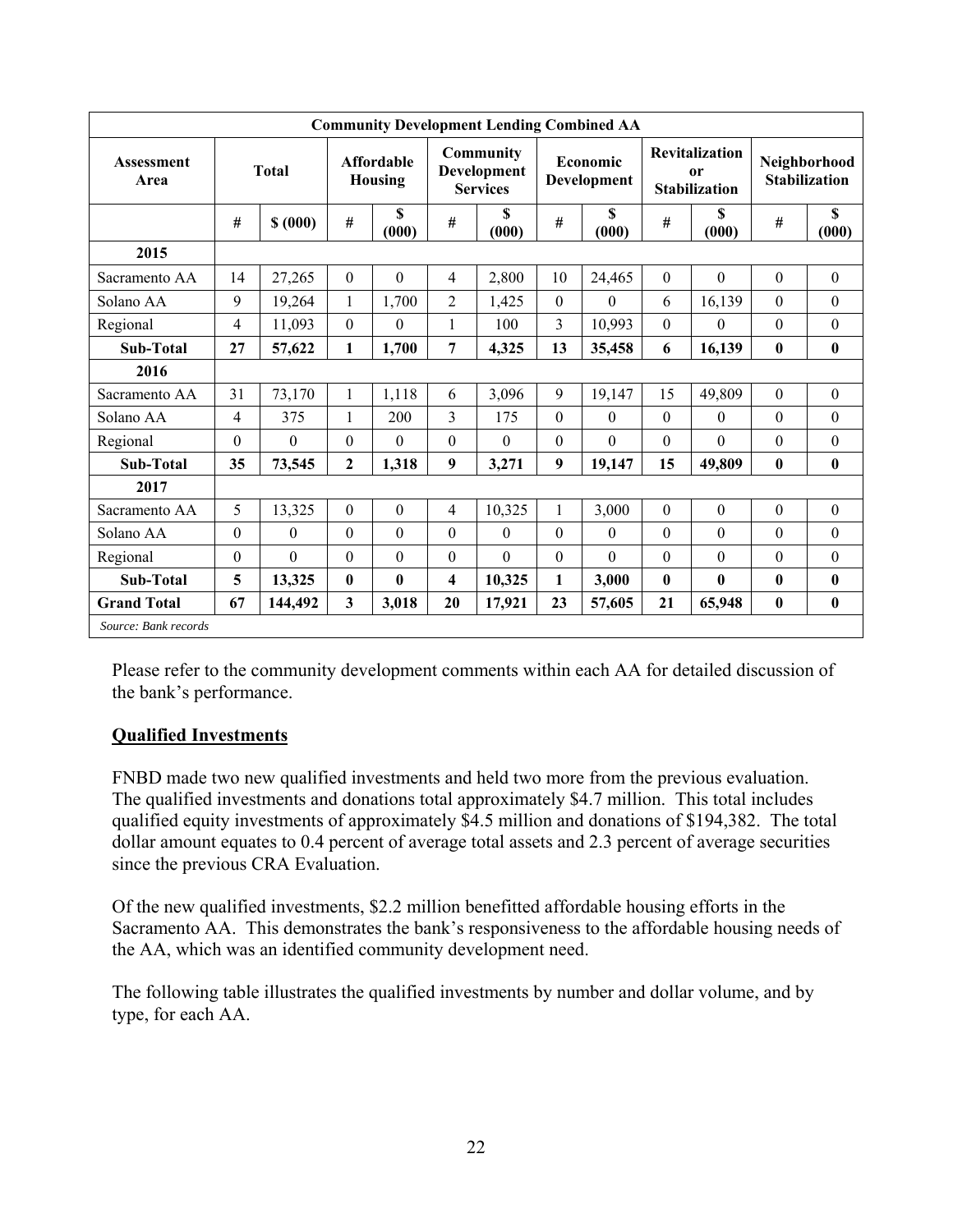|                        |                         |                  |                  |                              |                  | <b>Community Development Investments Combined AA</b> |                  |                         |                  |                                                     |                  |                                      |
|------------------------|-------------------------|------------------|------------------|------------------------------|------------------|------------------------------------------------------|------------------|-------------------------|------------------|-----------------------------------------------------|------------------|--------------------------------------|
| <b>Assessment Area</b> |                         | <b>Total</b>     |                  | <b>Affordable</b><br>Housing |                  | Community<br>Development<br><b>Services</b>          |                  | Economic<br>Development |                  | <b>Revitalization</b><br>0r<br><b>Stabilization</b> |                  | Neighborhood<br><b>Stabilization</b> |
|                        | #                       | \$<br>(000)      | $\#$             | \$<br>(000)                  | $\#$             | S<br>(000)                                           | $\#$             | \$<br>(000)             | $\#$             | \$<br>(000)                                         | $\#$             | \$<br>(000)                          |
| <b>Prior Period</b>    |                         |                  |                  |                              |                  |                                                      |                  |                         |                  |                                                     |                  |                                      |
| Sacramento AA          | $\overline{c}$          | 1,981            | $\mathbf{1}$     | 581                          | $\mathbf{1}$     | 1,400                                                | $\boldsymbol{0}$ | $\boldsymbol{0}$        | $\boldsymbol{0}$ | $\boldsymbol{0}$                                    | $\boldsymbol{0}$ | $\mathbf{0}$                         |
| Solano AA              | $\boldsymbol{0}$        | $\mathbf{0}$     | $\mathbf{0}$     | $\mathbf{0}$                 | $\theta$         | $\mathbf{0}$                                         | $\mathbf{0}$     | $\overline{0}$          | $\theta$         | $\mathbf{0}$                                        | $\mathbf{0}$     | $\boldsymbol{0}$                     |
| Regional               | $\theta$                | $\mathbf{0}$     | $\mathbf{0}$     | $\theta$                     | $\theta$         | $\overline{0}$                                       | $\theta$         | $\theta$                | $\theta$         | $\theta$                                            | $\mathbf{0}$     | $\boldsymbol{0}$                     |
| <b>Sub-Total</b>       | $\mathbf{2}$            | 1,981            | $\mathbf{1}$     | 581                          | 1                | 1,400                                                | $\bf{0}$         | $\bf{0}$                | $\bf{0}$         | $\pmb{0}$                                           | $\bf{0}$         | $\bf{0}$                             |
| 2015                   |                         |                  |                  |                              |                  |                                                      |                  |                         |                  |                                                     |                  |                                      |
| Sacramento AA          | $\mathbf{0}$            | $\mathbf{0}$     | $\mathbf{0}$     | $\mathbf{0}$                 | $\mathbf{0}$     | $\mathbf{0}$                                         | $\boldsymbol{0}$ | $\boldsymbol{0}$        | $\mathbf{0}$     | $\mathbf{0}$                                        | $\mathbf{0}$     | $\boldsymbol{0}$                     |
| Solano AA              | $\boldsymbol{0}$        | $\theta$         | $\boldsymbol{0}$ | $\mathbf{0}$                 | $\boldsymbol{0}$ | $\theta$                                             | $\mathbf{0}$     | $\boldsymbol{0}$        | $\boldsymbol{0}$ | $\mathbf{0}$                                        | $\theta$         | $\boldsymbol{0}$                     |
| Regional               | $\boldsymbol{0}$        | $\theta$         | $\boldsymbol{0}$ | $\mathbf{0}$                 | $\boldsymbol{0}$ | $\theta$                                             | $\boldsymbol{0}$ | $\theta$                | $\boldsymbol{0}$ | $\mathbf{0}$                                        | $\theta$         | $\boldsymbol{0}$                     |
| <b>Sub-Total</b>       | $\bf{0}$                | $\bf{0}$         | $\bf{0}$         | $\bf{0}$                     | $\bf{0}$         | $\bf{0}$                                             | $\bf{0}$         | $\bf{0}$                | $\bf{0}$         | $\bf{0}$                                            | $\mathbf{0}$     | $\bf{0}$                             |
| 2016                   |                         |                  |                  |                              |                  |                                                      |                  |                         |                  |                                                     |                  |                                      |
| Sacramento AA          | $\boldsymbol{0}$        | $\boldsymbol{0}$ | $\boldsymbol{0}$ | $\boldsymbol{0}$             | $\boldsymbol{0}$ | $\boldsymbol{0}$                                     | $\boldsymbol{0}$ | $\boldsymbol{0}$        | $\boldsymbol{0}$ | $\boldsymbol{0}$                                    | $\boldsymbol{0}$ | $\boldsymbol{0}$                     |
| Solano AA              | $\mathbf{0}$            | $\mathbf{0}$     | $\boldsymbol{0}$ | $\mathbf{0}$                 | $\boldsymbol{0}$ | $\overline{0}$                                       | $\boldsymbol{0}$ | $\overline{0}$          | $\theta$         | $\mathbf{0}$                                        | $\theta$         | $\boldsymbol{0}$                     |
| Regional               | $\theta$                | $\theta$         | $\boldsymbol{0}$ | $\mathbf{0}$                 | $\theta$         | $\theta$                                             | $\boldsymbol{0}$ | $\theta$                | $\boldsymbol{0}$ | $\mathbf{0}$                                        | $\theta$         | $\boldsymbol{0}$                     |
| <b>Sub-Total</b>       | $\bf{0}$                | $\mathbf{0}$     | $\bf{0}$         | $\bf{0}$                     | $\bf{0}$         | $\bf{0}$                                             | 0                | $\bf{0}$                | $\mathbf{0}$     | $\bf{0}$                                            | $\mathbf{0}$     | $\bf{0}$                             |
| <b>YTD 2017</b>        |                         |                  |                  |                              |                  |                                                      |                  |                         |                  |                                                     |                  |                                      |
| Sacramento AA          | $\mathbf{1}$            | 2,185            | $\mathbf{1}$     | 2,185                        | $\boldsymbol{0}$ | $\boldsymbol{0}$                                     | $\boldsymbol{0}$ | $\boldsymbol{0}$        | $\boldsymbol{0}$ | $\boldsymbol{0}$                                    | $\boldsymbol{0}$ | $\boldsymbol{0}$                     |
| Solano AA              | $\boldsymbol{0}$        | $\mathbf{0}$     | $\boldsymbol{0}$ | $\mathbf{0}$                 | $\boldsymbol{0}$ | $\overline{0}$                                       | $\boldsymbol{0}$ | $\overline{0}$          | $\mathbf{0}$     | $\mathbf{0}$                                        | $\mathbf{0}$     | $\boldsymbol{0}$                     |
| Regional               | 1                       | 300              | $\boldsymbol{0}$ | $\mathbf{0}$                 | $\boldsymbol{0}$ | $\boldsymbol{0}$                                     | $\mathbf{1}$     | 300                     | $\boldsymbol{0}$ | $\boldsymbol{0}$                                    | $\boldsymbol{0}$ | $\boldsymbol{0}$                     |
| <b>Sub-Total</b>       | $\mathbf{2}$            | 2,485            | $\mathbf{1}$     | 2,185                        | $\bf{0}$         | $\bf{0}$                                             | 1                | 300                     | $\bf{0}$         | $\bf{0}$                                            | $\boldsymbol{0}$ | $\bf{0}$                             |
| <b>Grand Total</b>     | $\overline{\mathbf{4}}$ | 4,466            | $\mathbf{2}$     | 2,766                        | 1                | 1,400                                                | $\mathbf{1}$     | 300                     | $\mathbf{0}$     | $\mathbf{0}$                                        | $\mathbf{0}$     | 0                                    |
| Source: Bank records   |                         |                  |                  |                              |                  |                                                      |                  |                         |                  |                                                     |                  |                                      |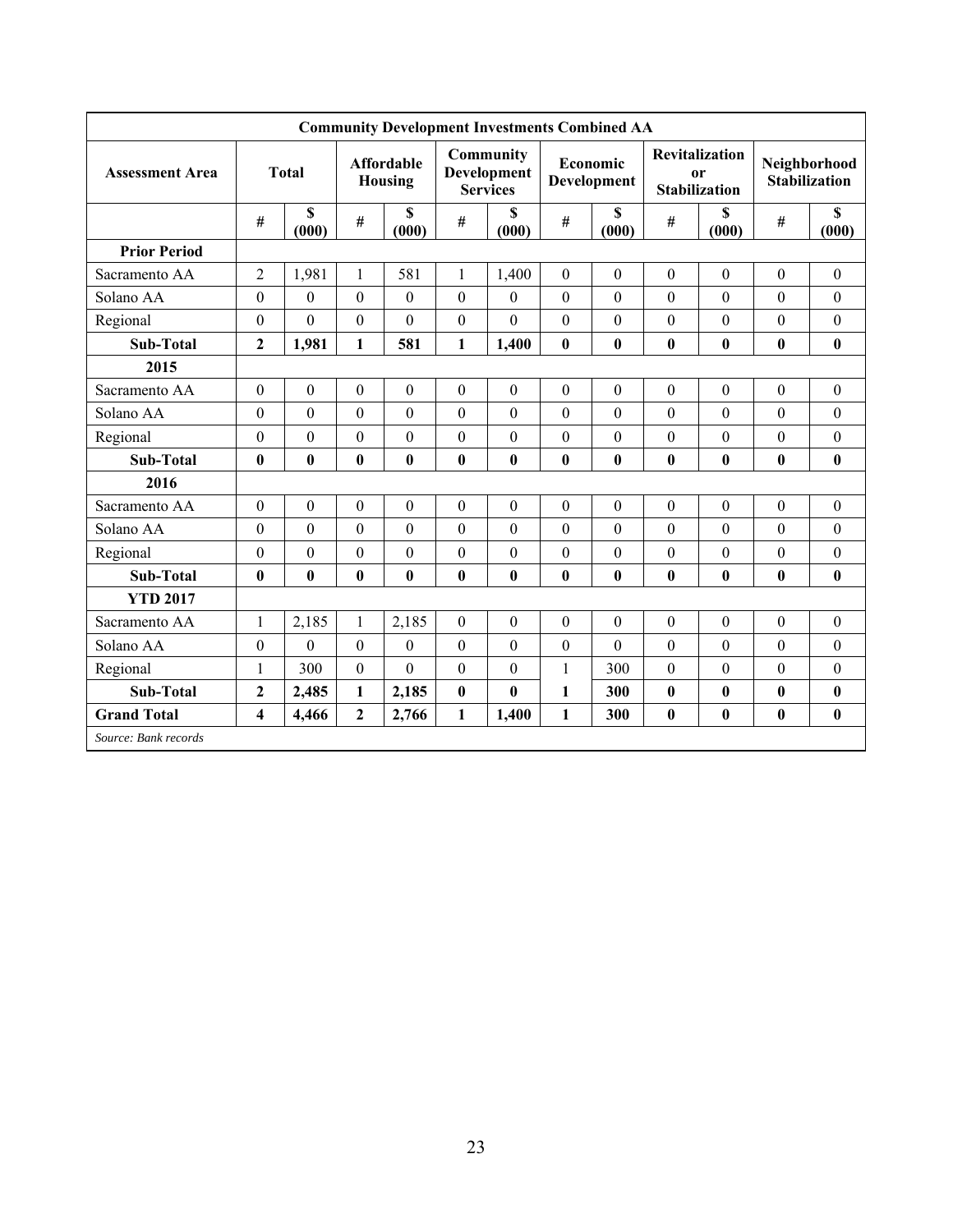| <b>Community Development Donations Combined AA</b> |     |              |                         |                                     |     |                                             |                |                         |              |                                               |              |                                      |
|----------------------------------------------------|-----|--------------|-------------------------|-------------------------------------|-----|---------------------------------------------|----------------|-------------------------|--------------|-----------------------------------------------|--------------|--------------------------------------|
| <b>Assessment Area</b>                             |     | <b>Total</b> |                         | <b>Affordable</b><br><b>Housing</b> |     | Community<br>Development<br><b>Services</b> |                | Economic<br>Development | 0r           | <b>Revitalization</b><br><b>Stabilization</b> |              | Neighborhood<br><b>Stabilization</b> |
|                                                    | #   | \$           | #                       | \$                                  | #   | \$                                          | #              | \$                      | #            | \$                                            | #            | \$                                   |
| 2015                                               |     |              |                         |                                     |     |                                             |                |                         |              |                                               |              |                                      |
| Sacramento AA                                      | 46  | 43,036       | 3                       | 1,354                               | 39  | 26,682                                      | $\overline{4}$ | 15,000                  | $\mathbf{0}$ | $\Omega$                                      | $\mathbf{0}$ | $\boldsymbol{0}$                     |
| Solano AA                                          | 27  | 44,123       | $\theta$                | $\Omega$                            | 26  | 43,123                                      | 1              | 1,000                   | $\theta$     | $\theta$                                      | $\theta$     | $\theta$                             |
| Sub-Total                                          | 73  | 87,159       | $\overline{\mathbf{3}}$ | 1,354                               | 65  | 69,805                                      | 5              | 16,000                  | $\mathbf{0}$ | $\mathbf{0}$                                  | $\bf{0}$     | $\bf{0}$                             |
| 2016                                               |     |              |                         |                                     |     |                                             |                |                         |              |                                               |              |                                      |
| Sacramento AA                                      | 57  | 44,482       | $\overline{2}$          | 750                                 | 46  | 30,632                                      | 9              | 13,100                  | $\Omega$     | $\theta$                                      | $\theta$     | $\boldsymbol{0}$                     |
| Solano AA                                          | 27  | 29,108       | 1                       | 2,944                               | 26  | 26,164                                      | $\theta$       | $\theta$                | $\Omega$     | $\Omega$                                      | $\theta$     | $\mathbf{0}$                         |
| <b>Sub-Total</b>                                   | 84  | 73,590       | 3                       | 3,694                               | 72  | 56,796                                      | 9              | 13,100                  | $\bf{0}$     | $\bf{0}$                                      | $\bf{0}$     | $\bf{0}$                             |
| 2017                                               |     |              |                         |                                     |     |                                             |                |                         |              |                                               |              |                                      |
| Sacramento AA                                      | 22  | 32,633       | $\theta$                | 0.0                                 | 21  | 30,133                                      | 1              | 2,500                   | $\theta$     | 0.0                                           | $\theta$     | 0.0                                  |
| Solano AA                                          | 1   | 1,000        | $\theta$                | 0.0                                 |     | 1,000                                       | $\theta$       | $\Omega$                | $\Omega$     | 0.0                                           | $\Omega$     | 0.0                                  |
| <b>Sub-Total</b>                                   | 23  | 33,633       | $\mathbf{0}$            | 0.0                                 | 22  | 31,133                                      | 1              | 2,500                   | $\mathbf{0}$ | 0.0                                           | 0            | 0.0                                  |
| <b>Grand Total</b>                                 | 180 | 194,382      | 6                       | 5,048                               | 159 | 157,734                                     | 15             | 31,600                  | $\bf{0}$     | 0.0                                           | $\bf{0}$     | 0.0                                  |
| Source: Bank records                               |     |              |                         |                                     |     |                                             |                |                         |              |                                               |              |                                      |

The following table illustrates the donations by number and dollar volume, and by type, for each AA.

Please refer to the community development comments within each AA for detailed discussion of the bank's performance.

## **Community Development Services**

During the evaluation period, bank employees provided 67 instances of financial expertise or technical assistance to 26 different community development-related organizations in the combined AA.

The following table illustrates the bank's community development services by year and purpose.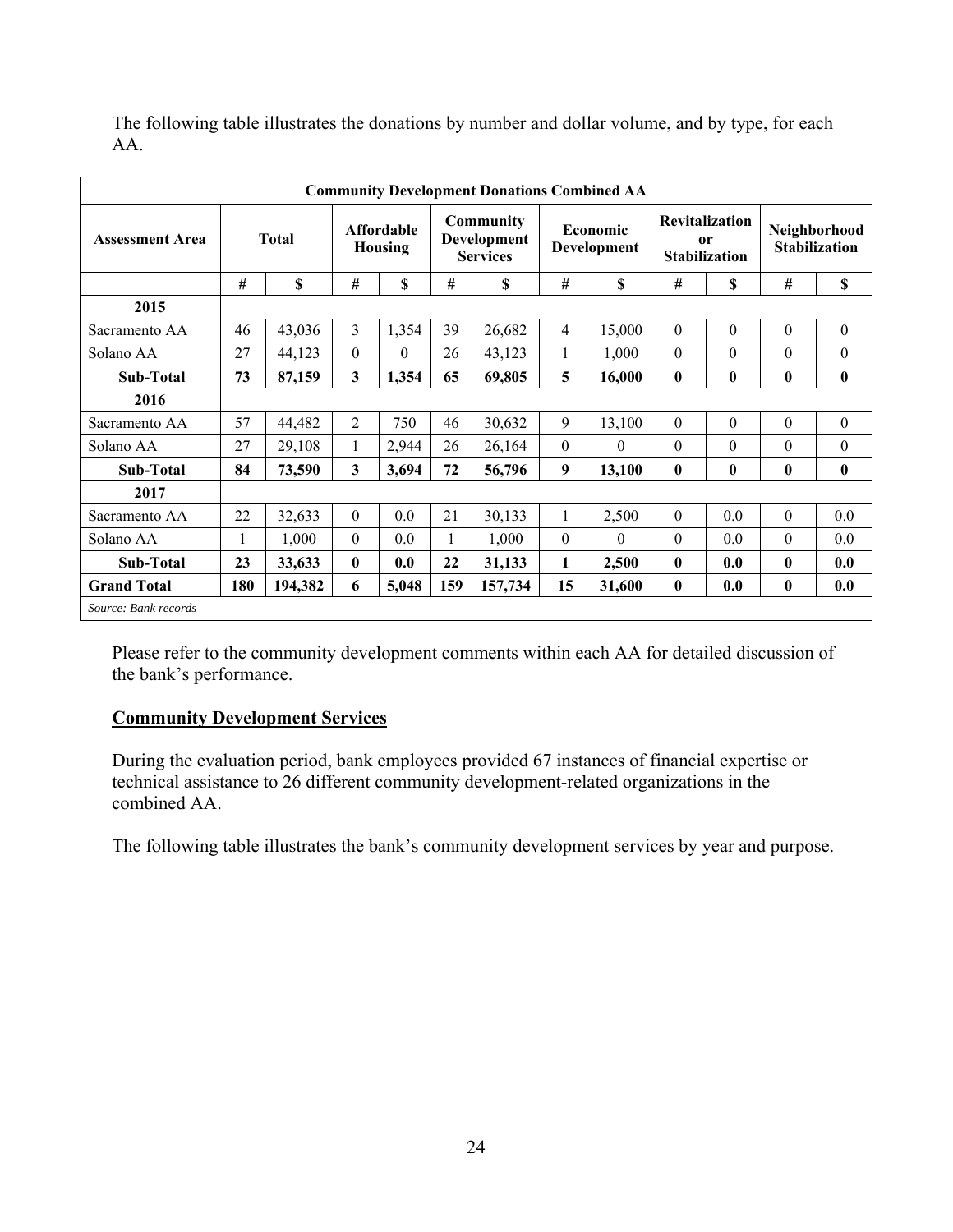| <b>Community Development Services Combined AA</b> |       |              |                                     |              |                                             |              |                |                         |                                                     |              |                                      |                  |
|---------------------------------------------------|-------|--------------|-------------------------------------|--------------|---------------------------------------------|--------------|----------------|-------------------------|-----------------------------------------------------|--------------|--------------------------------------|------------------|
| <b>Assessment Area</b>                            | Total |              | <b>Affordable</b><br><b>Housing</b> |              | Community<br>Development<br><b>Services</b> |              |                | Economic<br>Development | <b>Revitalization</b><br>or<br><b>Stabilization</b> |              | Neighborhood<br><b>Stabilization</b> |                  |
|                                                   | #     | <b>Hours</b> | #                                   | <b>Hours</b> | #                                           | <b>Hours</b> | #              | <b>Hours</b>            | #                                                   | <b>Hours</b> | #                                    | <b>Hours</b>     |
| 2015                                              |       |              |                                     |              |                                             |              |                |                         |                                                     |              |                                      |                  |
| Sacramento AA                                     | 17    | 244          | $\overline{c}$                      | 7            | 15                                          | 237          | $\theta$       | $\theta$                | $\theta$                                            | $\theta$     | $\theta$                             | $\boldsymbol{0}$ |
| Solano AA                                         | 9     | 158          | $\overline{2}$                      | 8            | 5                                           | 96           | $\overline{2}$ | 54                      | $\theta$                                            | $\theta$     | $\theta$                             | $\theta$         |
| Sub-Total                                         | 26    | 402          | 4                                   | 15           | 20                                          | 333          | $\mathbf{2}$   | 54                      | $\bf{0}$                                            | $\bf{0}$     | $\bf{0}$                             | $\bf{0}$         |
| 2016                                              |       |              |                                     |              |                                             |              |                |                         |                                                     |              |                                      |                  |
| Sacramento AA                                     | 13    | 290          | 1                                   | 18           | 11                                          | 266          |                | 6                       | $\theta$                                            | $\theta$     | $\theta$                             | $\theta$         |
| Solano AA                                         | 10    | 191          | 2                                   | 12           | $\overline{4}$                              | 64           | 4              | 115                     | $\theta$                                            | $\theta$     | $\theta$                             | $\theta$         |
| Sub-Total                                         | 23    | 481          | 3                                   | 30           | 15                                          | 330          | 5              | 121                     | $\bf{0}$                                            | $\bf{0}$     | $\mathbf{0}$                         | $\bf{0}$         |
| <b>YTD 2017</b>                                   |       |              |                                     |              |                                             |              |                |                         |                                                     |              |                                      |                  |
| Sacramento AA                                     | 13    | 121          | 1                                   | 4            | 11                                          | 111          | 1              | 6                       | $\theta$                                            | $\mathbf{0}$ | $\theta$                             | $\theta$         |
| Solano AA                                         | 5     | 56           | 2                                   | 10           | $\mathbf{1}$                                | 12           | $\overline{2}$ | 34                      | $\theta$                                            | $\theta$     | $\theta$                             | $\theta$         |
| Sub-Total                                         | 18    | 177          | 3                                   | 14           | 12                                          | 123          | 3              | 40                      | $\mathbf{0}$                                        | $\mathbf{0}$ | 0                                    | $\mathbf{0}$     |
| <b>Grand Total</b>                                | 67    | 1,060        | 10                                  | 59           | 47                                          | 786          | 10             | 215                     | $\bf{0}$                                            | $\bf{0}$     | $\bf{0}$                             | $\bf{0}$         |
| Source: Bank records                              |       |              |                                     |              |                                             |              |                |                         |                                                     |              |                                      |                  |

Please refer to the community development comments within each AA for detailed discussion of the bank's performance.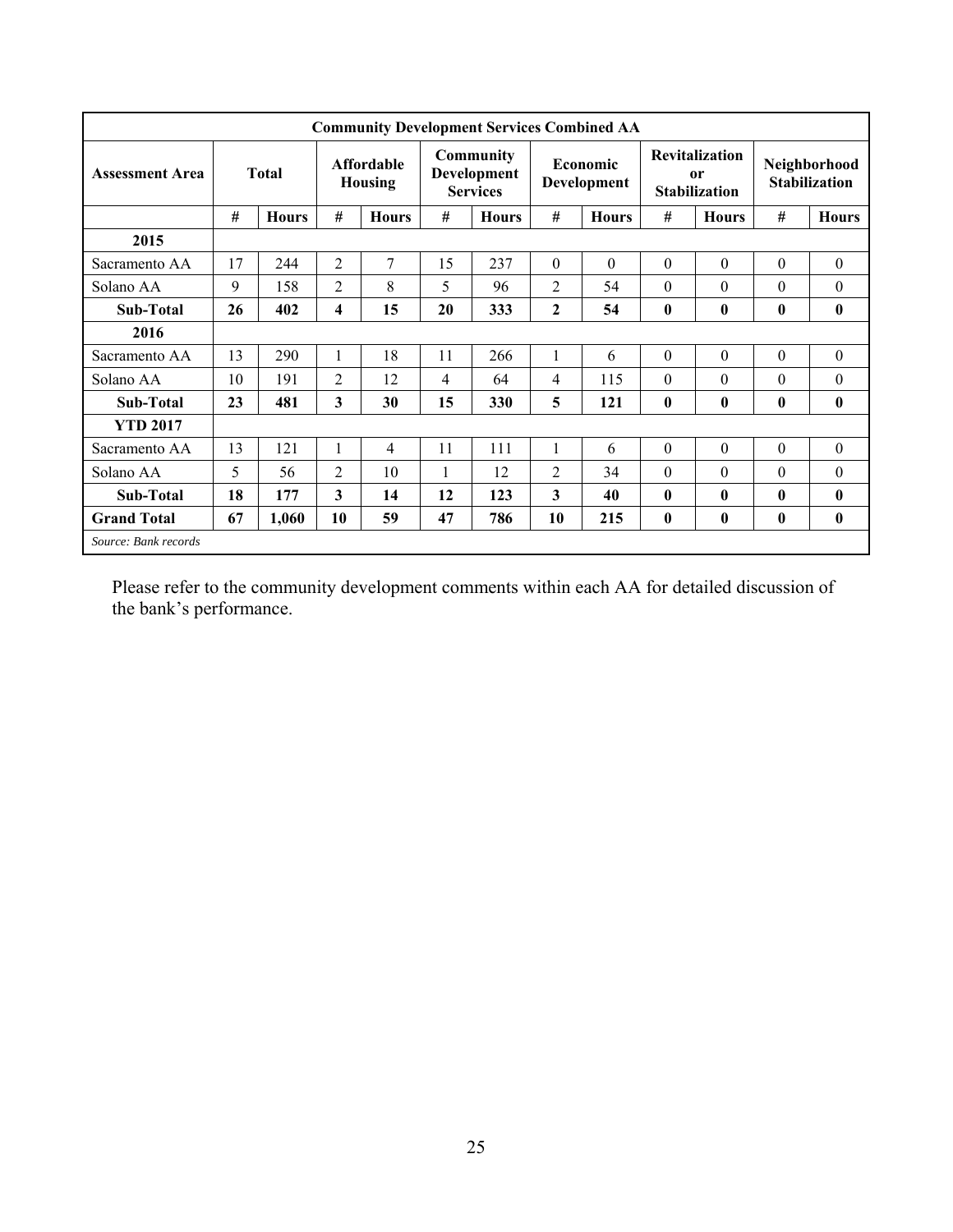## **DISCRIMINATORY OR OTHER ILLEGAL CREDIT PRACTICES REVIEW**

Examiners did not identify any evidence of discriminatory or other illegal credit practices; therefore, this consideration did not affect the institution's overall CRA Rating.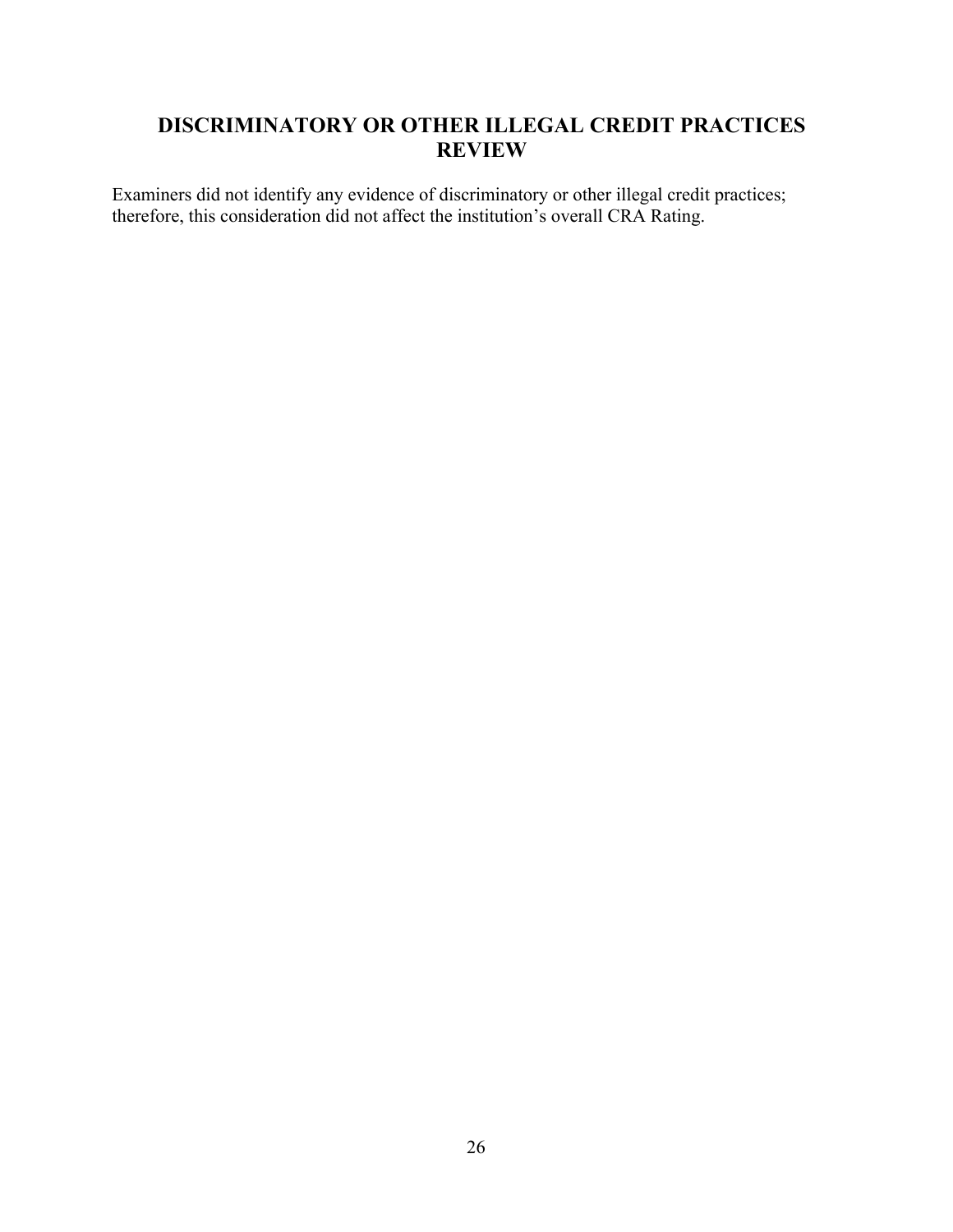## **METROPOLITAN AREAS EVALUATED USING FULL-SCOPE EXAMINATION PROCEDURES SACRAMENTO AA**

## **DESCRIPTION OF INSTITUTION'S OPERATIONS IN THE SACRAMENTO AA**

A full-scope evaluation of the institution's performance in the Sacramento AA was performed. The evaluation focused on small business, home mortgage, and small farm lending activity as well as community development loans, qualified investments, and services. FNBD operates 7 branches in the Sacramento AA, which represent 70.0 percent of the bank's total branch network. According to the FDIC's June 30, 2016 Deposit Market Share report, approximately 66.9 percent of the bank's total deposits are taken in the Sacramento AA. Further, 69.7 percent of the small business, home mortgage, and small farm loans originated within the combined AA, were originated in the Sacramento AA.

Specifically, 351 of the 453 small business loans originated inside the combined AA during the review period, or 77.5 percent, were originated within the Sacramento AA. Of the 291 home mortgage loans originated inside the combined AA, 188 or 64.6 percent were originated within the Sacramento AA. Finally, 48 of the 64 small farm loans originated inside the combined AA, or 75.0 percent, were originated within the Sacramento AA. Given the loan volume and lending focus within the Sacramento AA, more weight is given to the small business lending performance to reach conclusions in the Lending Test.

## **Economic and Demographic Data**

The Sacramento AA includes all 442 census tracts in Sacramento, Placer, and Yolo Counties. These census tracts reflect the following income designations according to the 2010 U.S. Census:

- 37 low-income census tracts,
- 108 moderate-income census tracts,
- 164 middle-income census tracts, 132 upper-income census tracts, and
- 1 census tract with no income designation.

The following table illustrates select demographic characteristics of the Sacramento AA: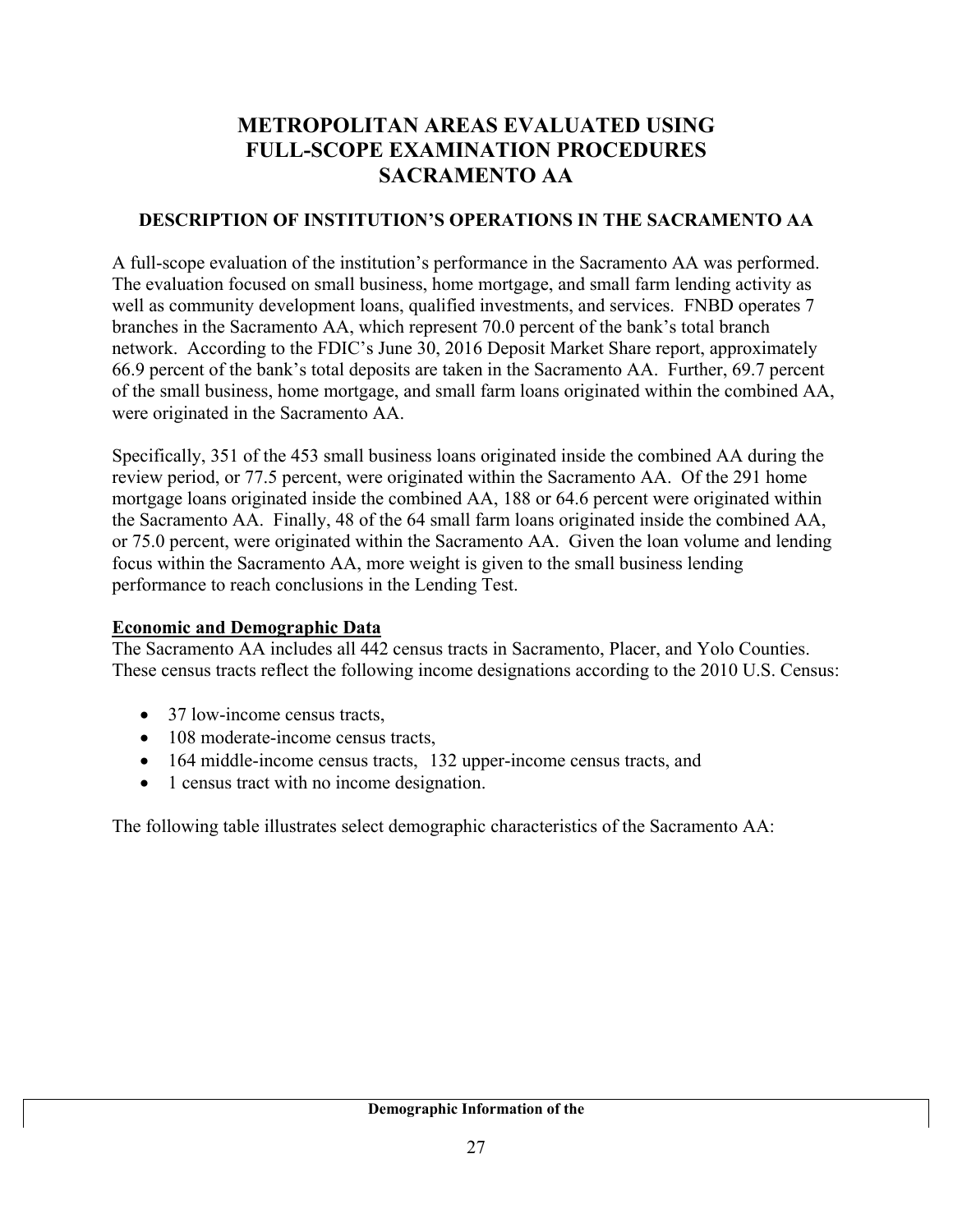| <b>Sacramento AA</b>                                                                                      |           |                 |                      |                              |                          |                    |  |  |  |  |  |
|-----------------------------------------------------------------------------------------------------------|-----------|-----------------|----------------------|------------------------------|--------------------------|--------------------|--|--|--|--|--|
| <b>Demographic Characteristics</b>                                                                        | #         | Low<br>$%$ of # | Moderate<br>$%$ of # | <b>Middle</b><br>$%$ of #    | <b>Upper</b><br>$%$ of # | $NA^*$<br>$%$ of # |  |  |  |  |  |
| Geographies (Census Tracts)                                                                               | 442       | 8.4             | 24.4                 | 37.1                         | 29.9                     | 0.2                |  |  |  |  |  |
| Population by Geography                                                                                   | 1,968,069 | 7.8             | 24.8                 | 37.1                         | 30.0                     | 0.3                |  |  |  |  |  |
| Housing Units by Geography                                                                                | 775,120   | 7.7             | 24.8                 | 38.8                         | 28.7                     | $0.0\,$            |  |  |  |  |  |
| Owner-Occupied Units by Geography                                                                         | 434,183   | 4.2             | 19.3                 | 40.2                         | 36.3                     | $0.0\,$            |  |  |  |  |  |
| Occupied Rental Units by Geography                                                                        | 272,855   | 12.6            | 33.1                 | 36.3                         | 18.0                     | $0.0\,$            |  |  |  |  |  |
| Vacant Units by Geography                                                                                 | 68,082    | 10.0            | 27.4                 | 39.9                         | 22.7                     | 0.0                |  |  |  |  |  |
| Businesses by Geography                                                                                   | 127,073   | 7.8             | 21.9                 | 38.5                         | 31.8                     | $0.0\,$            |  |  |  |  |  |
| Farms by Geography                                                                                        | 3,219     | 4.2             | 17.6                 | 45.9                         | 32.4                     | $0.0\,$            |  |  |  |  |  |
| Family Distribution by Income Level                                                                       | 468,123   | 22.7            | 17.1                 | 19.9                         | 40.2                     | $0.0\,$            |  |  |  |  |  |
| Household Distribution by Income Level                                                                    | 707,038   | 24.1            | 16.7                 | 18.4                         | 40.9                     | $0.0\,$            |  |  |  |  |  |
| Median Family Income MSA #40900 Sacramento-<br>Roseville-Arden-Arcade, CA MSA                             |           | \$71,816        | Median Housing Value |                              |                          | \$352,542          |  |  |  |  |  |
|                                                                                                           |           |                 | Median Gross Rent    |                              |                          | \$1,035            |  |  |  |  |  |
|                                                                                                           |           |                 |                      | Families Below Poverty Level |                          | 8.9%               |  |  |  |  |  |
| Source: 2010 U.S. Census and 2016 D&B Data<br>Percentages may not add up to 100.0 percent due to rounding |           |                 |                      |                              |                          |                    |  |  |  |  |  |

*(\*) The NA category consists of geographies that have not been assigned an income classification.* 

According to the 2016 D&B data, there were 127,073 businesses in the Sacramento AA. GARs for these businesses are below:

- 85.3 percent have \$1 million or less
- 4.8 percent have more than \$1 million
- 9.9 percent have unknown revenues

The analysis of small business loans under the Borrower Profile criterion compares the distribution of businesses by GAR level. The service industry represents the largest portion of businesses located within the Sacramento AA at 50.7 percent; followed by retail trade at 12.0 percent; finance, insurance, and real estate at 9.2 percent; and construction at 8.7 percent. In addition, 74.1 percent have 4 or fewer employees, and 89.3 percent operate from a single location. These figures indicate a reduced need for credit, which can effectively limit a financial institution's ability to lend to small businesses.

The 2015 and 2016 FFIEC-updated median family income levels are used to analyze home mortgage loans under the Borrower Profile criterion. As illustrated in the table above, the 2010 U.S. Census data reveals that 8.9 percent of families in the Sacramento AA have incomes below the poverty level. This figure indicates a reduced capacity to borrow, which can effectively limit a financial institution's ability to lend. The low-, moderate-, middle-, and upper-income categories are presented in the following table. These categories are based on the 2015 and 2016 FFIEC-updated median family income levels.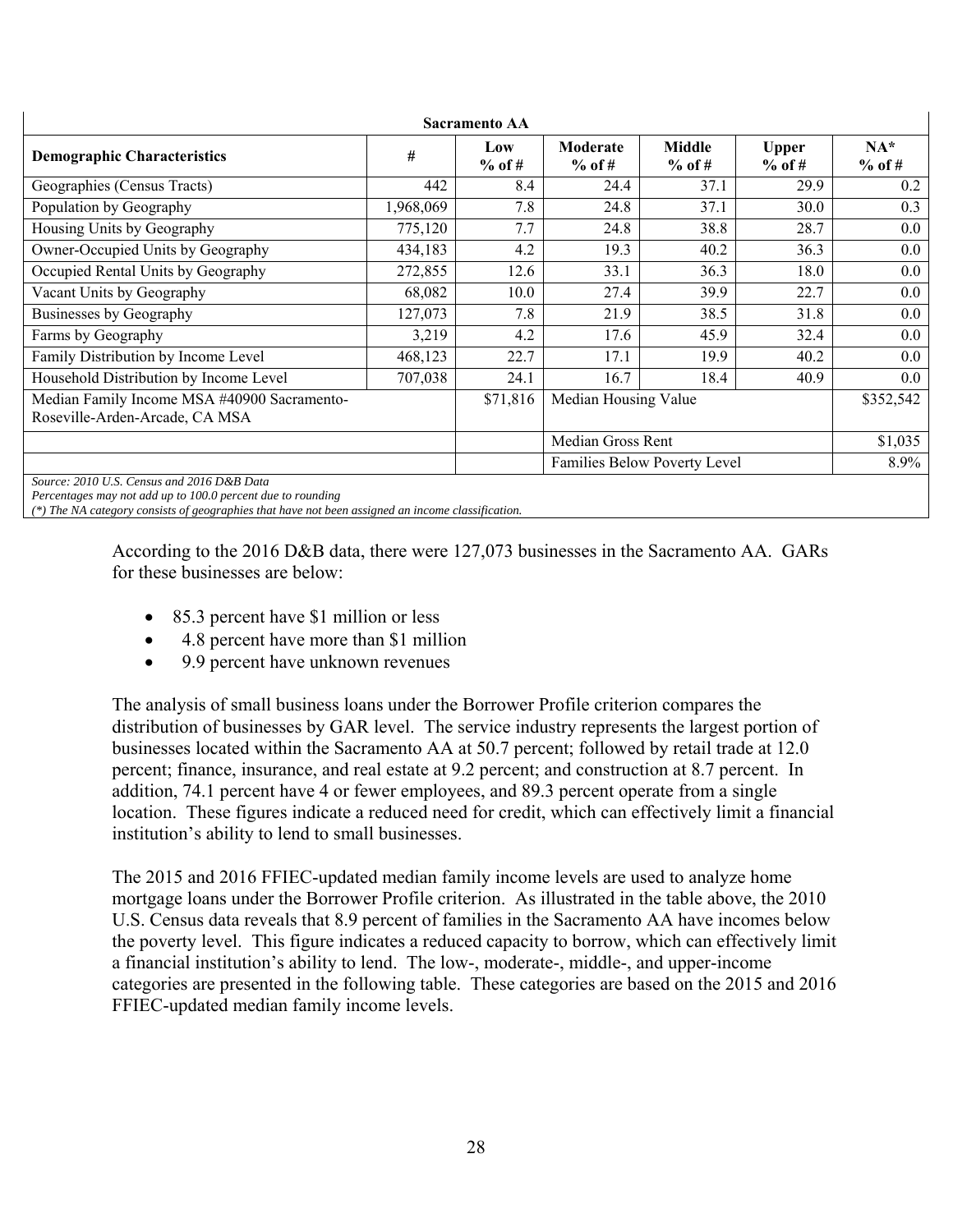| <b>Median Family Income Ranges</b> |                 |                                                                        |                                       |                          |  |  |  |  |  |  |
|------------------------------------|-----------------|------------------------------------------------------------------------|---------------------------------------|--------------------------|--|--|--|--|--|--|
| <b>Median Family Incomes</b>       | Low<br>$< 50\%$ | Moderate<br>50\% to $\leq 80\%$                                        | <b>Middle</b><br>80\% to $\leq 120\%$ | <b>Upper</b><br>$>120\%$ |  |  |  |  |  |  |
|                                    |                 | Sacramento-Roseville-Arden-Arcade, CA MSA Median Family Income (40900) |                                       |                          |  |  |  |  |  |  |
| 2015 (\$71,500)                    | $<$ \$35.750    | \$35,750 to $\leq$ \$57,200                                            | \$57,200 to $\leq$ \$85,800           | $\geq$ \$85,800          |  |  |  |  |  |  |
| 2016 (\$69,900)                    | $<$ \$34.950    | \$34,950 to $\leq$ \$55,920                                            | \$55,920 to $\leq$ \$83,880           | $\geq$ \$83,880          |  |  |  |  |  |  |
| Source: FFIEC                      |                 |                                                                        |                                       |                          |  |  |  |  |  |  |

There are 775,120 total housing units in the Sacramento AA. Of these, 56.0 percent are owneroccupied units, 35.2 percent are occupied rental units, and 8.8 percent are vacant units. The Geographic Distribution criterion compares home mortgage loans to the distribution of owneroccupied housing units. There are no owner-occupied housing units in the census tracts without income designations.

According to the 2016 D&B data, there were 3,219 farms in the Sacramento AA. GARs for these farms are below:

- 94.0 percent have \$1 million or less
- 3.6 percent have more than \$1 million
- 2.4 percent have unknown revenues

The analysis of small farm loans under the Borrower Profile criterion compares the distribution of farms by GAR level. The agriculture, forestry, and fishing industries represent only 2.5 percent of total businesses located in the Sacramento AA. The small number of farms and agricultural businesses in the Sacramento AA demonstrate a limited availability to provide small farm credit.

According to Moody's Analytics, published in December 2016, the Sacramento-Roseville-Arden-Arcade, California MSA economy has experienced an upward trajectory, with year-overyear job gains running modestly above the statewide average and well above the national average. Healthcare and business/professional services are sustaining the above-average growth in the MSA. The state government has recovered all of the jobs lost during the recession. As of December 2016, kindergarten through  $12<sup>th</sup>$  grade school spending has risen by more than 50 percent since fiscal year 2012 to its highest level on record. Housing also lends support to the economy, as the MSA benefits from its proximity to the less affordable San Francisco Bay Area. The top employers in the MSA are the University of California – Davis, Sutter Health Sacramento Sierra Region, UC Davis Health System, and Kaiser Permanente.

## **Designated Disaster Areas**

In February 2017, all of the counties in the Sacramento AA were designated as disaster areas by FEMA due to severe winter storms, flooding, and mudslides. In March 2017, the counties of Sacramento and Yolo were again designated as disaster areas by FEMA due to the winter storms, flooding, and mudslides.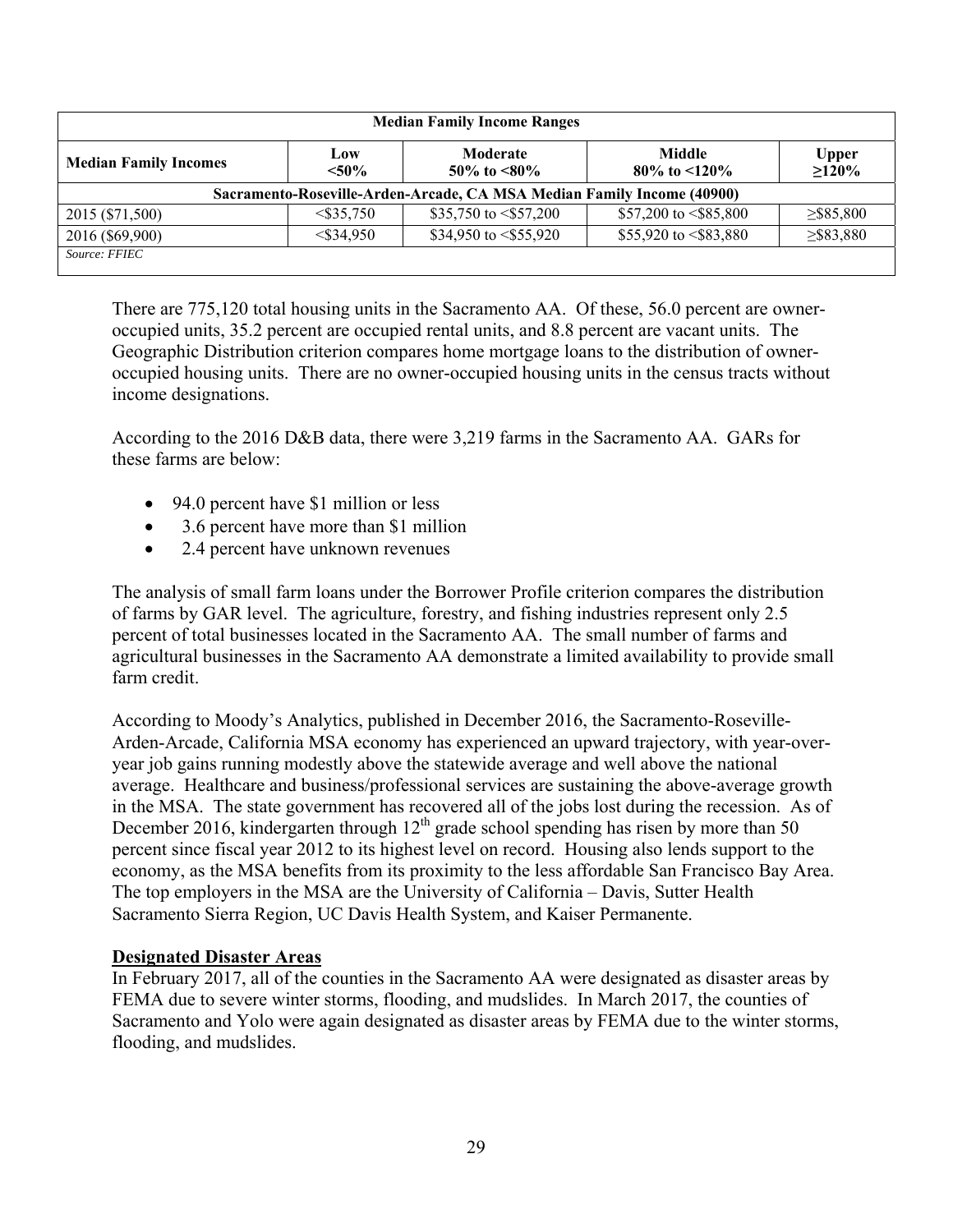## **Distressed or Underserved Nonmetropolitan Middle-Income Geographies**

The Sacramento AA does not include any distressed or underserved nonmetropolitan middleincome geographies.

### **Competition**

The Sacramento AA is highly competitive in the market for financial services. According to the June 30, 2016 FDIC Deposit Market Share data, 41 financial institutions operated 365 fullservice branches within the Sacramento AA. Of these institutions, FNBD ranked 11<sup>th</sup> with a 1.4 percent deposit market share. The following table illustrates FNBD's small business, home mortgage, small farm, and deposit market share information in the Sacramento AA.

| Small Business, Home Mortgage, and Deposit Market Share - Sacramento AA                             |                                                   |             |                          |            |                          |  |  |  |  |  |  |
|-----------------------------------------------------------------------------------------------------|---------------------------------------------------|-------------|--------------------------|------------|--------------------------|--|--|--|--|--|--|
| 2015 Home Mortgage<br><b>2015 Small Business</b><br>2015 Small Farm<br><b>Deposit</b>               |                                                   |             |                          |            |                          |  |  |  |  |  |  |
| Rank $(H)$                                                                                          | <b>Market</b><br>Share %                          | Rank $(\#)$ | <b>Market</b><br>Share % | Rank $(H)$ | <b>Market</b><br>Share % |  |  |  |  |  |  |
| 15 of 103                                                                                           | 5 of 26<br>104 of 581<br>0.5<br>0.1<br>6.5<br>1.4 |             |                          |            |                          |  |  |  |  |  |  |
| Source: 2015 Aggregate Small Business, Small Farm, and HMDA Data; June 30, 2016 Summary of Deposits |                                                   |             |                          |            |                          |  |  |  |  |  |  |

As illustrated above, there is a high level of competition for small business loans in the Sacramento AA. Aggregate lending data shows that 103 institutions reported 43,086 small business loans in the Sacramento AA, indicating a high degree of competition for this product. The top lending institution, by small business loan market share, is a very large financial institution with a nationwide presence. This one institution originated 23.6 percent of the total number of small business loans originated within the Sacramento AA in 2015.

Home mortgage lending also has a high degree of competition among banks, credit unions, and non-depository mortgage lenders in the Sacramento AA. In 2015, 581 lenders reported 69,554 home mortgage loans within the Sacramento AA. FNBD ranked 104<sup>th</sup> out of this group of lenders, with a market share of 0.1 percent. No particular lender originated a significant percentage of home mortgage loans within the Sacramento AA.

The Sacramento AA includes a moderate degree of competition for small farm loans. Aggregate lending data shows that 26 institutions reported 386 small farm loans originated in the Sacramento AA. In 2015, the bank ranked  $5<sup>th</sup>$  out of these institutions, with a market share of 6.5 percent. The top lending institution, by small farm loan market share, is a very large financial institution with a nationwide presence. This 1 institution originated 21.2 percent of the total number of small farm loans originated within the Sacramento AA in 2015.

## **Community Contact**

Examiners contacted representatives from two economic development organizations, and an affordable housing organization serving the Sacramento AA. The contacts identified a significant level of opportunity for mortgage lending to low-income families, opportunities to support the agricultural industry, and opportunities to help start-up small businesses. A particular need for financial education for consumers, more affordable housing, increased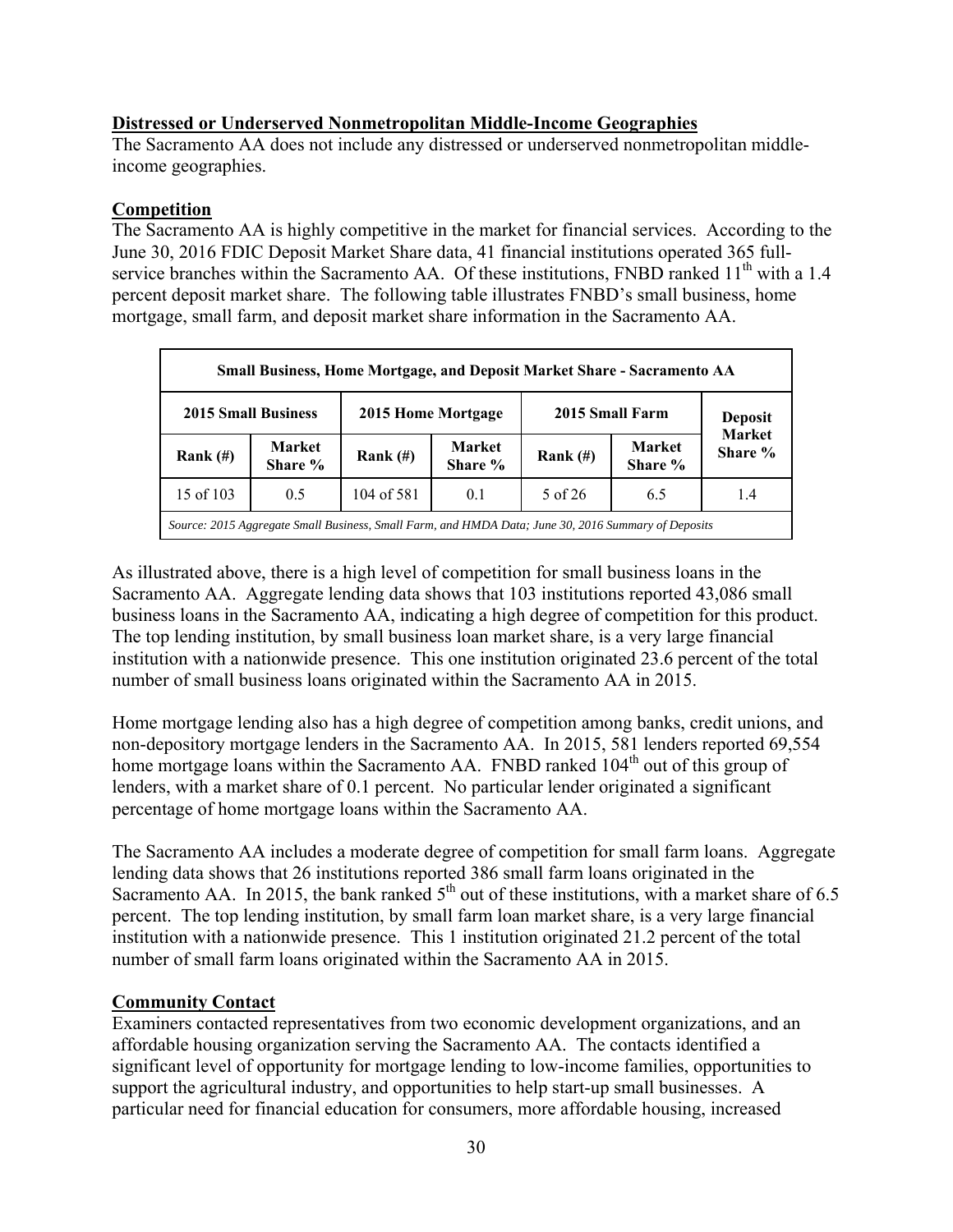lending, and contributions to local non-profit organizations were all noted by the contacts. Overall, the various contacts indicated that financial institutions have been responsive to the community's credit and development needs.

## **Credit and Community Development Needs and Opportunities**

Considering information from the community contacts, bank management, and demographic and economic data, examiners determined that affordable housing represents a primary credit need for the Sacramento AA. The large numbers of low-income workers in the area that work in the service/hospitality industries and high poverty rate, support this conclusion. One of the contacts indicated that there are many ways to address the affordable housing credit need by providing loans, investments, grants, and donations to various non-profit or charitable organizations. In addition to affordable housing, financial education for low-income families is greatly needed in the area. Moreover, small business lending opportunities and demand for small business loans are significant throughout the Sacramento AA. Another contact stated that they would like to see more business training, advising, and counseling from financial institutions to fill the gaps left from non-profit organizations to help people start new businesses. Further, agricultural lending and financial support for agricultural organizations are a need of the community. The contact stated that generally, local financial institutions understand the agricultural sector's needs, but due to the drought and other business burdens, an opportunity for increased support is found in the local agricultural sector.

## **CONCLUSIONS ON PERFORMANCE CRITERIA IN THE SACRAMENTO AA**

## **LENDING TEST**

FNBD demonstrated satisfactory performance under the Lending Test in the Sacramento AA. Borrower Profile and Geographic Distribution are weighted equally and the performance in each criterion primarily supports this conclusion.

## **Borrower Profile**

The distribution of borrowers reflects, given the demographics of the Sacramento AA, poor penetration among individuals of different income levels and businesses of different revenue sizes. The bank's performance in small business, home mortgage, and small farm lending supports this conclusion.

## *Small Business Loans*

The distribution of small business loan borrowers reflects, given the demographics of the Sacramento AA, poor penetration among businesses of different revenue sizes. For comparison purposes, aggregate lending data and the percentage of businesses reporting GARs of \$1 million or less is also illustrated in the table below. Examiners placed more weight on the comparison to aggregate lending data, as it is more reflective of the small business credit needs and lending opportunities in the Sacramento AA.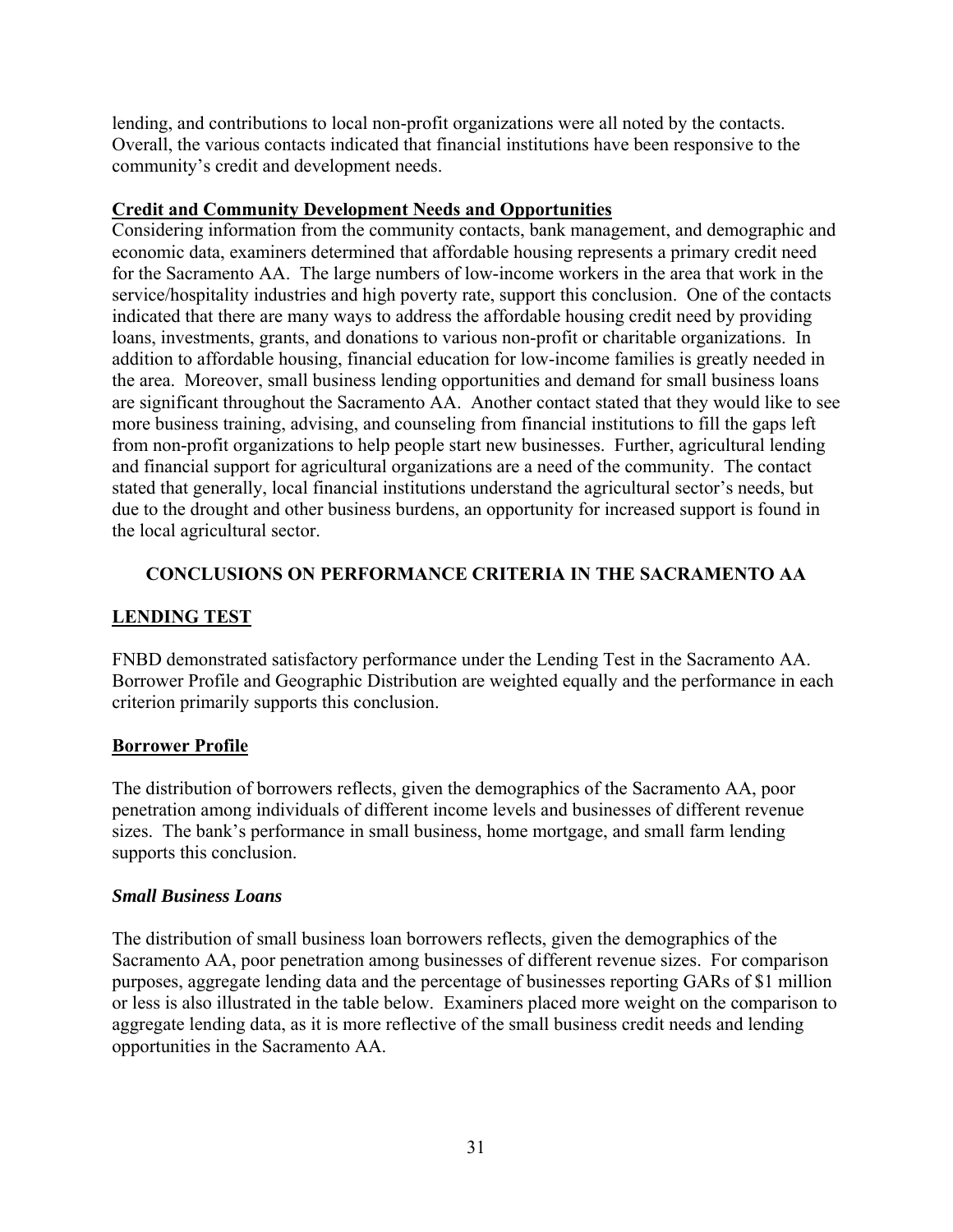| Distribution of Small Business Loans by Gross Annual Revenue Category                                            |                             |                                      |                |               |            |               |  |  |  |  |  |
|------------------------------------------------------------------------------------------------------------------|-----------------------------|--------------------------------------|----------------|---------------|------------|---------------|--|--|--|--|--|
| <b>Sacramento AA</b>                                                                                             |                             |                                      |                |               |            |               |  |  |  |  |  |
| <b>Gross Revenue Level</b>                                                                                       | $%$ of<br><b>Businesses</b> | Aggregate<br>Performance<br>$%$ of # | $\#$           | $\frac{0}{0}$ | $$$ (000s) | $\frac{0}{0}$ |  |  |  |  |  |
| $\leq$ \$1,000,000                                                                                               |                             |                                      |                |               |            |               |  |  |  |  |  |
| 2015                                                                                                             | 79.8                        | 54.2                                 | 60             | 29.3          | 14,387     | 22.9          |  |  |  |  |  |
| 2016                                                                                                             | 85.3                        | $-$                                  | 54             | 37.0          | 10,952     | 28.9          |  |  |  |  |  |
| >1,000,000                                                                                                       |                             |                                      |                |               |            |               |  |  |  |  |  |
| 2015                                                                                                             | 4.0                         | $-$                                  | 143            | 69.8          | 47,981     | 76.3          |  |  |  |  |  |
| 2016                                                                                                             | 4.8                         | --                                   | 91             | 62.3          | 26,788     | 70.7          |  |  |  |  |  |
| Revenue Not Available                                                                                            |                             |                                      |                |               |            |               |  |  |  |  |  |
| 2015                                                                                                             | 16.1                        | --                                   | $\overline{2}$ | 1.0           | 507        | 0.8           |  |  |  |  |  |
| 2016                                                                                                             | 9.9                         | --                                   |                | 0.7           | 176        | 0.5           |  |  |  |  |  |
| <b>Totals</b>                                                                                                    |                             |                                      |                |               |            |               |  |  |  |  |  |
| 2015                                                                                                             | 100.0                       | 100.0                                | 205            | 100.0         | 62,875     | 100.0         |  |  |  |  |  |
| 2016                                                                                                             | 100.0                       | --                                   | 146            | 100.0         | 37,916     | 100.0         |  |  |  |  |  |
| Source: 2015 & 2016 D&B Data; 1/1/2015 - 12/31/2016 Bank Data; 2015 CRA Aggregate Data; "--" data not available. |                             |                                      |                |               |            |               |  |  |  |  |  |

*Percentages may not add up to 100.0 percent due to rounding* 

The above table illustrates that the bank's 2015 small business lending to businesses with GARs of \$1 million or less, at 29.3 percent, reflects poor performance as it was significantly exceeded by both the aggregate performance (54.2 percent) and the percentage of businesses reporting GARs of \$1 million or less (79.8 percent) within the Sacramento AA. In 2016, small business lending to businesses with GARs of \$1 million or less, at 37.0 percent, illustrates an improving trend in performance from 2015; however, it remained significantly below the percentage of businesses reporting GARs of \$1 million or less (85.3 percent).

Aggregate lending is the primary source of comparison for measuring the bank's performance. The bank faces high competition in small business lending, as 103 institutions reported small business loan originations in 2015, and the top lender held a market share of 23.6 percent of such loans. It is worth noting that unlike this top lender, FNBD does not originate small business credit cards, and the average loan size of FNBD's small business loans are much larger than those of the credit card lender. Nonetheless, the distribution of small business borrowers reflects poor penetration among business customers of different revenue sizes in the Sacramento AA.

## *Home Mortgage Loans*

The distribution of home mortgage borrowers reflects, given the demographics of the Sacramento AA, poor penetration among individuals of different income levels. For comparison purposes, aggregate lending data and the distribution of families by income level is also illustrated in the table below. Examiners placed more weight on the comparison to aggregate lending data, as it is more reflective of home mortgage credit needs and lending opportunities in the Sacramento AA.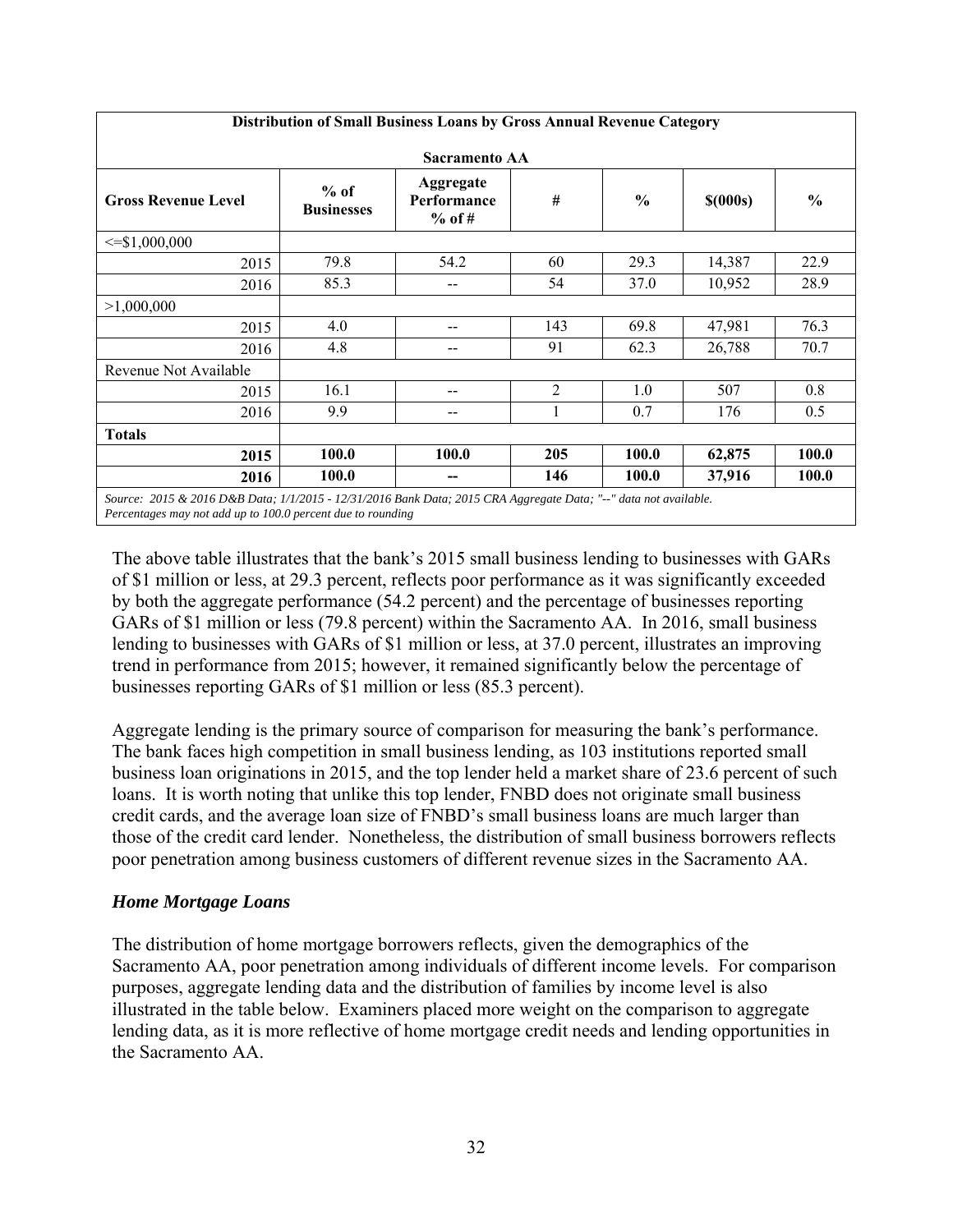| Distribution of Home Mortgage Loans by Borrower Income Level                                                  |               |                                      |                |               |              |               |  |  |  |
|---------------------------------------------------------------------------------------------------------------|---------------|--------------------------------------|----------------|---------------|--------------|---------------|--|--|--|
| Sacramento AA                                                                                                 |               |                                      |                |               |              |               |  |  |  |
| <b>Borrower Income Level</b>                                                                                  | % of Families | Aggregate<br>Performance<br>$%$ of # | #              | $\frac{0}{0}$ | $$$ $(000s)$ | $\frac{0}{0}$ |  |  |  |
| Low                                                                                                           |               |                                      |                |               |              |               |  |  |  |
| 2015                                                                                                          | 22.7          | 3.4                                  | $\overline{2}$ | 2.2           | 215          | 0.8           |  |  |  |
| 2016                                                                                                          | 22.7          | --                                   | $\overline{2}$ | 2.1           | 173          | 0.6           |  |  |  |
| Moderate                                                                                                      |               |                                      |                |               |              |               |  |  |  |
| 2015                                                                                                          | 17.1          | 13.0                                 | $\overline{7}$ | 7.7           | 1,004        | 3.9           |  |  |  |
| 2016                                                                                                          | 17.1          | $-$                                  | 11             | 11.3          | 2,004        | 6.8           |  |  |  |
| Middle                                                                                                        |               |                                      |                |               |              |               |  |  |  |
| 2015                                                                                                          | 19.9          | 20.0                                 | 15             | 16.5          | 2,936        | 11.5          |  |  |  |
| 2016                                                                                                          | 19.9          | --                                   | 14             | 14.4          | 3,406        | 11.6          |  |  |  |
| Upper                                                                                                         |               |                                      |                |               |              |               |  |  |  |
| 2015                                                                                                          | 40.2          | 42.5                                 | 62             | 68.1          | 20,372       | 79.7          |  |  |  |
| 2016                                                                                                          | 40.2          | $\overline{\phantom{a}}$             | 61             | 62.9          | 20,461       | 69.7          |  |  |  |
| Not Available                                                                                                 |               |                                      |                |               |              |               |  |  |  |
| 2015                                                                                                          | 0.0           | 21.1                                 | 5              | 5.5           | 1,045        | 4.1           |  |  |  |
| 2016                                                                                                          | 0.0           | --                                   | 9              | 9.3           | 3,306        | 11.3          |  |  |  |
| <b>Totals</b>                                                                                                 |               |                                      |                |               |              |               |  |  |  |
| 2015                                                                                                          | 100.0         | 100.0                                | 91             | 100.0         | 25,572       | 100.0         |  |  |  |
| 2016                                                                                                          | 100.0         | --                                   | 97             | 100.0         | 29,350       | 100.0         |  |  |  |
| Source: 2010 U.S. Census; 1/1/2015 - 12/31/2016 Bank Data; 2015 HMDA Aggregate Data; "--" data not available. |               |                                      |                |               |              |               |  |  |  |

#### **Distribution of Home Mortgage Loans by Borrower Income Level**

*Percentages may not add up to 100.0 percent due to rounding* 

The above table illustrates that the bank's 2015 home mortgage lending among low-income borrowers is reasonable, at 2.2 percent, as it is comparable to the aggregate lending data of 3.4 percent. A low-income family in the AA, with an income of \$35,750, would not likely qualify for a mortgage under conventional underwriting standards, especially considering the median housing value of \$352,542. Therefore, the demand and opportunity for lending to low-income families are relatively limited. This helps explain the difference between bank performance of lending to low-income borrowers and the 22.7 percent of families in the low-income level. In 2016, the bank's performance remained relatively the same, at 2.1 percent; however, remained below the percentage of low-income families in the Sacramento AA (22.7 percent).

The table illustrates that the bank's 2015 home mortgage lending among moderate-income borrowers is poor, at 7.7 percent, as it is below the aggregate lending data of 13.0 percent, and significantly below the percentage of moderate-income families (17.1 percent). In 2016, the bank's performance improved to 11.3 percent; however, remained below the percentage of moderate-income families (17.1 percent).

Overall, the distribution of home mortgage lending among low- and moderate-income borrowers is poor, considering the demographics of the Sacramento AA.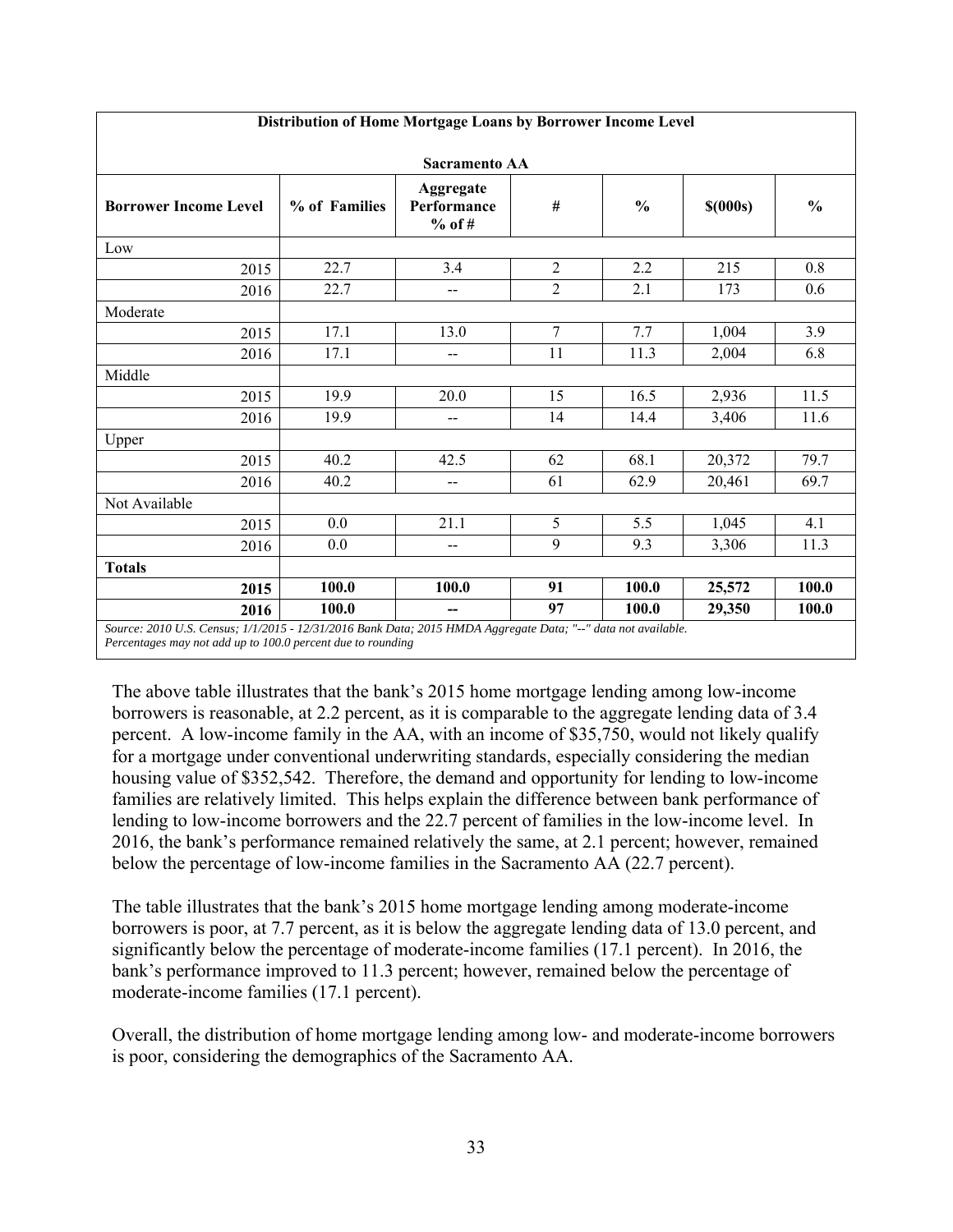## *Small Farm Loans*

The distribution of small farm borrowers reflects, given the demographics of the Sacramento AA, excellent penetration among farms of different revenue sizes. For comparison purposes, aggregate lending data and the percentage of farms reporting GARs of \$1 million or less is also illustrated in the table below. Examiners placed more weight on the comparison to aggregate lending data, as it is more reflective of the small farm credit needs and lending opportunities in the Sacramento AA.

|                            |            | Distribution of Small Farm Loans by Gross Annual Revenue Category |          |               |                  |               |  |  |  |
|----------------------------|------------|-------------------------------------------------------------------|----------|---------------|------------------|---------------|--|--|--|
| Sacramento AA              |            |                                                                   |          |               |                  |               |  |  |  |
| <b>Gross Revenue Level</b> | % of Farms | <b>Aggregate</b><br>Performance<br>$%$ of #                       | #        | $\frac{0}{0}$ | $$$ (000s)       | $\frac{0}{0}$ |  |  |  |
| $\leq$ \$1,000,000         |            |                                                                   |          |               |                  |               |  |  |  |
| 2015                       | 94.4       | 58.4                                                              | 18       | 69.2          | 2,258            | 47.1          |  |  |  |
| 2016                       | 94.0       | --                                                                | 14       | 63.6          | 1,859            | 46.8          |  |  |  |
| >1,000,000                 |            |                                                                   |          |               |                  |               |  |  |  |
| 2015                       | 3.6        | --                                                                | 8        | 30.8          | 2,535            | 52.9          |  |  |  |
| 2016                       | 3.6        | --                                                                | 8        | 36.4          | 2,115            | 53.2          |  |  |  |
| Revenue Not Available      |            |                                                                   |          |               |                  |               |  |  |  |
| 2015                       | 2.1        | --                                                                | $\theta$ | 0.0           | $\theta$         | 0.0           |  |  |  |
| 2016                       | 2.4        | --                                                                | $\theta$ | 0.0           | $\boldsymbol{0}$ | 0.0           |  |  |  |
| <b>Totals</b>              |            |                                                                   |          |               |                  |               |  |  |  |
| 2015                       | 100.0      | 100.0                                                             | 26       | 100.0         | 4,793            | 100.0         |  |  |  |
| 2016                       | 100.0      | --                                                                | 22       | 100.0         | 3,974            | 100.0         |  |  |  |
|                            |            |                                                                   |          |               |                  |               |  |  |  |

*Source: 2015 & 2016 D&B Data; 1/1/2015 - 12/31/2016 Bank Data; 2015 CRA Aggregate Data; "--" data not available. Percentages may not add up to 100.0 percent due to rounding* 

The above table illustrates that the bank's 2015 small farm lending to farms with GARs of \$1 million or less, at 69.2 percent, reflects excellent performance as it exceeded the aggregate performance of 58.4 percent. Although the bank's performance is exceeded by the percentage of farms with GARs of \$1 million or less, at 94.4 percent within the Sacramento AA, the comparison to aggregate lending levels is more reflective of the credit needs and opportunities in the AA. In 2016, small farm lending to farms with GARs of \$1 million or less, remained relatively the same at 63.6 percent.

## **Geographic Distribution**

The geographic distribution of loans reflects reasonable dispersion throughout the Sacramento AA. The bank's performance in small business, home mortgage, and small farm lending supports this conclusion.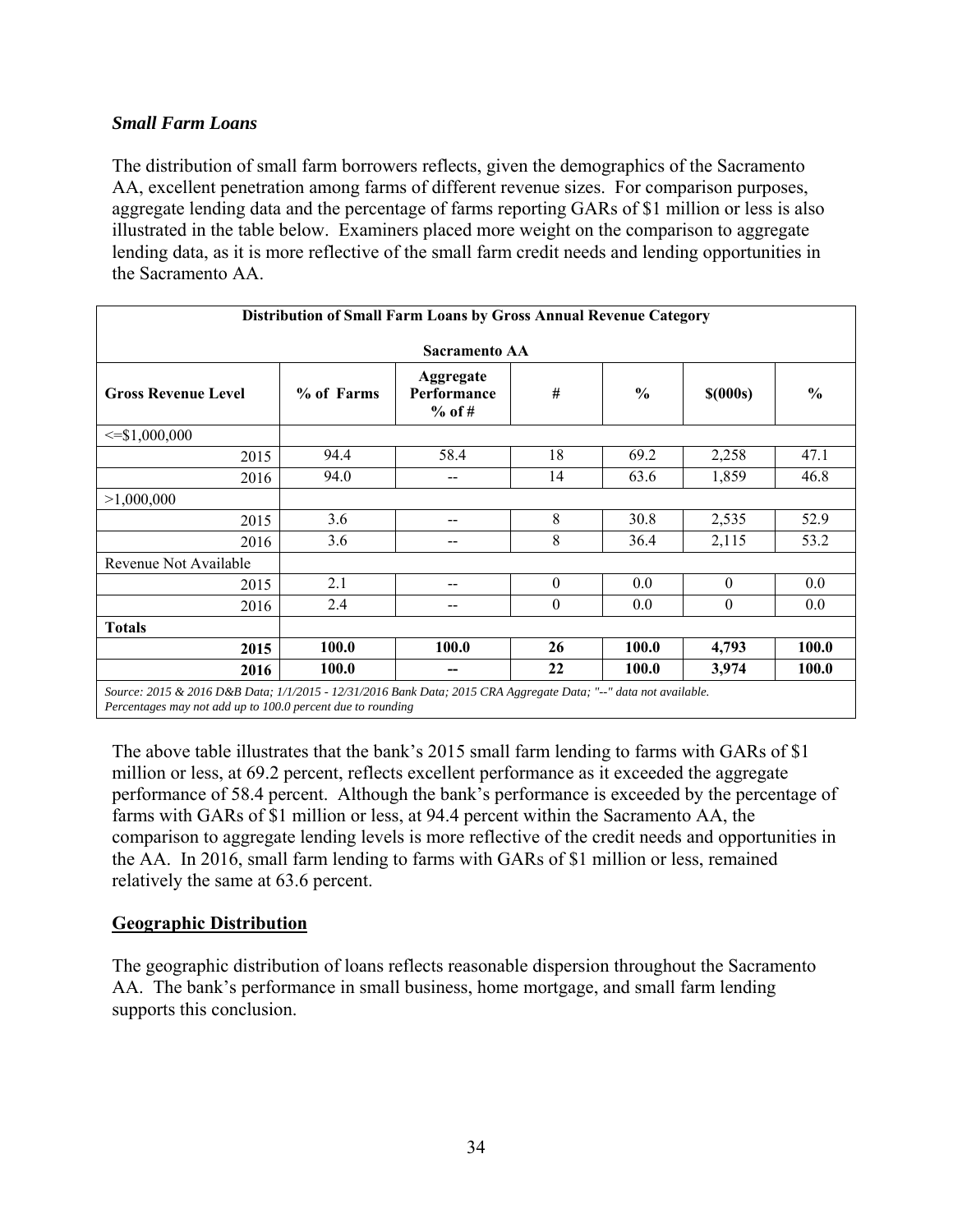## *Small Business Loans*

The geographic distribution of small business loans reflects excellent dispersion throughout the Sacramento AA. For comparison purposes, the following table shows the aggregate lending data and the percentage of businesses by census tract category. Examiners placed more weight on the comparison to aggregate lending data, as it is more reflective of the small business credit needs and lending opportunities in the Sacramento AA.

|                                                                                                                 | <b>Geographic Distribution of Small Business Loans</b> |                                      |                  |               |                  |               |  |  |  |  |
|-----------------------------------------------------------------------------------------------------------------|--------------------------------------------------------|--------------------------------------|------------------|---------------|------------------|---------------|--|--|--|--|
|                                                                                                                 | <b>Sacramento AA</b>                                   |                                      |                  |               |                  |               |  |  |  |  |
| <b>Tract Income Level</b>                                                                                       | $%$ of<br><b>Businesses</b>                            | Aggregate<br>Performance<br>$%$ of # | #                | $\frac{0}{0}$ | $$$ (000s)       | $\frac{0}{0}$ |  |  |  |  |
| Low                                                                                                             |                                                        |                                      |                  |               |                  |               |  |  |  |  |
| 2015                                                                                                            | 7.6                                                    | 7.1                                  | 22               | 10.7          | 6,345            | 10.1          |  |  |  |  |
| 2016                                                                                                            | 7.8                                                    | --                                   | 13               | 8.9           | 4,472            | 11.8          |  |  |  |  |
| Moderate                                                                                                        |                                                        |                                      |                  |               |                  |               |  |  |  |  |
| 2015                                                                                                            | 21.9                                                   | 19.6                                 | 69               | 33.7          | 15,628           | 24.9          |  |  |  |  |
| 2016                                                                                                            | 21.9                                                   | --                                   | 57               | 39.0          | 11,120           | 29.3          |  |  |  |  |
| Middle                                                                                                          |                                                        |                                      |                  |               |                  |               |  |  |  |  |
| 2015                                                                                                            | 38.5                                                   | 37.9                                 | 66               | 32.2          | 23,069           | 36.7          |  |  |  |  |
| 2016                                                                                                            | 38.5                                                   | --                                   | 47               | 32.2          | 13,711           | 36.2          |  |  |  |  |
| Upper                                                                                                           |                                                        |                                      |                  |               |                  |               |  |  |  |  |
| 2015                                                                                                            | 31.9                                                   | 35.5                                 | 48               | 23.4          | 17,833           | 28.4          |  |  |  |  |
| 2016                                                                                                            | 31.8                                                   | --                                   | 29               | 19.9          | 8,613            | 22.7          |  |  |  |  |
| Not Available                                                                                                   |                                                        |                                      |                  |               |                  |               |  |  |  |  |
| 2015                                                                                                            | 0.0                                                    | 0.0                                  | $\boldsymbol{0}$ | 0.0           | $\boldsymbol{0}$ | 0.0           |  |  |  |  |
| 2016                                                                                                            | 0.0                                                    | $-$                                  | $\boldsymbol{0}$ | 0.0           | $\mathbf{0}$     | 0.0           |  |  |  |  |
| <b>Totals</b>                                                                                                   |                                                        |                                      |                  |               |                  |               |  |  |  |  |
| 2015                                                                                                            | 100.0                                                  | 100.0                                | 205              | 100.0         | 62,875           | 100.0         |  |  |  |  |
| 2016                                                                                                            | 100.0                                                  | --                                   | 146              | 100.0         | 37,916           | 100.0         |  |  |  |  |
| Source: 2015 & 2016 D&R Data: 1/1/2015 - 12/31/2016 Bank Data: 2015 CRA Agaregate Data: "--" data not available |                                                        |                                      |                  |               |                  |               |  |  |  |  |

*Source: 2015 & 2016 D&B Data; 1/1/2015 - 12/31/2016 Bank Data; 2015 CRA Aggregate Data; "--" data not available. Percentages may not add up to 100.0 percent due to rounding* 

The above table illustrates that the bank's 2015 small business lending within low-income census tracts is excellent, at 10.7 percent, as it exceeded both the aggregate performance (7.1 percent) and the percentage of businesses within low-income census tracts (7.6 percent) within the Sacramento AA. The bank's ratio of small business loans within low-income census tracts remained relatively the same in 2016, at 8.9 percent; however, slightly exceeded the percentage of businesses located within low-income census tracts (7.8 percent).

The above table also illustrates the bank's 2015 small business lending performance within moderate-income census tracts is excellent, at 33.7 percent, as it exceeded both the aggregate performance (19.6 percent), and the percentages of businesses within moderate-income census tracts (21.9 percent). The bank's ratio of small business loans within moderate-income census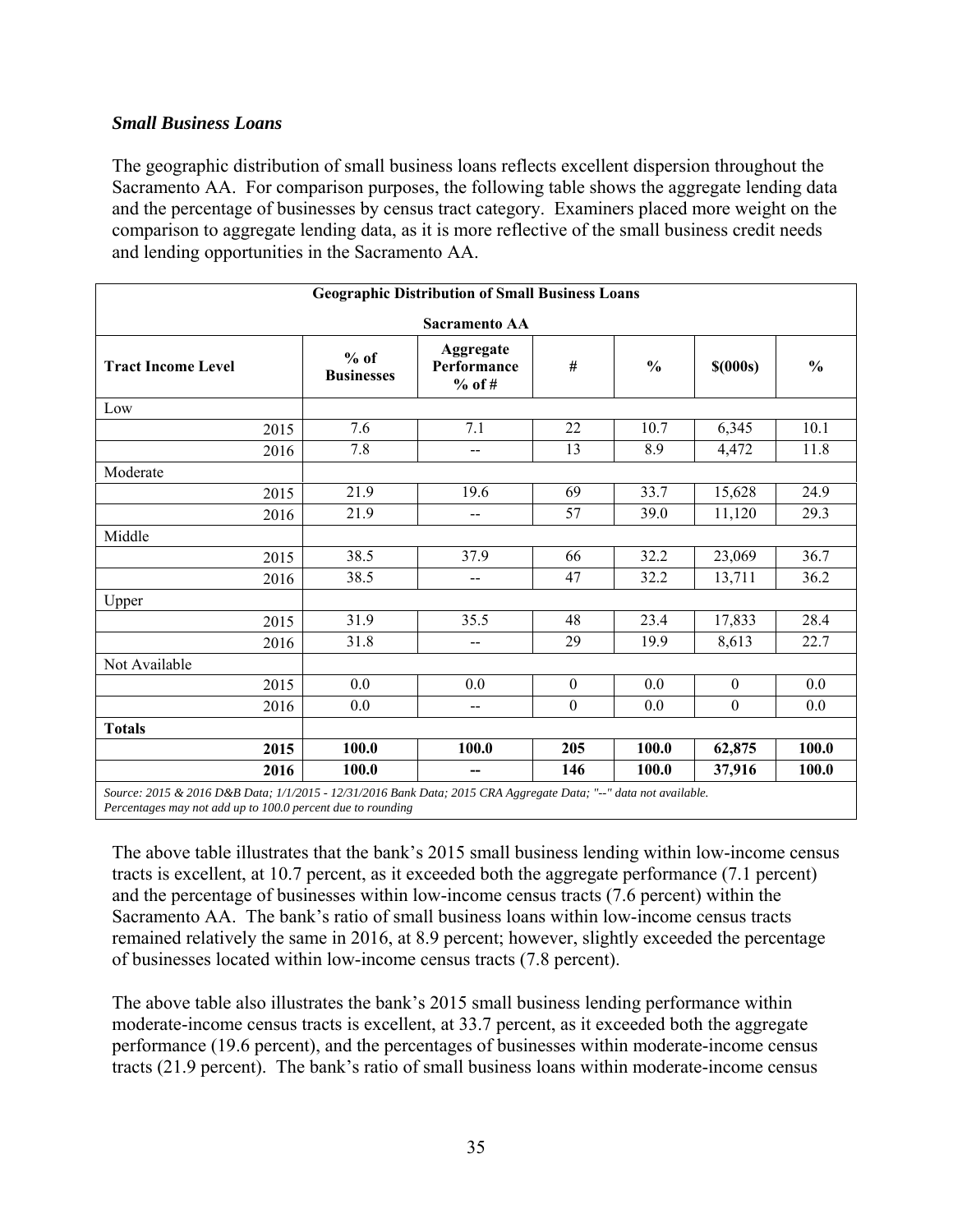tracts increased to 39.0 percent in 2016, which significantly exceeded the percentage of businesses located within moderate-income census tracts (21.9 percent).

Although the bank faces high competition, and the top lender by market share originated a significant portion of the loans in the Sacramento AA, FNBD's distribution of small business loans in low- and moderate-income tracts reflects excellent penetration overall.

## *Home Mortgage Loans*

The geographic distribution of home mortgage loans reflects poor dispersion throughout the Sacramento AA. For comparison purposes, aggregate lending data and the distribution of owner-occupied housing units by census tract income level is also illustrated in the table below. Examiners placed more weight on the comparison to aggregate lending data, as it is more reflective of the home mortgage credit needs and lending opportunities in the Sacramento AA.

|                                                                                                                                                                              |                                                 | <b>Geographic Distribution of Home Mortgage Loans</b> |                  |               |                  |               |
|------------------------------------------------------------------------------------------------------------------------------------------------------------------------------|-------------------------------------------------|-------------------------------------------------------|------------------|---------------|------------------|---------------|
|                                                                                                                                                                              |                                                 | <b>Sacramento AA</b>                                  |                  |               |                  |               |
| <b>Tract Income Level</b>                                                                                                                                                    | % of Owner-<br>Occupied<br><b>Housing Units</b> | Aggregate<br>Performance<br>$%$ of #                  | #                | $\frac{6}{6}$ | $$$ (000s)       | $\frac{0}{0}$ |
| Low                                                                                                                                                                          |                                                 |                                                       |                  |               |                  |               |
| 2015                                                                                                                                                                         | 4.2                                             | 3.4                                                   | $\boldsymbol{0}$ | 0.0           | $\Omega$         | 0.0           |
| 2016                                                                                                                                                                         | 4.2                                             | $-$                                                   | $\mathbf{1}$     | 1.0           | 140              | 0.5           |
| Moderate                                                                                                                                                                     |                                                 |                                                       |                  |               |                  |               |
| 2015                                                                                                                                                                         | 19.3                                            | 15.9                                                  | $\overline{7}$   | 7.7           | 1,433            | 5.6           |
| 2016                                                                                                                                                                         | 19.3                                            | $- -$                                                 | 7                | 7.2           | 1,809            | 6.2           |
| Middle                                                                                                                                                                       |                                                 |                                                       |                  |               |                  |               |
| 2015                                                                                                                                                                         | 40.2                                            | 39.6                                                  | 52               | 57.1          | 13,042           | 51.0          |
| 2016                                                                                                                                                                         | 40.2                                            | --                                                    | 47               | 48.5          | 13,923           | 47.4          |
| Upper                                                                                                                                                                        |                                                 |                                                       |                  |               |                  |               |
| 2015                                                                                                                                                                         | 36.3                                            | 41.1                                                  | 32               | 35.2          | 11,097           | 43.4          |
| 2016                                                                                                                                                                         | 36.3                                            | --                                                    | 42               | 43.3          | 13,478           | 45.9          |
| Not Available                                                                                                                                                                |                                                 |                                                       |                  |               |                  |               |
| 2015                                                                                                                                                                         | 0.0                                             | 0.0                                                   | $\boldsymbol{0}$ | 0.0           | $\boldsymbol{0}$ | 0.0           |
| 2016                                                                                                                                                                         | 0.0                                             | $\qquad \qquad \qquad \qquad$                         | $\mathbf{0}$     | 0.0           | $\boldsymbol{0}$ | 0.0           |
| <b>Totals</b>                                                                                                                                                                |                                                 |                                                       |                  |               |                  |               |
| 2015                                                                                                                                                                         | 100.0                                           | 100.0                                                 | 91               | 100.0         | 25,572           | 100.0         |
| 2016                                                                                                                                                                         | 100.0                                           |                                                       | 97               | 100.0         | 29,350           | 100.0         |
| Source: 2010 U.S. Census; 1/1/2015 - 12/31/2016 Bank Data; 2015 HMDA Aggregate Data; "--" data not available.<br>Percentages may not add up to 100.0 percent due to rounding |                                                 |                                                       |                  |               |                  |               |

The table above illustrates that the bank did not penetrate any low-income census tracts in 2015, and originated only 1 home mortgage loan within the low-income census tracts in 2016. However, the aggregate performance is also low, at 3.4 percent, and only 4.2 percent of the owner-occupied housing units are located within low-income census tracts, demonstrating a limited capacity to lend in the areas. The table above also illustrates that the bank's 2015 home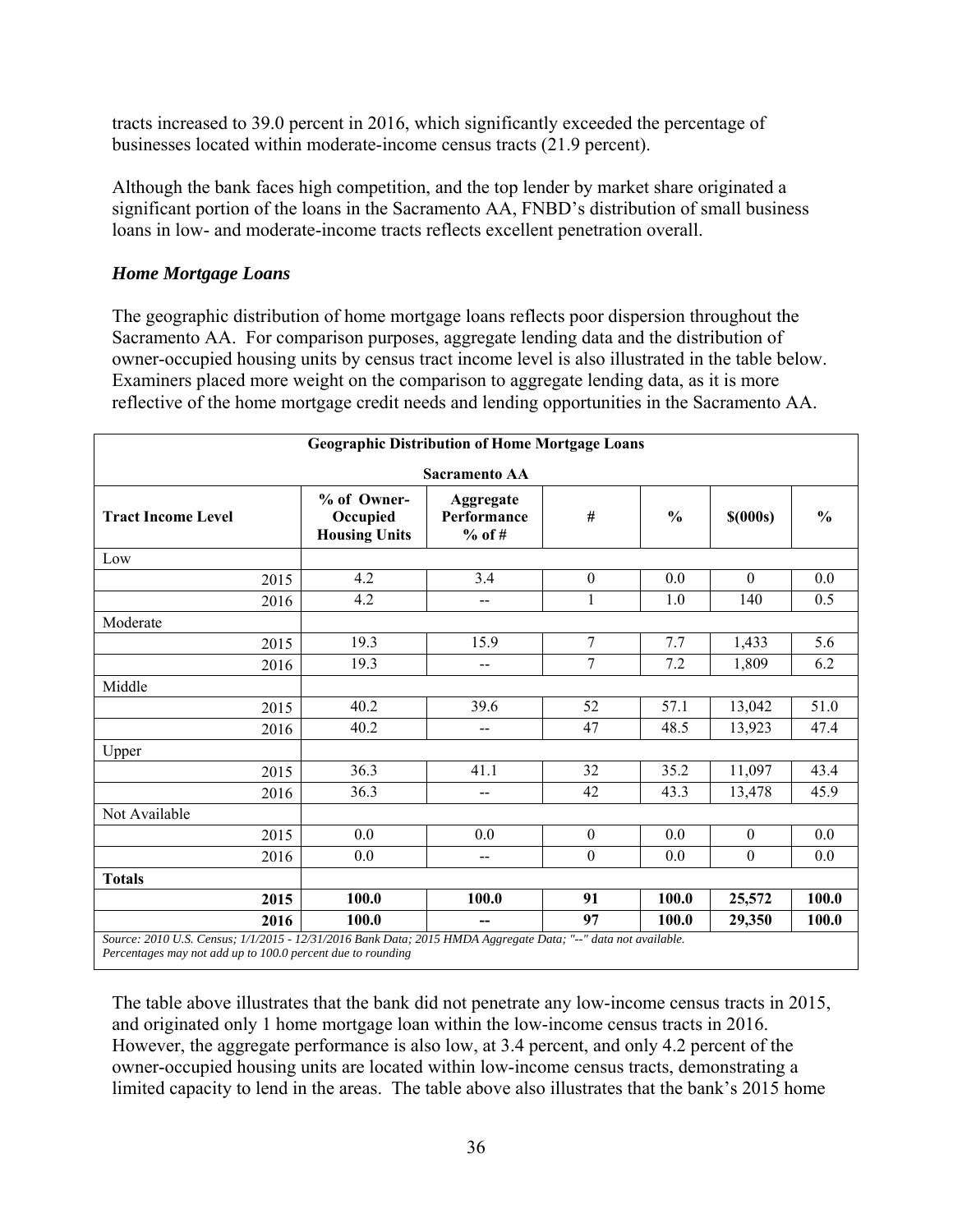mortgage lending within moderate-income census tracts is poor, at 7.7 percent, as it was exceeded by both the aggregate performance (15.9 percent), and the percentage of owneroccupied housing units within moderate-income census tracts (19.3 percent). The bank's ratio of home mortgage loans within moderate-income census tracts remained relatively steady in 2016, at 7.2 percent, which remained below the percentage of owner-occupied housing units within moderate-income census tracts (19.3 percent).

The competition for home mortgage loans within the Sacramento AA is high, as 581 different institutions originated home mortgage loans within the area. The bank hired additional mortgage lenders for each of the branches beginning in 2016, which will help improve the distribution of loans within a larger, more dispersed area; however, the bank's performance in 2015 and 2016 reflects poor penetration overall.

## *Small Farm Loans*

The geographic distribution of small farm loans reflects poor dispersion throughout the Sacramento AA. For comparison purposes, the following table shows the aggregate lending data and the percentage of farms by census tract category. Examiners placed more weight on the comparison to aggregate lending data, as it is more reflective of the small farm credit needs and lending opportunities in the Sacramento AA.

| <b>Geographic Distribution of Small Farm Loans</b> |      |            |                                      |                  |               |                  |               |  |  |
|----------------------------------------------------|------|------------|--------------------------------------|------------------|---------------|------------------|---------------|--|--|
| <b>Sacramento AA</b>                               |      |            |                                      |                  |               |                  |               |  |  |
| <b>Tract Income Level</b>                          |      | % of Farms | Aggregate<br>Performance<br>$%$ of # | #                | $\frac{0}{0}$ | $$$ (000s)       | $\frac{0}{0}$ |  |  |
| Low                                                |      |            |                                      |                  |               |                  |               |  |  |
|                                                    | 2015 | 4.2        | 1.6                                  | $\mathbf{0}$     | 0.0           | $\boldsymbol{0}$ | 0.0           |  |  |
|                                                    | 2016 | 4.2        | $-$                                  | $\boldsymbol{0}$ | 0.0           | $\boldsymbol{0}$ | 0.0           |  |  |
| Moderate                                           |      |            |                                      |                  |               |                  |               |  |  |
|                                                    | 2015 | 17.7       | 6.8                                  | $\mathbf{0}$     | 0.0           | $\boldsymbol{0}$ | 0.0           |  |  |
|                                                    | 2016 | 17.6       | --                                   | $\boldsymbol{0}$ | 0.0           | $\boldsymbol{0}$ | 0.0           |  |  |
| Middle                                             |      |            |                                      |                  |               |                  |               |  |  |
|                                                    | 2015 | 45.6       | 51.3                                 | 24               | 92.3          | 4,343            | 90.6          |  |  |
|                                                    | 2016 | 45.9       | --                                   | 16               | 72.7          | 2,648            | 66.6          |  |  |
| Upper                                              |      |            |                                      |                  |               |                  |               |  |  |
|                                                    | 2015 | 32.4       | 40.3                                 | $\overline{2}$   | 7.7           | 450              | 9.4           |  |  |
|                                                    | 2016 | 32.4       | --                                   | 6                | 27.3          | 1,326            | 33.4          |  |  |
| Not Available                                      |      |            |                                      |                  |               |                  |               |  |  |
|                                                    | 2015 | 0.0        | 0.0                                  | $\mathbf{0}$     | 0.0           | $\mathbf{0}$     | 0.0           |  |  |
|                                                    | 2016 | 0.0        | $\overline{\phantom{a}}$             | $\boldsymbol{0}$ | 0.0           | $\boldsymbol{0}$ | 0.0           |  |  |
| <b>Totals</b>                                      |      |            |                                      |                  |               |                  |               |  |  |
|                                                    | 2015 | 100.0      | 100.0                                | 26               | 100.0         | 4,793            | 100.0         |  |  |
|                                                    | 2016 | 100.0      | --                                   | 22               | 100.0         | 3,974            | 100.0         |  |  |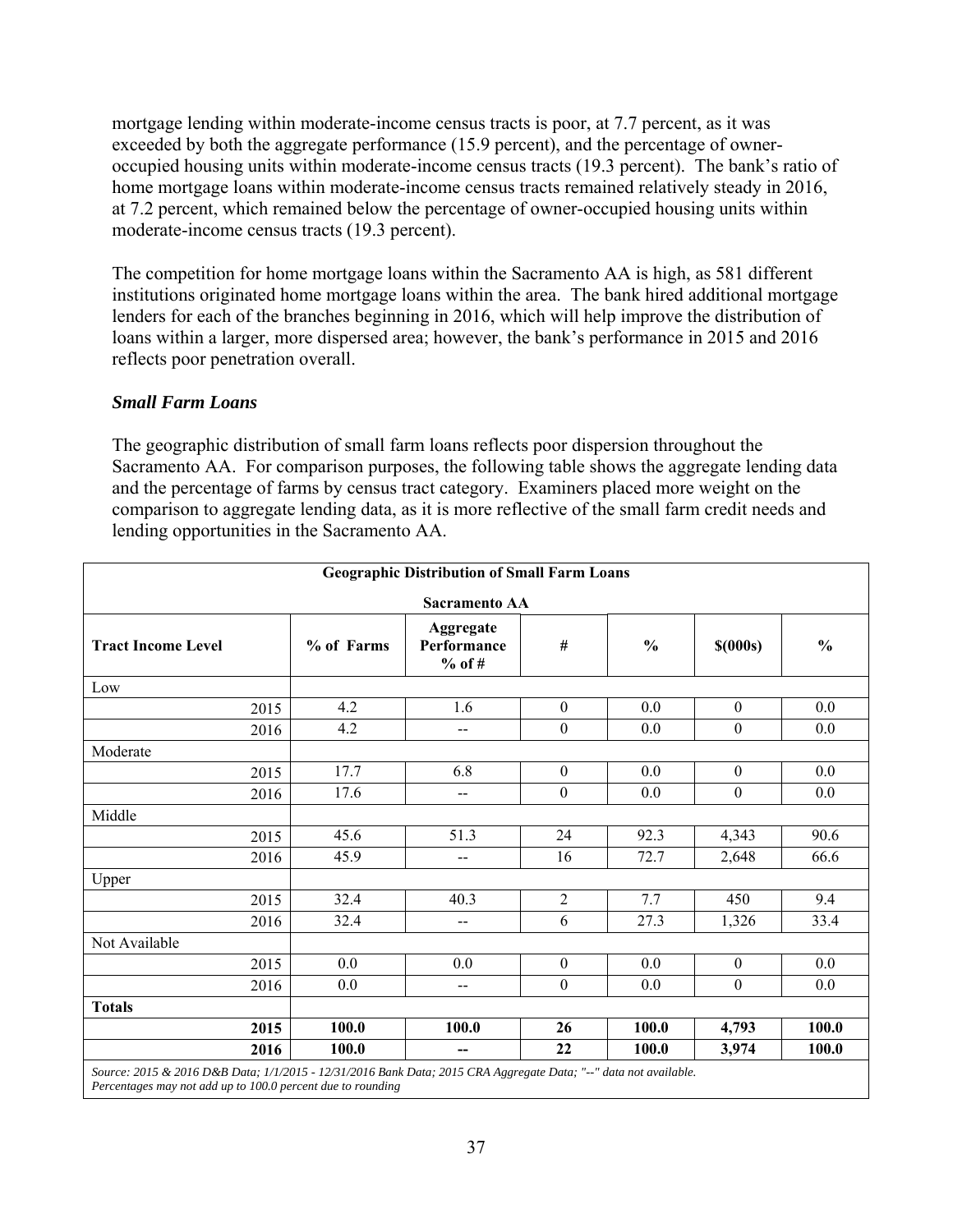The table above illustrates that the bank did not penetrate any low-income census tracts in 2015 or 2016. However, the aggregate performance is also low, at 1.6 percent, and only 4.2 percent of the farms are located within low-income census tracts of the Sacramento AA, demonstrating a limited capacity to lend in the areas.

The above table also illustrates that the bank's 2015 and 2016 small farm lending performance within moderate-income census tracts is poor, as it failed to penetrate the areas in both years. The aggregate performance, at 6.8 percent in 2015, and the percentages of farms within moderate-income census tracts (17.7 percent in 2015, and 17.6 percent in 2016) illustrate an opportunity for small farm lending in the area.

The bank faces moderate competition for small farm lending in the Sacramento AA, as 26 different institutions reported small farm data. FNBD also faces limited availability to lend, as only 3,219 farms are in business within the Sacramento AA. The bank has expanded its participation into the Future Farmers of America program, in an effort to penetrate farmers in low- and moderate-income census tracts. Nonetheless, FNBD's distribution of small farm loans in 2015 and 2016 reflects poor penetration overall.

## **Response to Complaints**

The bank has not received any CRA-related complaints since the previous evaluation; therefore, this criterion did not affect the Lending Test rating.

## **COMMUNITY DEVELOPMENT TEST**

FNBD's community development performance demonstrates excellent responsiveness to community development needs in its Sacramento AA through community development loans, qualified investments, and community development services. Examiners considered the institution's capacity and the need and availability of such opportunities.

## **Community Development Loans**

FNBD originated 50 community development loans totaling approximately \$113.8 million within the Sacramento AA, during the evaluation period. This level of activity represents 78.8 percent of the total community development loans made. The total also represents approximately 10.7 percent of average total assets and 19.3 percent of average total loans since the previous CRA Evaluation. Of the 50 community development loans, 20 totaling \$46.6 million were used to provide economic development in the Sacramento AA. Another 16, totaling \$16.2 million, of the community development loans were used to provide community services within the AA. These loans demonstrate the bank's responsiveness to the community development needs identified by the community contacts.

Below are notable examples of the bank's community development loans in the Sacramento AA:

• In 2016, the bank made a \$7.4 million loan for the construction of residential units in low-income census tracts, as part of the City of Sacramento's initiative to attract and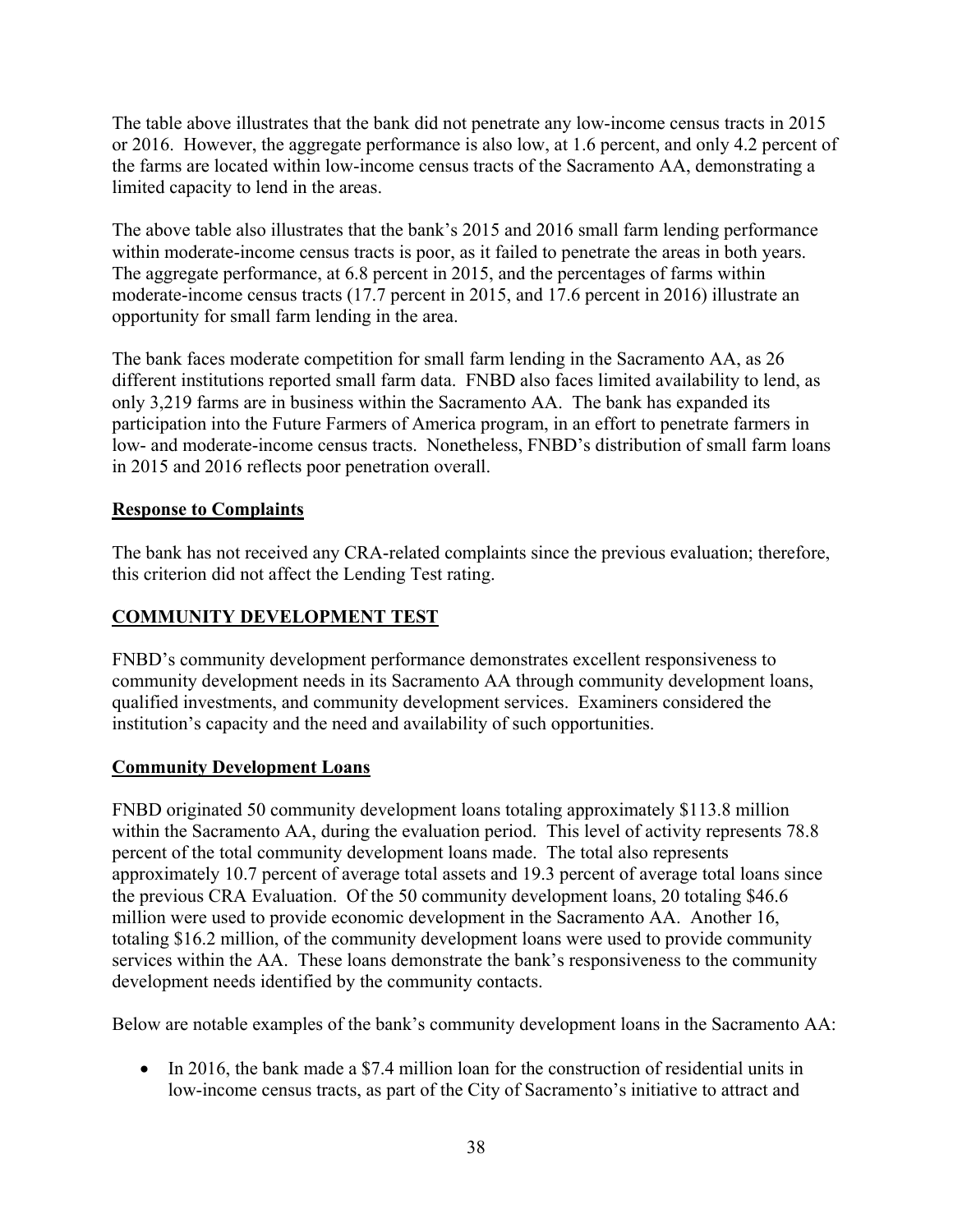retain residents in the downtown area. The area is also a Housing and Urban Development (HUD)-designated Promise Zone.

• In 2016, the bank made a \$2.5 million loan to a non-profit health center that provides comprehensive and high quality health care. The health center targets patients who are uninsured, as well as migrant workers who may need bilingual assistance.

## **Qualified Investments**

FNBD made one new qualified investments and held two more from the previous evaluation within the Sacramento AA. The qualified investments and donations total approximately \$4.3 million. This total includes qualified equity investments of approximately \$4.2 million and donations of \$87,518. The total dollar amount equates to 0.4 percent of average total assets and 2.1 percent of average securities since the previous CRA Evaluation.

The new qualified investments, which totaled \$2.2 million, benefitted affordable housing efforts in the Sacramento AA. This demonstrates the bank's responsiveness to the affordable housing needs of the AA, which was an identified community development need.

## **Community Development Services**

During the evaluation period, bank employees provided 43 instances of financial expertise or technical assistance for a total of 655 hours, to organizations serving the Sacramento AA. Below are notable examples of the bank's community development services in the Sacramento  $AA^+$ 

- An employee serves on the board of a non-profit organization that provides social support to low-income senior citizens. This individual lends their financial expertise to this organization to help meet its mission.
- An employee serves on the board of a non-profit healthcare organization that provides services and primary healthcare to the uninsured and Medi-Cal recipients. As a board member, this individual lends his/her financial expertise to the organization.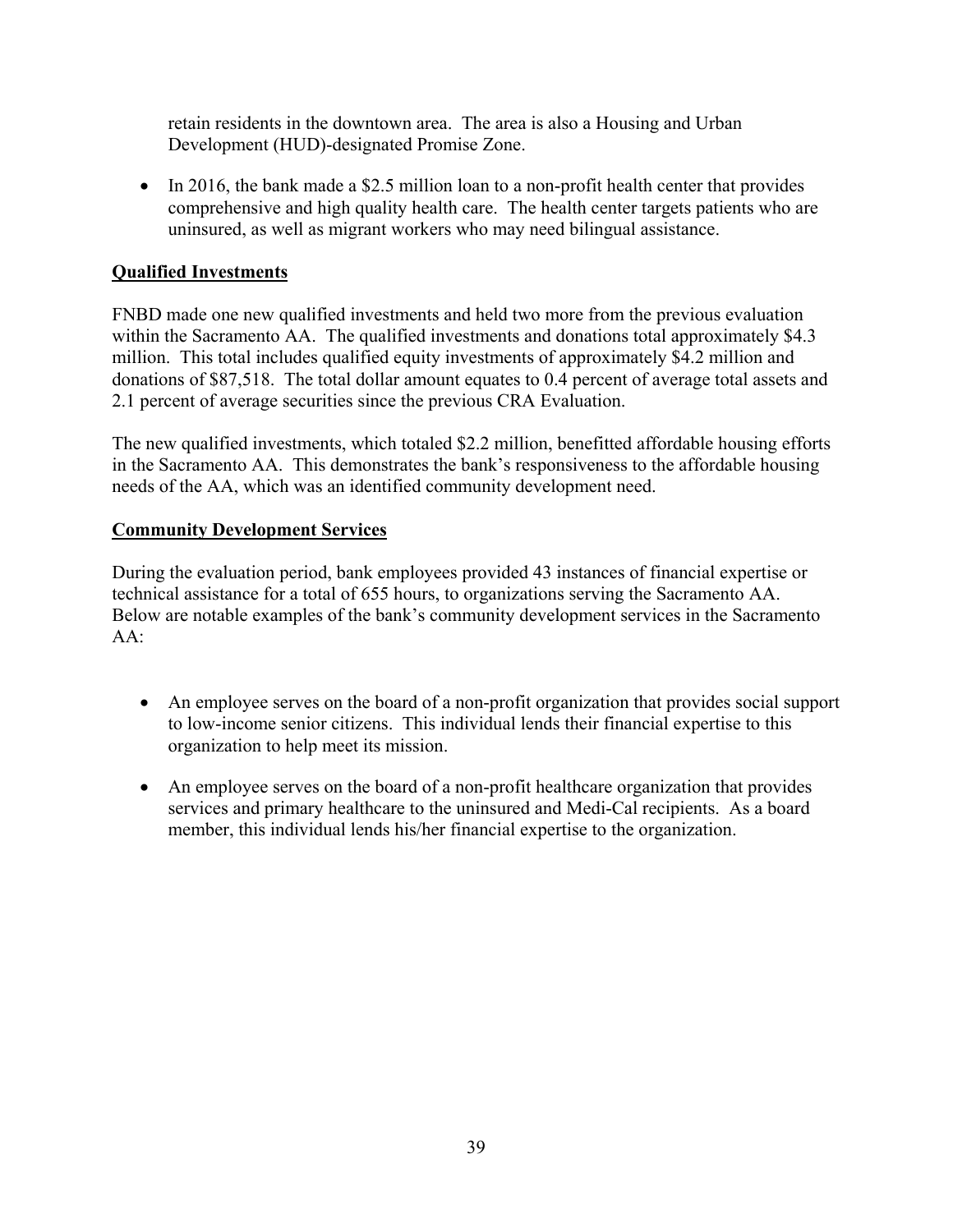## **METROPOLITAN AREAS EVALUATED USING FULL-SCOPE EXAMINATION PROCEDURES SOLANO AA**

#### **DESCRIPTION OF INSTITUTION'S OPERATIONS IN THE SOLANO AA**

A full-scope evaluation of the institution's performance in the Solano AA was performed. The evaluation focused on small business and home mortgage lending activity, as well as community development loans, qualified investments, and services. Small farm loans were not analyzed or presented, as only 5 and 11 small farm loans were originated within the Solano AA in 2015 and 2016, respectively. FNBD operates 3 branches in the Solano AA, which represent 30.0 percent of the bank's total branch network. According to the FDIC's June 30, 2016 Deposit Market Share report, approximately 33.1 percent of the bank's total deposits were taken in the Solano AA. Further, 30.3 percent of the small business, home mortgage, and small farm loans originated within the combined AA were originated in the Solano AA.

Specifically, 102 of the 453 small business loans originated inside the combined AA during the review period, or 22.5 percent, were originated within the Solano AA. Of the 291 home mortgage loans originated inside the combined AA, 103 or 35.4 percent were originated within the Solano AA. Given the loan volume and lending focus within the Solano AA, equal weight is given to the small business and home mortgage lending performance to reach conclusions in the Lending Test.

#### **Economic and Demographic Data**

The Solano AA includes 57 census tracts in Solano County. Excluding the cities of Benicia and Vallejo in the southwestern portion of the county, these census tracts represent the entirety of Solano County. These census tracts reflect the following income designations according to the 2010 U.S. Census:

- 0 low-income census tracts,
- 15 moderate-income census tracts,
- 27 middle-income census tracts,
- 14 upper-income census tracts, and
- 1 census tract with no income designation.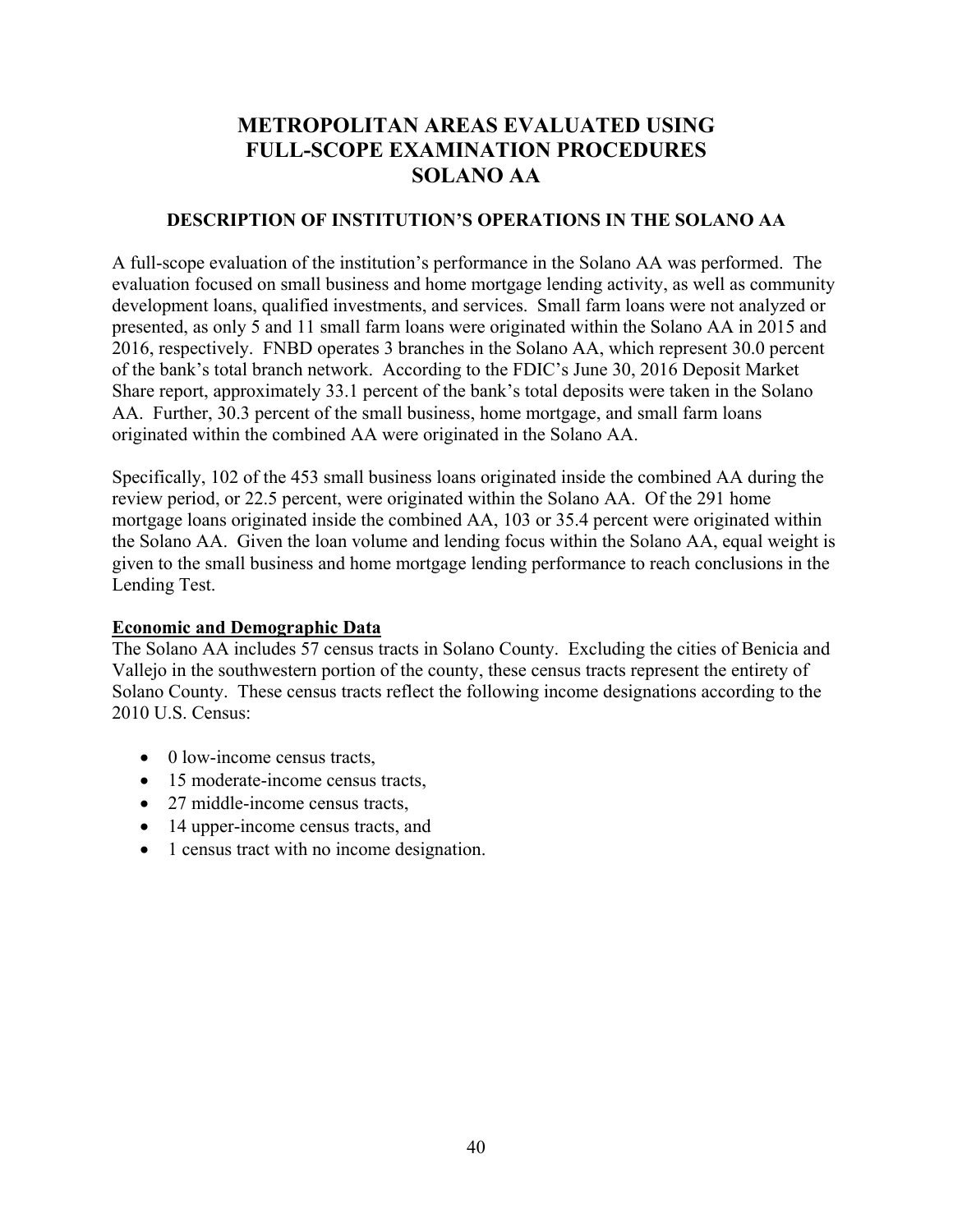|                                                                                                           | Demographic Information of the |                  |                      |                              |                          |                    |
|-----------------------------------------------------------------------------------------------------------|--------------------------------|------------------|----------------------|------------------------------|--------------------------|--------------------|
|                                                                                                           |                                | <b>Solano AA</b> |                      |                              |                          |                    |
| <b>Demographic Characteristics</b>                                                                        | #                              | Low<br>$%$ of #  | Moderate<br>$%$ of # | <b>Middle</b><br>$%$ of #    | <b>Upper</b><br>$%$ of # | $NA^*$<br>$%$ of # |
| Geographies (Census Tracts)                                                                               | 57                             | 0.0              | 26.3                 | 47.4                         | 24.6                     | 1.8                |
| Population by Geography                                                                                   | 268,490                        | 0.0              | 22.9                 | 46.6                         | 27.6                     | 2.9                |
| Housing Units by Geography                                                                                | 93,638                         | 0.0              | 23.5                 | 49.6                         | 26.9                     | $0.0\,$            |
| Owner-Occupied Units by Geography                                                                         | 58,492                         | 0.0              | 16.2                 | 49.7                         | 34.1                     | $0.0\,$            |
| Occupied Rental Units by Geography                                                                        | 28,675                         | 0.0              | 35.6                 | 50.1                         | 14.3                     | $0.0\,$            |
| Vacant Units by Geography                                                                                 | 6,471                          | 0.0              | 35.3                 | 47.5                         | 17.2                     | $0.0\,$            |
| Businesses by Geography                                                                                   | 14,336                         | 0.0              | 23.3                 | 47.0                         | 29.6                     | 0.1                |
| Farms by Geography                                                                                        | 558                            | 0.0              | 8.6                  | 57.3                         | 34.1                     | $0.0\,$            |
| Family Distribution by Income Level                                                                       | 64,552                         | 18.6             | 18.2                 | 22.8                         | 40.4                     | $0.0\,$            |
| Household Distribution by Income Level                                                                    | 87,167                         | 20.5             | 17.2                 | 20.6                         | 41.7                     | $0.0\,$            |
| Median Family Income MSA #46700 Vallejo-<br>Fairfield, CA MSA                                             |                                | \$77,321         | Median Housing Value |                              |                          | \$378,508          |
|                                                                                                           |                                |                  | Median Gross Rent    |                              |                          | \$1,266            |
|                                                                                                           |                                |                  |                      | Families Below Poverty Level |                          | $6.8\%$            |
| Source: 2010 U.S. Census and 2016 D&B Data<br>Perceptages may not add up to 100.0 percent due to rounding |                                |                  |                      |                              |                          |                    |

The following table illustrates select demographic characteristics of the Solano AA:

*Percentages may not add up to 100.0 percent due to rounding* 

*(\*) The NA category consists of geographies that have not been assigned an income classification.* 

According to the 2016 D&B data, there were 14,336 businesses in the Solano AA. GARs for these businesses are below:

- 84.9 percent have \$1 million or less
- 4.2 percent have more than \$1 million
- 10.9 percent have unknown revenues

The analysis of small business loans under the Borrower Profile criterion compares the distribution of businesses by GAR level. The service industry represents the largest portion of businesses located within the Solano AA at 48.3 percent; followed by retail trade at 14.8 percent; construction at 8.8 percent; and finance, insurance, and real estate at 7.7 percent. In addition, 73.4 percent have 4 or fewer employees, and 88.5 percent operate from a single location. These figures indicate a reduced need for credit, which can effectively limit a financial institution's ability to lend to small businesses.

The 2015 and 2016 FFIEC-updated median family income levels are used to analyze home mortgage loans under the Borrower Profile criterion. As illustrated in the table above, the 2010 U.S. Census data reveals that 6.8 percent of families in the Solano AA have incomes below the poverty level. The low-, moderate-, middle-, and upper-income categories are presented in the following table. These categories are based on the 2015 and 2016 FFIEC-updated median family income levels.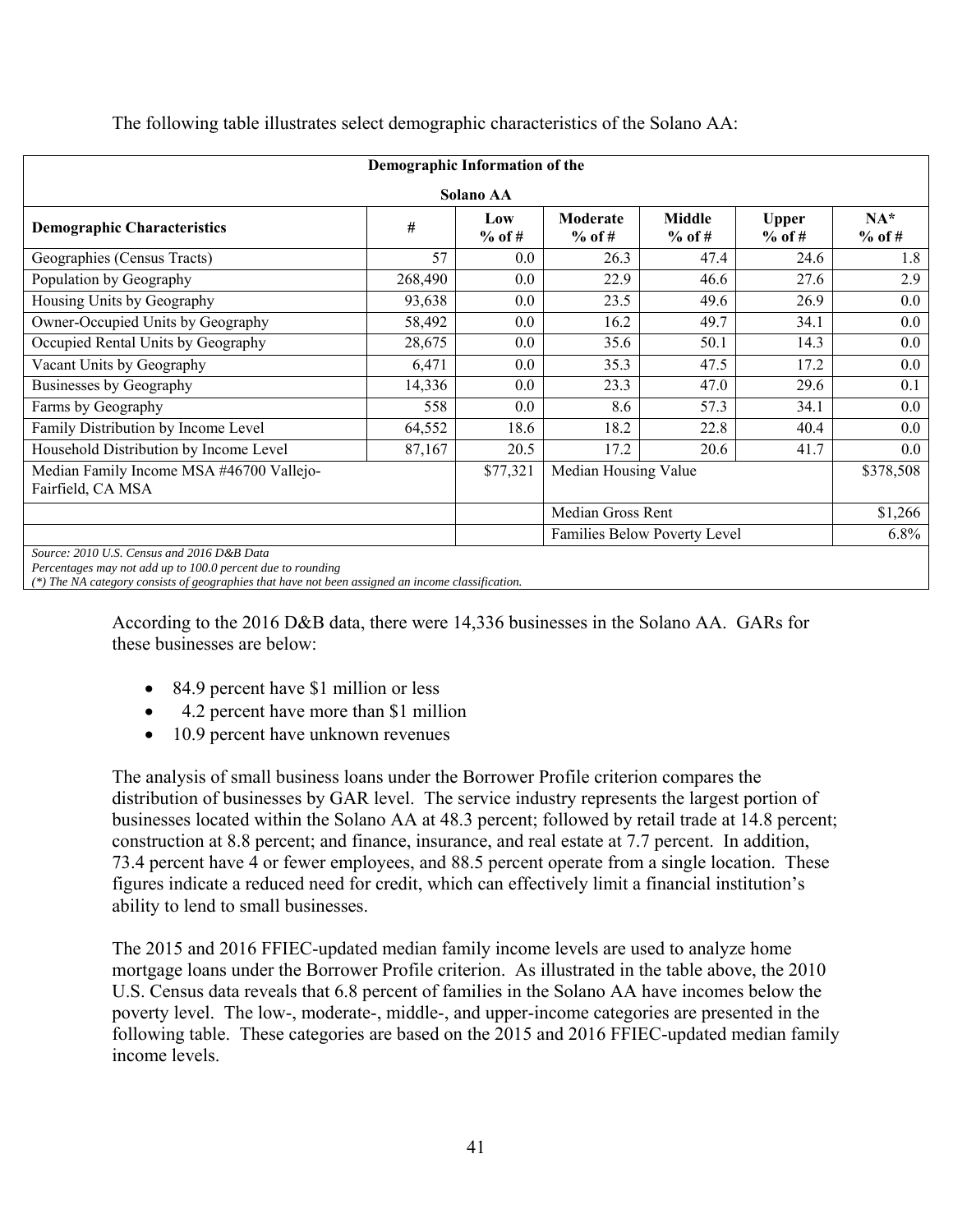| <b>Median Family Income Ranges</b> |                 |                                                        |                                       |                          |  |  |  |  |
|------------------------------------|-----------------|--------------------------------------------------------|---------------------------------------|--------------------------|--|--|--|--|
| <b>Median Family Incomes</b>       | Low<br>$< 50\%$ | Moderate<br>50\% to $\leq 80\%$                        | <b>Middle</b><br>80\% to $\leq 120\%$ | <b>Upper</b><br>$>120\%$ |  |  |  |  |
|                                    |                 | Vallejo-Fairfield, CA MSA Median Family Income (46700) |                                       |                          |  |  |  |  |
| 2015 (\$74,500)                    | $<$ \$37.250    | \$37,250 to $\le$ \$59,600                             | \$59,600 to $\leq$ \$89,400           | $\geq$ \$89,400          |  |  |  |  |
| 2016 (\$77,600)                    | $<$ \$38,800    | \$38,800 to $\leq$ \$62,080                            | \$62,080 to $\leq$ \$93,120           | $\geq$ \$93,120          |  |  |  |  |
| Source: FFIEC                      |                 |                                                        |                                       |                          |  |  |  |  |

There are 93,638 total housing units in the Solano AA. Of these, 62.5 percent are owneroccupied units, 30.6 percent are occupied rental units, and 6.9 percent are vacant units. The Geographic Distribution criterion compares home mortgage loans to the distribution of owneroccupied housing units. There are no owner-occupied housing units in the census tracts without income designations.

According to Moody's Analytics, published in December 2016, the Vallejo-Fairfield, California MSA has maintained a steady recovery and has added jobs in-line with fast-growing California. Home prices have risen at a healthy rate due to growing demand from San Francisco Bay Area commuters. The Travis Air Force Base has generated minimal growth; however, healthcare and related industries will continue to drive the recovery over the next several years. The top employers in the MSA are Travis Air Force Base, Kaiser Permanente, North Bay Health Care, and Six Flags Discovery Kingdom.

## **Designated Disaster Areas**

In February 2017, Solano County was designated as a disaster area by FEMA due to severe winter storms, flooding, and mudslides.

## **Distressed or Underserved Nonmetropolitan Middle-Income Geographies**

The Solano AA does not include any distressed or underserved nonmetropolitan middle-income geographies.

## **Competition**

The Solano AA is moderately competitive in the market for financial services. According to the June 30, 2016 FDIC Deposit Market Share data, 11 financial institutions operated 41 full-service branches within the Solano AA. Of these institutions, FNBD ranked  $3<sup>rd</sup>$  with a 12.9 percent deposit market share. The following table illustrates FNBD's small business, home mortgage, and deposit market share information in the Solano AA.

| <b>Small Business, Home Mortgage, and Deposit Market Share - Solano AA</b>              |                   |                    |                                      |                               |  |  |  |  |
|-----------------------------------------------------------------------------------------|-------------------|--------------------|--------------------------------------|-------------------------------|--|--|--|--|
| <b>2015 Small Business</b>                                                              |                   | 2015 Home Mortgage |                                      |                               |  |  |  |  |
| Rank $(H)$                                                                              | Market<br>Share % | Rank $(H)$         | <b>Market Share</b><br>$\frac{0}{0}$ | <b>Deposit Market Share %</b> |  |  |  |  |
| 11 of $63$                                                                              | 09                | 51 of 352          | 04                                   | 129                           |  |  |  |  |
| Source: 2015 Aggregate Small Business, and HMDA Data; June 30, 2016 Summary of Deposits |                   |                    |                                      |                               |  |  |  |  |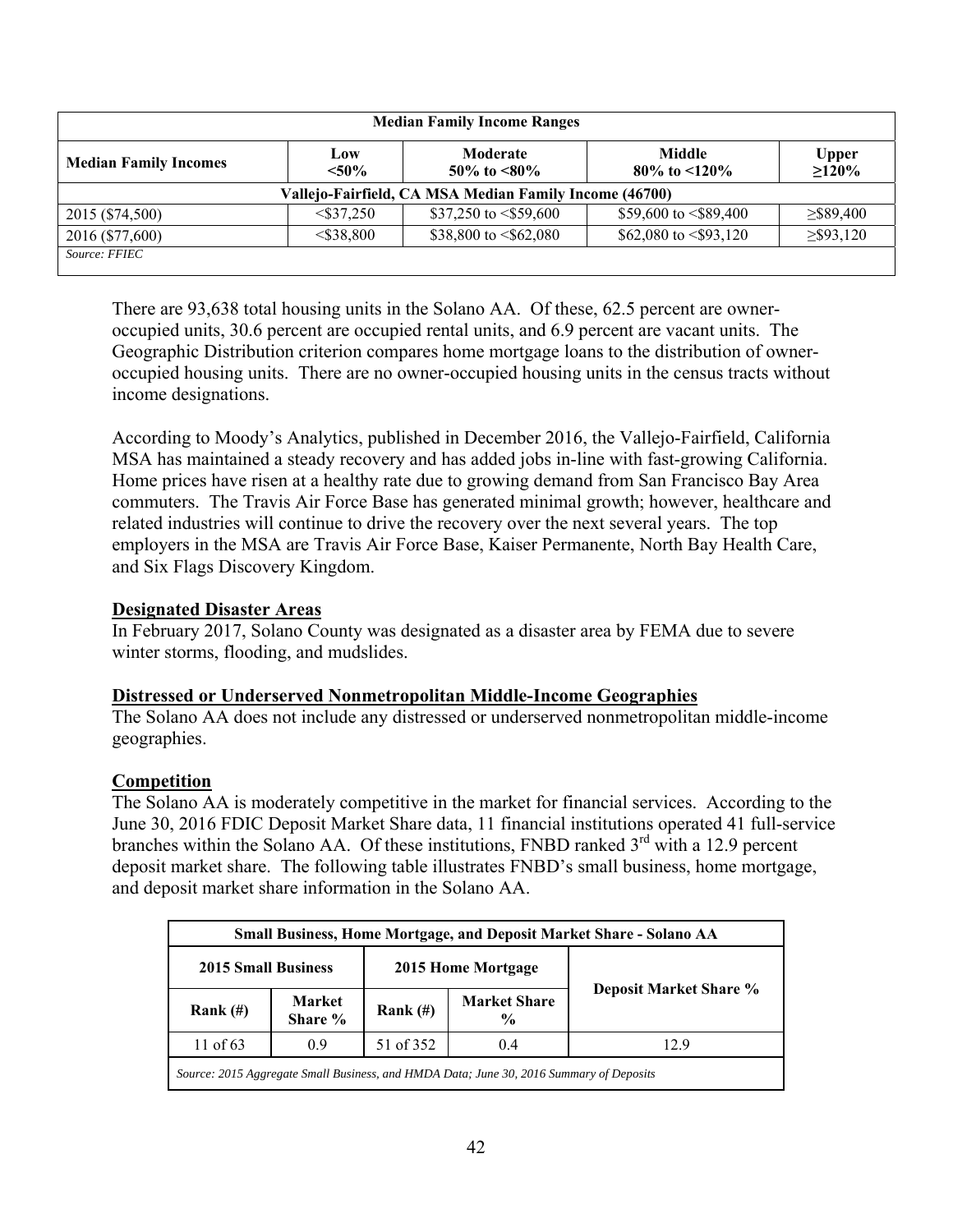As illustrated above, there is a moderate level of competition for small business loans in the Solano AA. Aggregate lending data shows that 63 institutions reported 6,148 small business loans in the Solano AA, indicating a moderate degree of competition for this product. The top lending institution, by small business loan market share, is a very large financial institution with a nationwide presence. This one institution originated 30.0 percent of the total number of small business loans originated within the Solano AA in 2015.

Home mortgage lending has a high degree of competition among banks, credit unions, and nondepository mortgage lenders in the Solano AA. In 2015, 352 lenders reported 10,318 home mortgage loans within the Solano AA. FNBD ranked  $51<sup>st</sup>$  out of this group of lenders, with a market share of 0.4 percent. No particular lender originated a significant percentage of home mortgage loans within the Solano AA.

### **Community Contact**

Examiners contacted a representative of an affordable housing organization in the Solano AA. The contact identified a significant need and opportunity for mortgage lending to low-income families and creation of low-cost housing units. The contact noted a particular need for affordable housing in the Solano AA. Overall, the contact indicated that financial institutions have been responsive to the community's credit needs but need to increase their efforts to fill the gap in affordable housing that now exists.

#### **Credit and Community Development Needs and Opportunities**

Considering information from the community contact, bank management, and demographic and economic data, examiners determined that affordable mortgage lending represents a primary credit need for the Solano AA. The large number of low-income workers in the area supports this conclusion. Opportunities exist for originating such lending, with programs that use state and local money like the First Time Home Buyer Program. Additionally, there are opportunities to contribute to charitable organizations in the area that support affordable housing initiatives. While banks in this area are loosening their credit requirements and getting more competitive, FHA loan amount restrictions have increased, which is making it harder on local borrowers. Overall, the contact stated that the local banks need to increase their efforts to provide the affordable housing needed in the Solano AA.

## **CONCLUSIONS ON PERFORMANCE CRITERIA IN THE SOLANO AA**

## **LENDING TEST**

FNBD's performance under the Lending Test in the Solano AA needs to improve. Poor small business lending performance in both the Borrower Profile and Geographic Distribution criterions support this rating. Further, poor home mortgage lending performance in the Geographic Distribution criterion supports this rating. Small business and home mortgage lending carry the same weight, as the bank originated a similar number of loans within the Solano AA during the review period. The bank originated few small farm loans within the AA; therefore, small farm loans were not analyzed or presented in the Solano AA.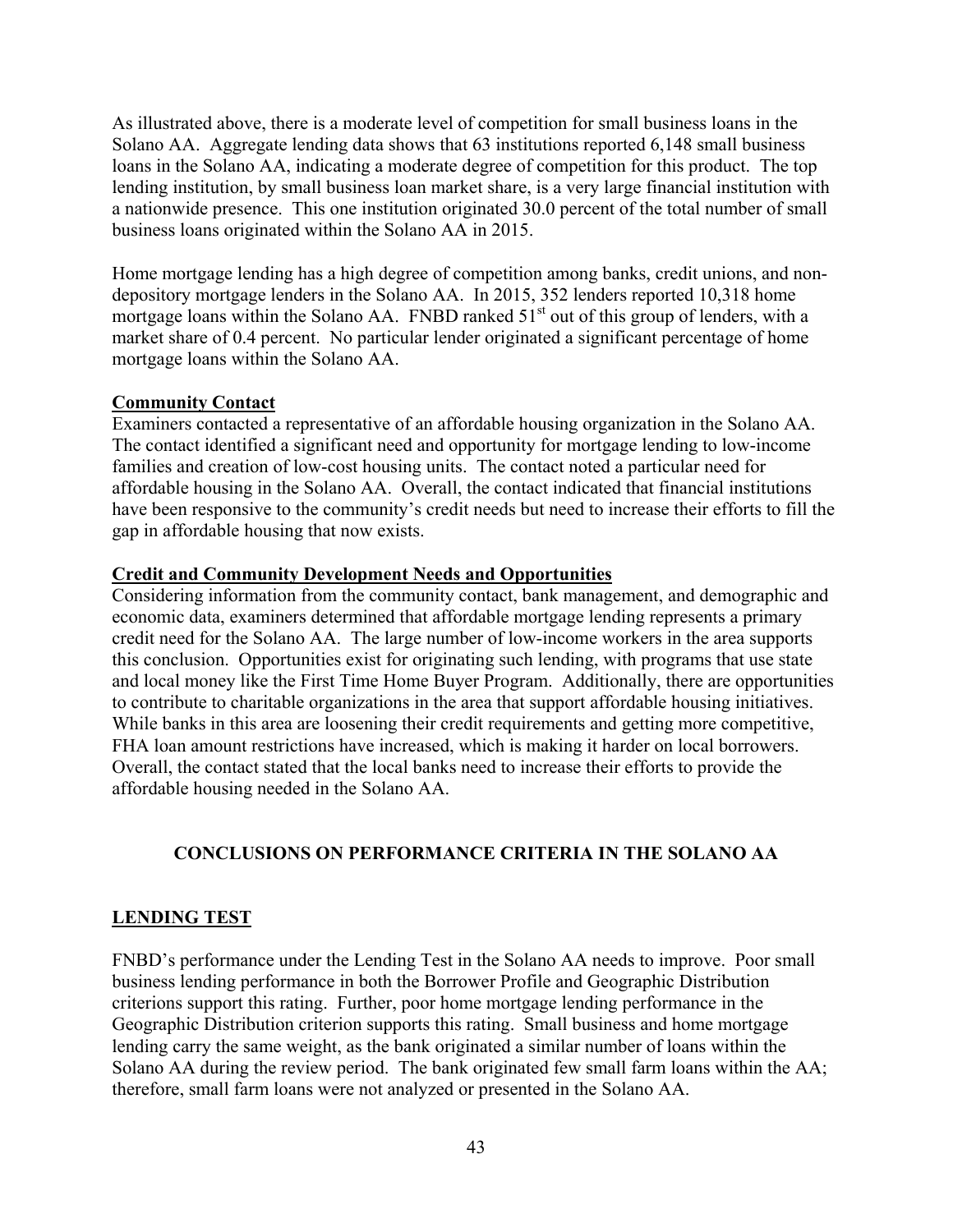## **Borrower Profile**

The distribution of borrowers reflects, given the demographics of the Solano AA, reasonable penetration among individuals of different income levels and businesses of different revenue sizes. The bank's performance in small business and home mortgage lending supports this conclusion.

#### *Small Business Loans*

The distribution of small business loan borrowers reflects, given the demographics of the Solano AA, poor penetration among businesses of different revenue sizes. For comparison purposes, aggregate lending data and the percentage of businesses reporting GARs of \$1 million or less is also illustrated in the table below. Examiners placed more weight on the comparison to aggregate lending data, as it is more reflective of the small business credit needs and lending opportunities in the Solano AA.

| Distribution of Small Business Loans by Gross Annual Revenue Category |                             |                                      |          |               |            |               |  |  |
|-----------------------------------------------------------------------|-----------------------------|--------------------------------------|----------|---------------|------------|---------------|--|--|
| <b>Solano AA</b>                                                      |                             |                                      |          |               |            |               |  |  |
| <b>Gross Revenue Level</b>                                            | $%$ of<br><b>Businesses</b> | Aggregate<br>Performance<br>$%$ of # | #        | $\frac{0}{0}$ | $$$ (000s) | $\frac{0}{0}$ |  |  |
| $\leq$ \$1,000,000                                                    |                             |                                      |          |               |            |               |  |  |
| 2015                                                                  | 79.6                        | 54.4                                 | 16       | 29.6          | 2,802      | 16.2          |  |  |
| 2016                                                                  | 84.8                        | $- -$                                | 21       | 43.8          | 7,451      | 37.2          |  |  |
| >1,000,000                                                            |                             |                                      |          |               |            |               |  |  |
| 2015                                                                  | 3.7                         | $- -$                                | 38       | 70.4          | 14,514     | 83.8          |  |  |
| 2016                                                                  | 4.2                         | $- -$                                | 26       | 54.2          | 12,169     | 60.8          |  |  |
| Revenue Not Available                                                 |                             |                                      |          |               |            |               |  |  |
| 2015                                                                  | 16.6                        | --                                   | $\theta$ | 0.0           | $\theta$   | 0.0           |  |  |
| 2016                                                                  | 10.9                        | --                                   |          | 2.1           | 400        | 2.0           |  |  |
| <b>Totals</b>                                                         |                             |                                      |          |               |            |               |  |  |
| 2015                                                                  | 100.0                       | 100.0                                | 54       | 100.0         | 17,316     | 100.0         |  |  |
| 2016                                                                  | 100.0                       | --                                   | 48       | 100.0         | 20,020     | <b>100.0</b>  |  |  |

*Source: 2015 & 2016 D&B Data; 1/1/2015 - 12/31/2016 Bank Data; 2015 CRA Aggregate Data; "--" data not available. Percentages may not add up to 100.0 percent due to rounding* 

The above table illustrates that the bank's 2015 small business lending to businesses with GARs of \$1 million or less, at 29.6 percent, reflects poor performance as it was significantly exceeded by both the aggregate performance (54.4 percent) and the percentage of businesses reporting GARs of \$1 million or less (79.6 percent) within the Solano AA. In 2016, small business lending to businesses with GARs of \$1 million or less, at 43.8 percent, illustrates an improving trend in performance from 2015; however, it remained significantly below the percentage of businesses reporting GARs of \$1 million or less (84.8 percent).

Aggregate lending is the primary source of comparison for measuring the bank's performance. Similar to the Solano AA, the bank faces high competition in small business lending, as 63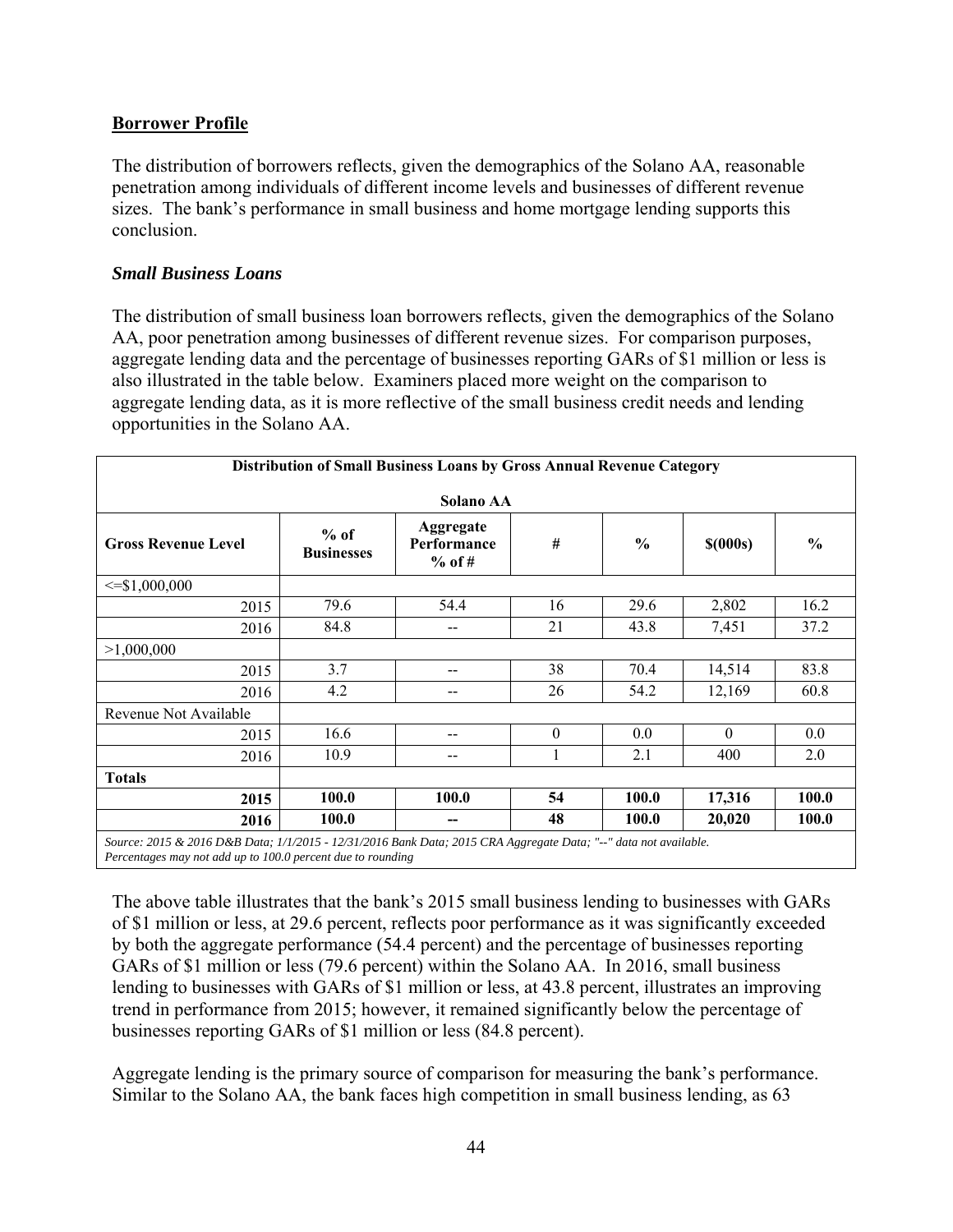institutions reported small business loan originations in 2015, and the top lender held a market share of 30.0 percent of such loans. It is worth noting that unlike this top lender, FNBD does not originate small business credit cards, and the average loan size of FNBD's small business loans are much larger than those of the credit card lender. Nonetheless, the distribution of small business borrowers reflects poor penetration among business customers of different sizes in the Solano AA.

## *Home Mortgage Loans*

The distribution of home mortgage borrowers reflects, given the demographics of the Solano AA, excellent penetration among individuals of different income levels. For comparison purposes, aggregate lending data and the distribution of families by income level is also illustrated in the table below. Examiners placed more weight on the comparison to aggregate lending data, as it is more reflective of home mortgage credit needs and lending opportunities in the Solano AA.

| Solano AA                    |               |                                      |                |               |            |               |  |  |  |
|------------------------------|---------------|--------------------------------------|----------------|---------------|------------|---------------|--|--|--|
| <b>Borrower Income Level</b> | % of Families | Aggregate<br>Performance<br>$%$ of # | $\#$           | $\frac{0}{0}$ | $$$ (000s) | $\frac{0}{0}$ |  |  |  |
| Low                          |               |                                      |                |               |            |               |  |  |  |
| 2015                         | 18.6          | 2.4                                  | $\mathbf{1}$   | 2.3           | 70         | 0.5           |  |  |  |
| 2016                         | 18.6          | --                                   | 8              | 13.3          | 945        | 5.8           |  |  |  |
| Moderate                     |               |                                      |                |               |            |               |  |  |  |
| 2015                         | 18.2          | 11.4                                 | $\overline{3}$ | 7.0           | 523        | 3.8           |  |  |  |
| 2016                         | 18.2          | --                                   | 13             | 21.7          | 2,513      | 15.4          |  |  |  |
| Middle                       |               |                                      |                |               |            |               |  |  |  |
| 2015                         | 22.8          | 21.6                                 | 10             | 23.3          | 2,554      | 18.4          |  |  |  |
| 2016                         | 22.8          | $-$                                  | 12             | 20.0          | 3,232      | 19.8          |  |  |  |
| Upper                        |               |                                      |                |               |            |               |  |  |  |
| 2015                         | 40.4          | 38.9                                 | 25             | 58.1          | 9,594      | 69.2          |  |  |  |
| 2016                         | 40.4          | $-$                                  | 25             | 41.7          | 9,266      | 56.8          |  |  |  |
| Not Available                |               |                                      |                |               |            |               |  |  |  |
| 2015                         | 0.0           | 25.7                                 | $\overline{4}$ | 9.3           | 1,131      | 8.2           |  |  |  |
| 2016                         | 0.0           | --                                   | $\overline{2}$ | 3.3           | 365        | 2.2           |  |  |  |
| <b>Totals</b>                |               |                                      |                |               |            |               |  |  |  |
| 2015                         | 100.0         | 100.0                                | 43             | 100.0         | 13,872     | 100.0         |  |  |  |
| 2016                         | 100.0         | --                                   | 60             | 100.0         | 16,321     | 100.0         |  |  |  |

*Percentages may not add up to 100.0 percent due to rounding* 

The above table illustrates that the bank's 2015 home mortgage lending among low-income borrowers is reasonable, at 2.3 percent, as it is comparable to the aggregate lending data of 2.4 percent. A low-income family in the AA, with an income of \$37,250, would not likely qualify for a mortgage under conventional underwriting standards, especially considering the median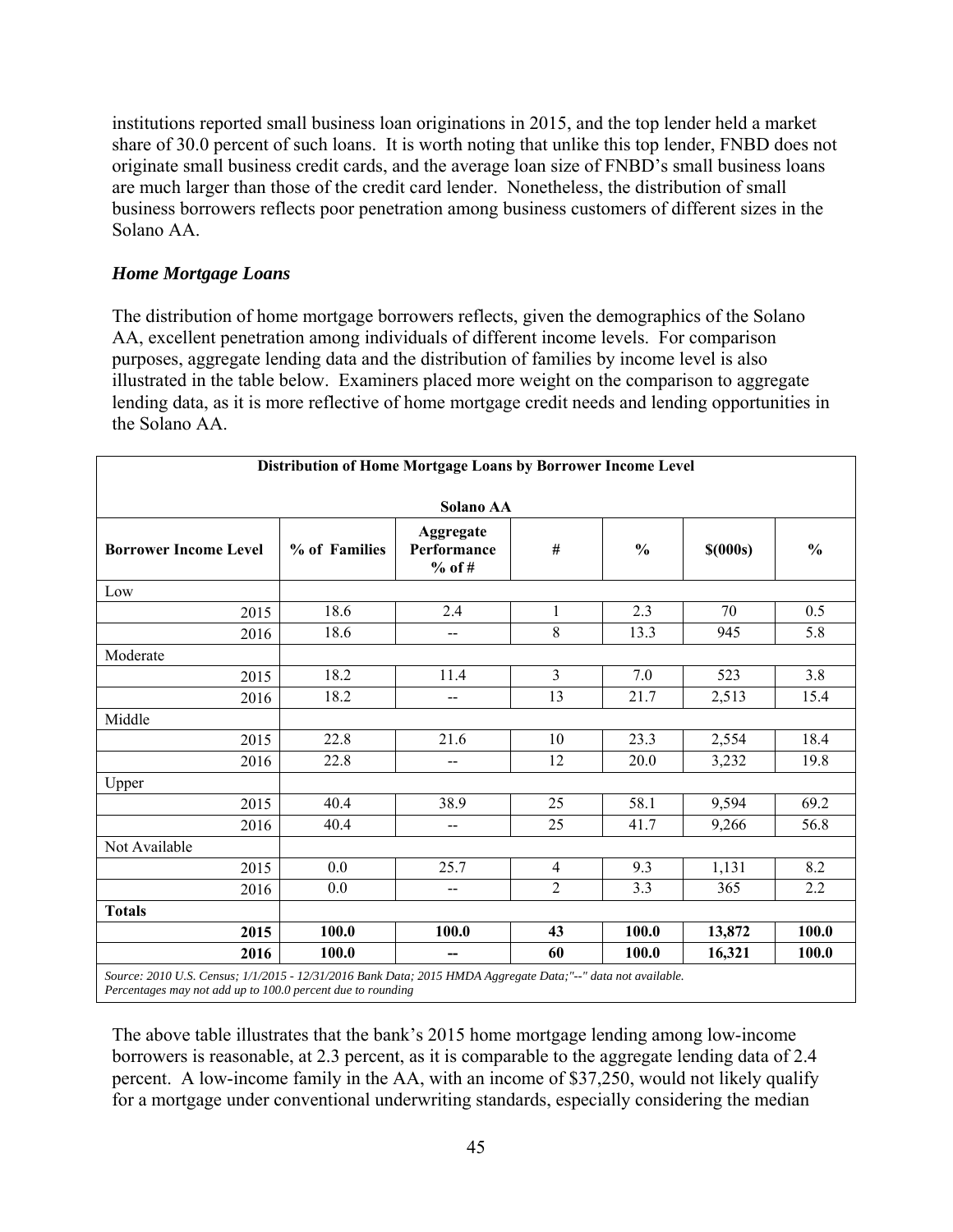housing value of \$378,508. Therefore, the demand and opportunity for lending to low-income families is relatively limited. This helps explain the difference between bank performance of lending to low-income borrowers and the 18.6 percent of families in the low-income level. In 2016, the bank's performance significantly increased to 13.3 percent and is considered excellent performance; however, remained slightly below the percentage of low-income families in the Solano AA (18.6 percent).

The table illustrates that the bank's 2015 home mortgage lending among moderate-income borrowers is poor, at 7.0 percent, as it is below the aggregate lending data of 11.4 percent. However, in 2016, the bank's performance significantly improved to 21.7 percent and even exceeded the percentage of moderate-income families (18.2 percent). The bank's performance in lending to moderate-income borrowers is excellent in 2016.

Overall, the distribution of home mortgage lending among low- and moderate-income borrowers is excellent, considering the demographics of the Solano AA.

### **Geographic Distribution**

The geographic distribution of loans reflects poor dispersion throughout the Solano AA. The bank's performance in small business and home mortgage lending supports this conclusion.

### *Small Business Loans*

The geographic distribution of small business loans reflects poor dispersion throughout the Solano AA. For comparison purposes, the following table shows the aggregate lending data and the percentage of businesses by census tract category. Examiners placed more weight on the comparison to aggregate lending data, as it is more reflective of the small business credit needs and lending opportunities in the Solano AA.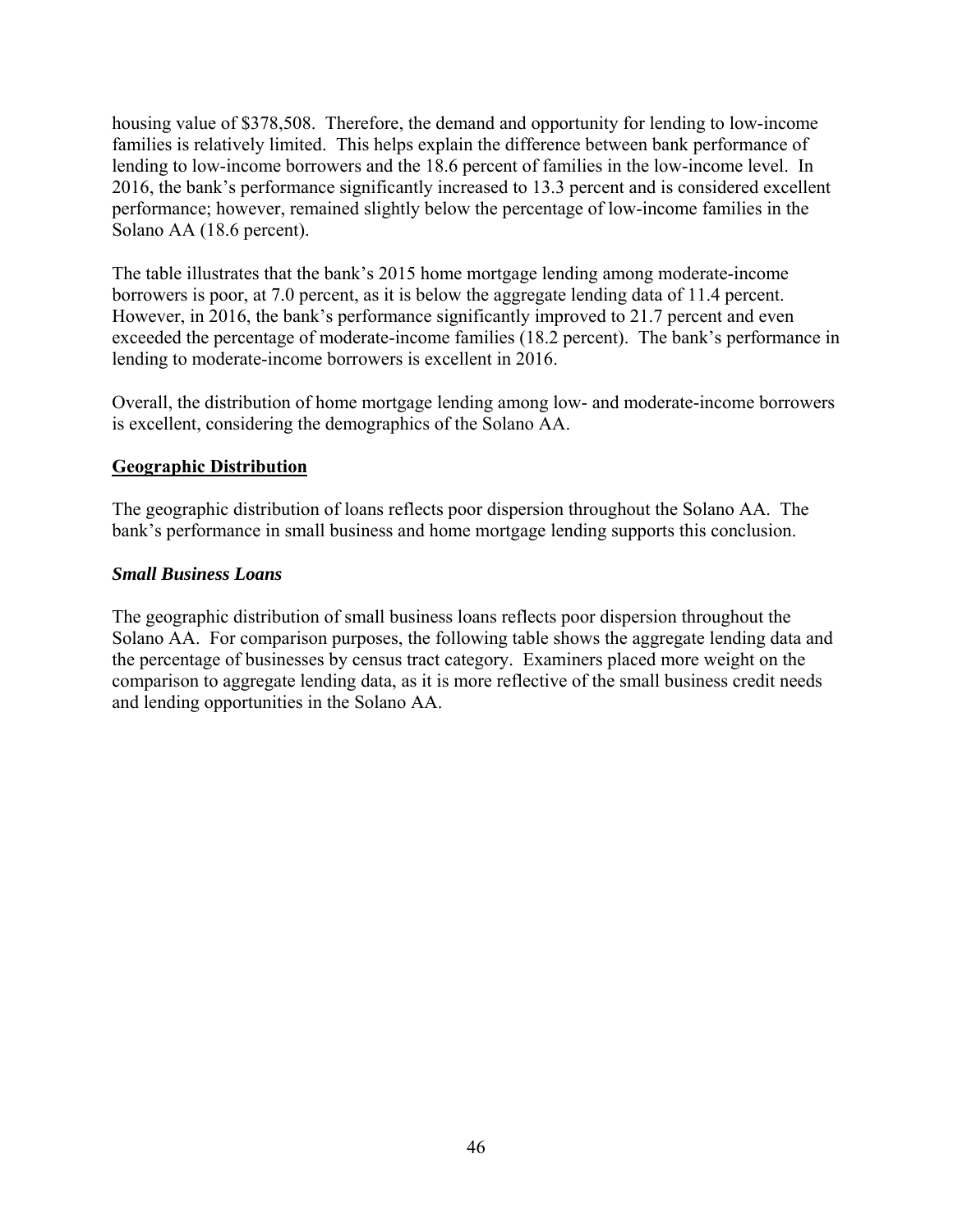|                                                                                                                  |                             | <b>Geographic Distribution of Small Business Loans</b> |                  |               |                  |               |  |  |  |
|------------------------------------------------------------------------------------------------------------------|-----------------------------|--------------------------------------------------------|------------------|---------------|------------------|---------------|--|--|--|
| Solano AA                                                                                                        |                             |                                                        |                  |               |                  |               |  |  |  |
| <b>Tract Income Level</b>                                                                                        | $%$ of<br><b>Businesses</b> | Aggregate<br>Performance<br>$%$ of #                   | #                | $\frac{0}{0}$ | $$$ (000s)       | $\frac{0}{0}$ |  |  |  |
| Moderate                                                                                                         |                             |                                                        |                  |               |                  |               |  |  |  |
| 2015                                                                                                             | 23.0                        | 18.1                                                   | 5                | 9.3           | 1,945            | 11.2          |  |  |  |
| 2016                                                                                                             | 23.3                        | --                                                     | 5                | 10.4          | 2,240            | 11.2          |  |  |  |
| Middle                                                                                                           |                             |                                                        |                  |               |                  |               |  |  |  |
| 2015                                                                                                             | 47.2                        | 47.4                                                   | 38               | 70.4          | 11,955           | 69.0          |  |  |  |
| 2016                                                                                                             | 47.0                        | --                                                     | 40               | 83.3          | 16,894           | 84.4          |  |  |  |
| Upper                                                                                                            |                             |                                                        |                  |               |                  |               |  |  |  |
| 2015                                                                                                             | 29.7                        | 34.5                                                   | 11               | 20.4          | 3,416            | 19.7          |  |  |  |
| 2016                                                                                                             | 29.6                        | --                                                     | 3                | 6.2           | 886              | 4.4           |  |  |  |
| Not Available                                                                                                    |                             |                                                        |                  |               |                  |               |  |  |  |
| 2015                                                                                                             | 0.1                         | 0.0                                                    | $\mathbf{0}$     | 0.0           | $\boldsymbol{0}$ | 0.0           |  |  |  |
| 2016                                                                                                             | 0.1                         | --                                                     | $\boldsymbol{0}$ | 0.0           | $\boldsymbol{0}$ | 0.0           |  |  |  |
| <b>Totals</b>                                                                                                    |                             |                                                        |                  |               |                  |               |  |  |  |
| 2015                                                                                                             | 100.0                       | 100.0                                                  | 54               | 100.0         | 17,316           | 100.0         |  |  |  |
| 2016                                                                                                             | 100.0                       | --                                                     | 48               | 100.0         | 20,020           | 100.0         |  |  |  |
| Source: 2015 & 2016 D&B Data; 1/1/2015 - 12/31/2016 Bank Data; 2015 CRA Aggregate Data, "--" data not available. |                             |                                                        |                  |               |                  |               |  |  |  |

*Percentages may not add up to 100.0 percent due to rounding* 

The Solano AA has no low-income census tracts. The above table illustrates that the bank's 2015 small business lending performance within moderate-income census tracts is poor, at 9.3 percent, as it is exceeded by both the aggregate performance (18.1 percent), and the percentages of businesses within moderate-income census tracts (23.0 percent). The bank's ratio of small business loans within moderate-income census tracts increased slightly to 10.4 percent in 2016; however, was also exceeded by the percentage of businesses located within moderate-income census tracts (23.3 percent).

Aggregate lending is the primary source of comparison for measuring the bank's performance. The bank faces moderate competition in small business lending, as 63 institutions reported small business loan originations in 2015, and the top lender held a market share of 30.0 percent of such loans. The top lender is a large credit card lender, and skewed the results of the other financial institutions reporting data within the Solano AA. It is also worth noting that only 15 of the 57 census tracts in the Solano AA are moderate-income census tracts, limiting the opportunity for engagement with businesses in those areas. Nonetheless, the distribution of small business borrowers reflects poor penetration among business customers of different sizes in the Solano AA.

## *Home Mortgage Loans*

The geographic distribution of home mortgage loans reflects poor dispersion throughout the Solano AA. For comparison purposes, aggregate lending data and the distribution of owneroccupied housing units by census tract income level is also illustrated in the table below.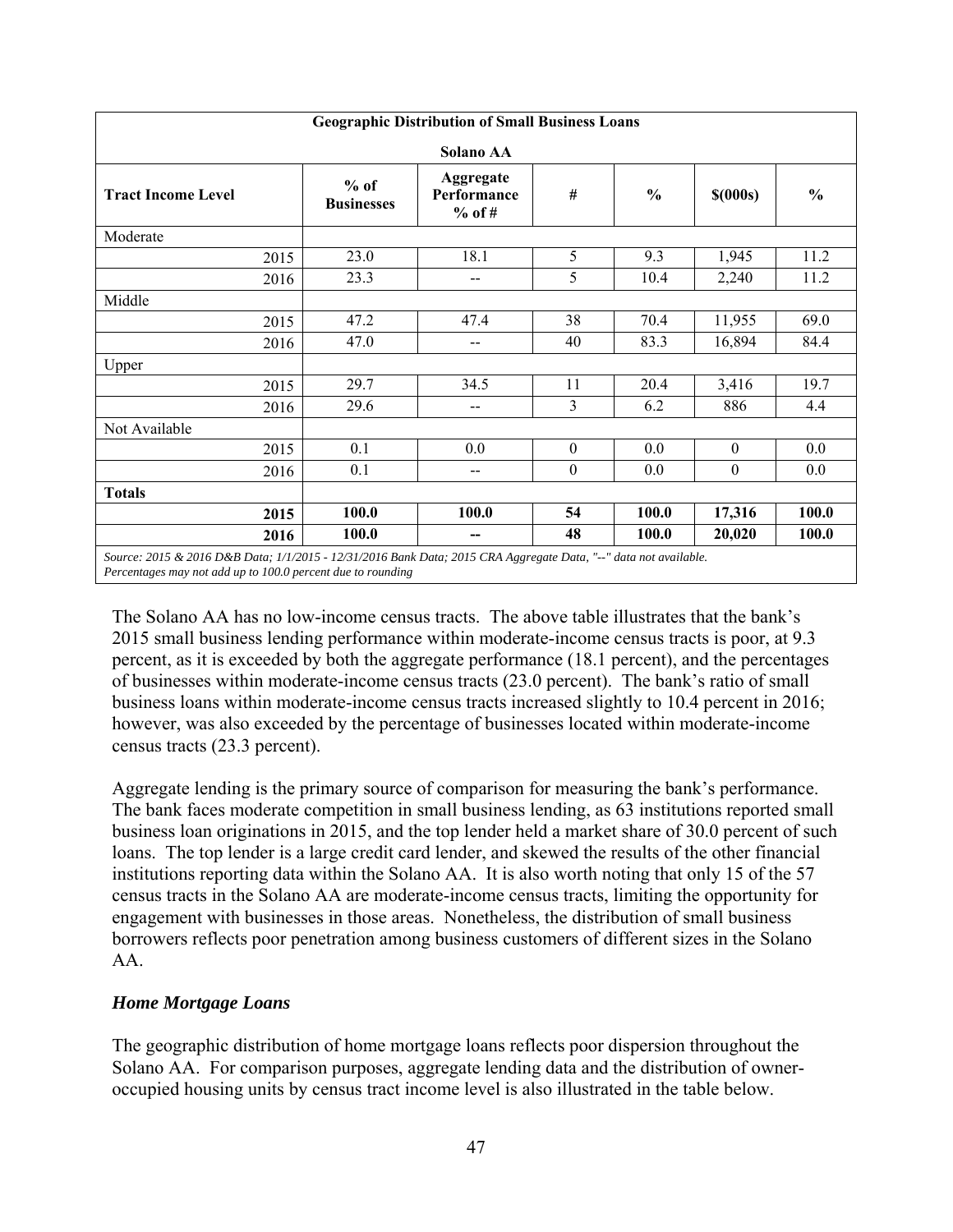|                           |                                                 | <b>Geographic Distribution of Home Mortgage Loans</b> |                  |               |                  |               |
|---------------------------|-------------------------------------------------|-------------------------------------------------------|------------------|---------------|------------------|---------------|
|                           |                                                 | Solano AA                                             |                  |               |                  |               |
| <b>Tract Income Level</b> | % of Owner-<br>Occupied<br><b>Housing Units</b> | Aggregate<br>Performance<br>$%$ of #                  | #                | $\frac{0}{0}$ | $$$ (000s)       | $\frac{0}{0}$ |
|                           |                                                 |                                                       |                  |               |                  |               |
|                           |                                                 |                                                       |                  |               |                  |               |
| Moderate                  |                                                 |                                                       |                  |               |                  |               |
| 2015                      | 16.2                                            | 12.5                                                  | $\overline{2}$   | 4.7           | 187              | 1.3           |
| 2016                      | 16.2                                            | $-$                                                   | 5                | 8.3           | 853              | 5.2           |
| Middle                    |                                                 |                                                       |                  |               |                  |               |
| 2015                      | 49.7                                            | 47.7                                                  | 21               | 48.8          | 5,918            | 42.7          |
| 2016                      | 49.7                                            | --                                                    | 37               | 61.7          | 8,784            | 53.8          |
| Upper                     |                                                 |                                                       |                  |               |                  |               |
| 2015                      | 34.1                                            | 39.8                                                  | 20               | 46.5          | 7,767            | 56.0          |
| 2016                      | 34.1                                            | --                                                    | 18               | 30.0          | 6,684            | 41.0          |
| Not Available             |                                                 |                                                       |                  |               |                  |               |
| 2015                      | 0.0                                             | 0.0                                                   | $\boldsymbol{0}$ | 0.0           | $\boldsymbol{0}$ | 0.0           |
| 2016                      | 0.0                                             | $-$                                                   | $\boldsymbol{0}$ | 0.0           | $\boldsymbol{0}$ | 0.0           |
| <b>Totals</b>             |                                                 |                                                       |                  |               |                  |               |
| 2015                      | 100.0                                           | 100.0                                                 | 43               | 100.0         | 13,872           | 100.0         |
| 2016                      | 100.0                                           | --                                                    | 60               | 100.0         | 16,321           | 100.0         |

Examiners placed more weight on the comparison to aggregate lending data, as it is more reflective of home mortgage credit needs and lending opportunities in the Solano AA.

*Source: 2010 U.S. Census; 1/1/2015 - 12/31/2016 Bank Data; 2015 HMDA Aggregate Data; "--" data not available. Percentages may not add up to 100.0 percent due to rounding* 

The Solano AA has no low-income census tracts. The table above illustrates that the bank's 2015 home mortgage lending within moderate-income census tracts is poor, at 4.7 percent, as it was exceeded by both the aggregate performance (12.5 percent), and the percentage of owneroccupied housing units within moderate-income census tracts (16.2 percent). The bank's ratio of home mortgage loans within moderate-income census tracts increased slightly in 2016, to 8.3 percent, which remained below the percentage of owner-occupied housing units within moderate-income census tracts (16.2 percent).

The competition for home mortgage loans within the Solano AA is high, as 352 different institutions originated home mortgage loans within the area. The bank hired additional mortgage lenders for each of the branches beginning in 2016, which will help improve the distribution of loans within a larger, more dispersed area; however, the bank's performance in 2015 and 2016 reflects poor penetration overall.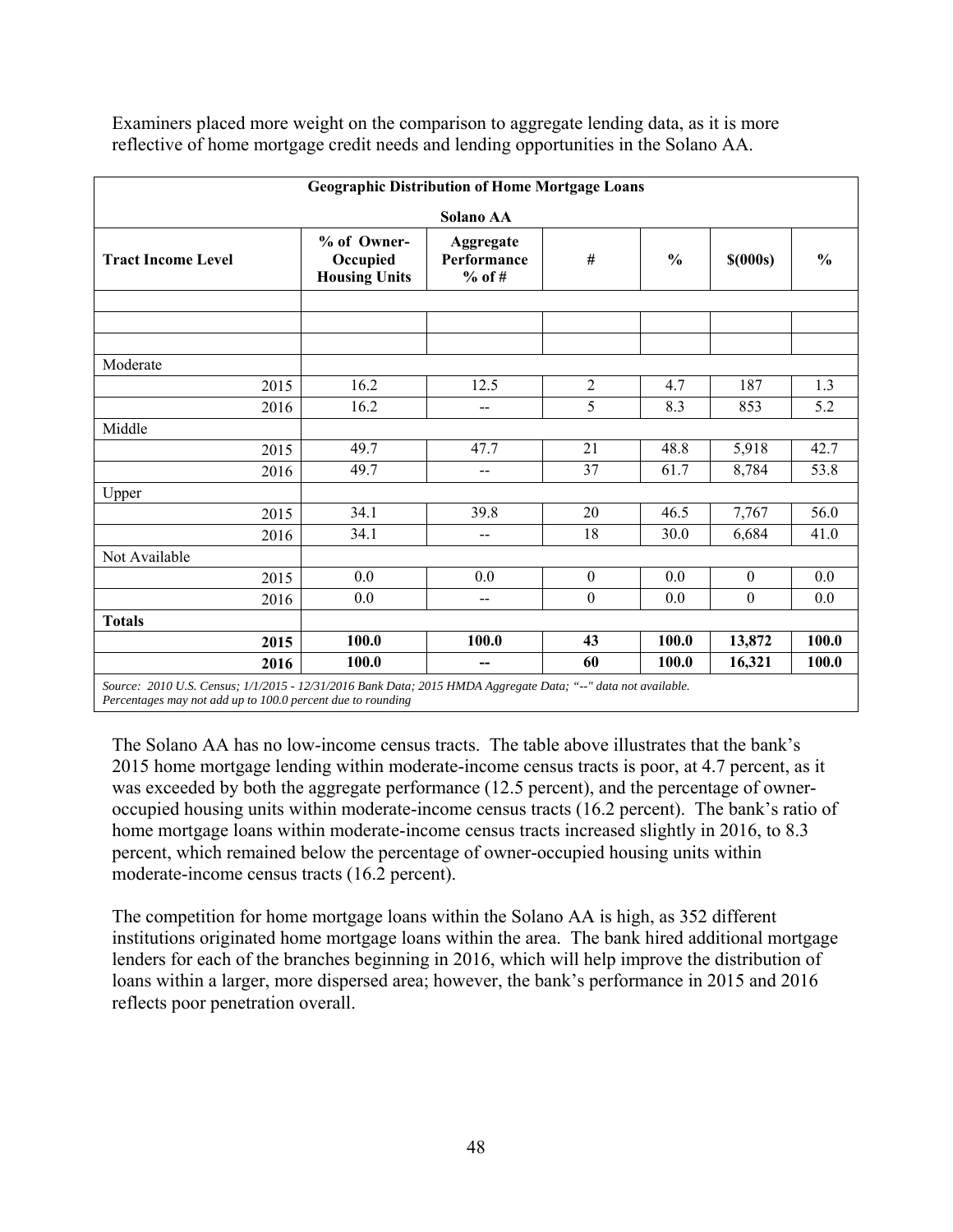## **Response to Complaints**

The bank has not received any CRA-related complaints since the previous evaluation; therefore, this criterion did not affect the Lending Test rating.

## **COMMUNITY DEVELOPMENT TEST**

FNBD's community development performance demonstrates adequate responsiveness to community development needs in its Solano AA through community development loans, qualified investments, and community development services. Examiners considered the institution's capacity and the need and availability of such opportunities.

## **Community Development Loans**

FNBD originated 13 community development loans totaling approximately \$19.6 million within the Solano AA, during the evaluation period. This level of activity represents 13.6 percent of the total community development loans made. The total also represents approximately 1.9 percent of average total assets and 3.3 percent of average total loans since the previous CRA Evaluation. Of the 13 community development loans, 6 totaling \$16.1 million were used for revitalization/stabilization efforts in the Solano AA. Another 2, totaling \$1.9 million, of the community development loans were used to provide affordable housing within the AA. These loans demonstrate the bank's responsiveness to the community development needs identified by the community contacts.

Below are notable examples of the bank's community development loans in the Solano AA:

- In 2015, the bank made a \$1.3 million loan to revitalize/stabilize an area in the AA by bringing in jobs for underserved and distressed tract employees. It was estimated that 28 full-time jobs were created for this area.
- In 2016, the bank made a \$200,000 loan to a non-profit organization that provides lowincome housing within the Solano AA.

## **Qualified Investments**

FNBD does not hold any qualified investments in the Solano AA. The bank has made 54 donations totaling \$73,231 for qualified community development purposes in the Solano AA. A majority of the donations, 53 totaling \$70,287 benefited community services efforts in the Solano AA.

## **Community Development Services**

During the evaluation period, bank employees provided 24 instances of financial expertise or technical assistance for a total of 405 hours, to organizations serving the Solano AA.

Below are notable examples of the bank's community development services in the Solano AA: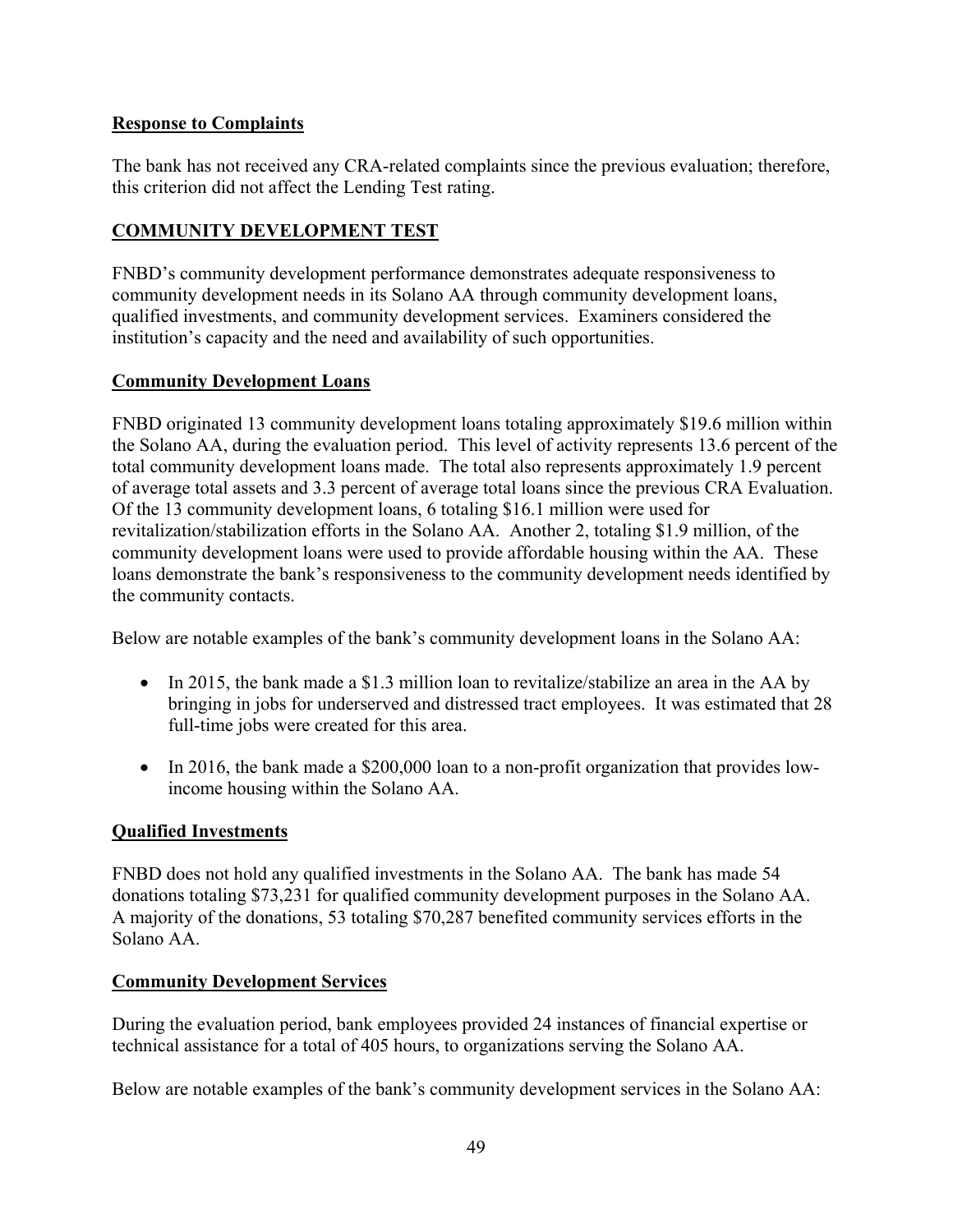- An employee serves as a vice president of an economic development organization for Vacaville. This individual lends their financial expertise to this organization to help meet its mission, and promote business development in the moderate-income census tracts of Vacaville, California.
- An employee serves as the chairman of the board for a non-profit organization that provides shelter for the homeless in the Solano AA. This individual lends their financial expertise to the organization.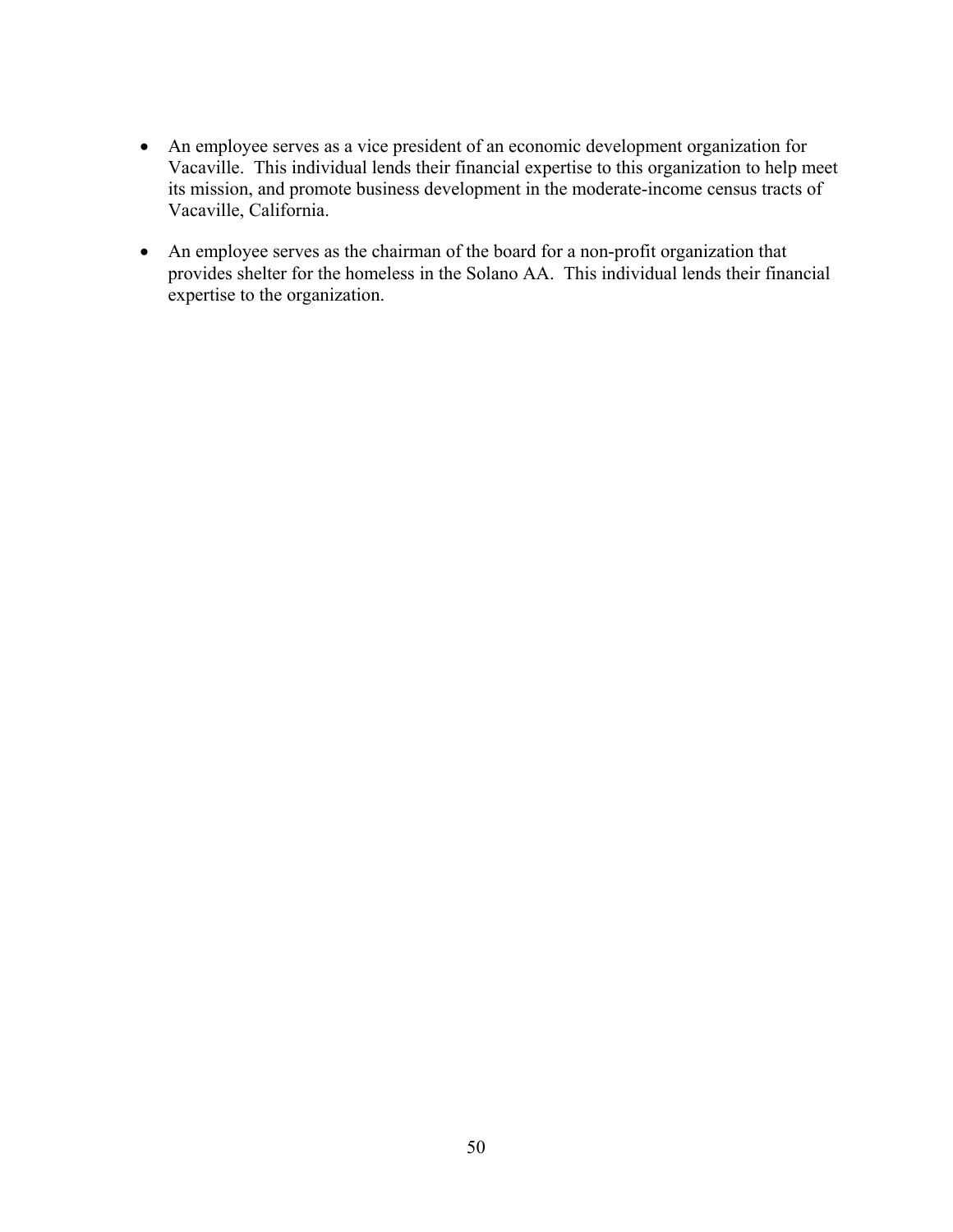## **GLOSSARY**

**Aggregate Lending:** The number of loans originated and purchased by all reporting lenders in specified income categories as a percentage of the aggregate number of loans originated and purchased by all reporting lenders in the metropolitan area/assessment area.

**Area Median Income:** The median family income for the MSA, if a person or geography is located in an MSA; or the statewide nonmetropolitan median family income, if a person or geography is located outside an MSA*.* 

**Assessment Area:** A geographic area delineated by the bank under the requirements of the Community Reinvestment Act.

**Census Tract:** A small, relatively permanent statistical subdivision of a county or equivalent entity. The primary purpose of census tracts is to provide a stable set of geographic units for the presentation of statistical data. Census tracts generally have a population size between 1,200 and 8,000 people, with an optimum size of 4,000 people. Census tract boundaries generally follow visible and identifiable features, but they may follow nonvisible legal boundaries in some instances. State and county boundaries always are census tract boundaries.

**Combined Statistical Area (CSA):** A combination of several adjacent metropolitan statistical areas or micropolitan statistical areas or a mix of the two, which are linked by economic ties.

**Community Development:** For loans, investments, and services to qualify as community development activities, their primary purpose must:

- (1) Support affordable housing for low- and moderate-income individuals;
- (2) Target community services toward low- and moderate-income individuals;
- (3) Promote economic development by financing small businesses or farms;
- (4) Provide activities that revitalize or stabilize low- and moderate-income geographies, designated disaster areas, or distressed or underserved nonmetropolitan middle-income geographies; or
- (5) Enable or facilitate projects or activities that address needs regarding foreclosed or abandoned residential properties in designated target areas.

**Community Development Corporation (CDC):** A CDC allows banks and holding companies to make equity type of investments in community development projects. Bank CDCs can develop innovative debt instruments or provide near-equity investments tailored to the development needs of the community. Bank CDCs are also tailored to their financial and marketing needs. A CDC may purchase, own, rehabilitate, construct, manage, and sell real property. Also, it may make equity or debt investments in development projects and in local businesses. The CDC activities are expected to directly benefit low- and moderate-income groups, and the investment dollars should not represent an undue risk on the banking organization.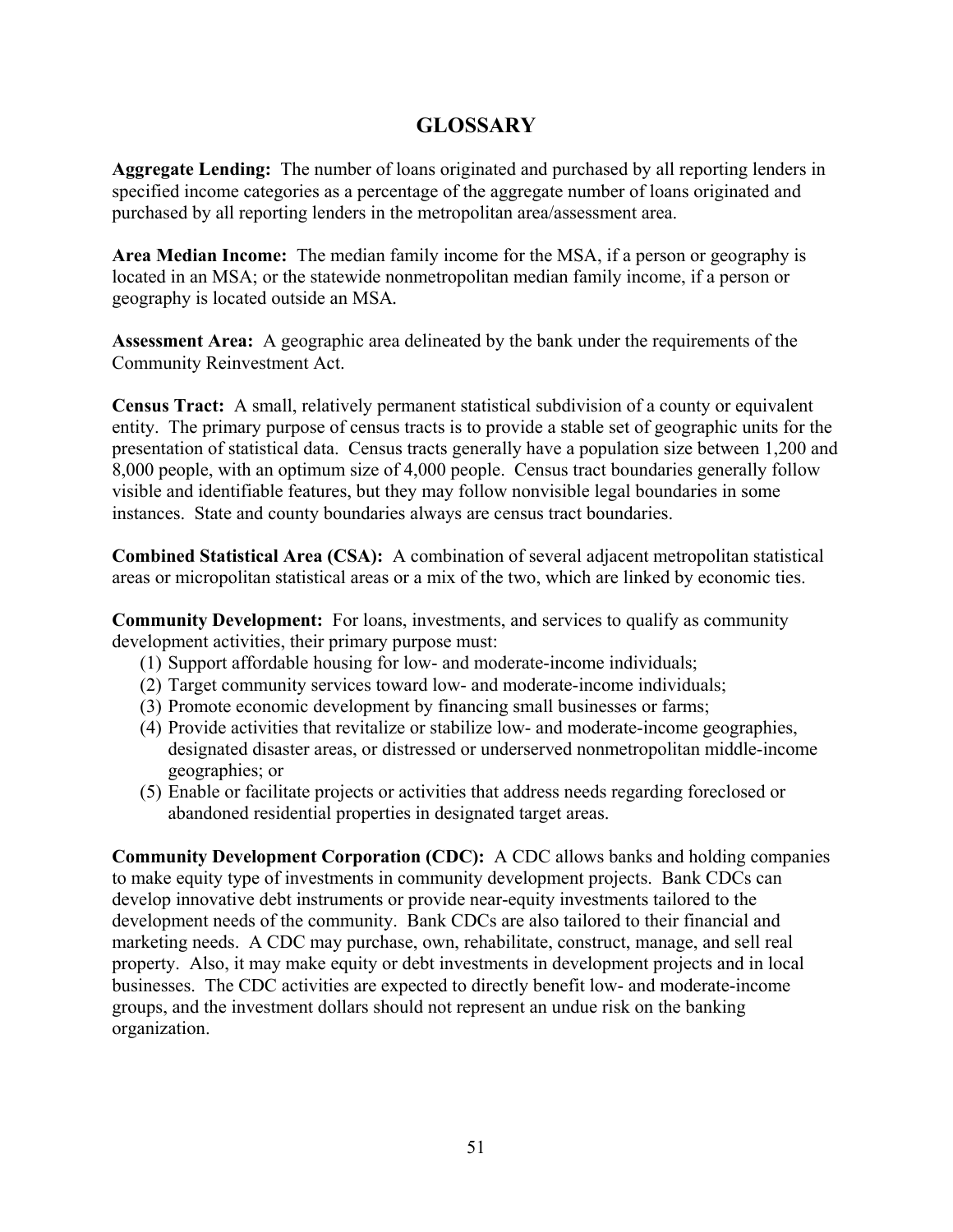**Community Development Financial Institutions (CDFIs):** CDFIs are private intermediaries (either for profit or nonprofit) with community development as their primary mission. A CDFI facilitates the flow of lending and investment capital into distressed communities and to individuals who have been unable to take advantage of the services offered by traditional financial institutions. Some basic types of CDFIs include community development banks, community development loan funds, community development credit unions, micro enterprise funds, and community development venture capital funds.

A certified CDFI must meet eligibility requirements. These requirements include the following:

- Having a primary mission of promoting community development;
- Serving an investment area or target population;
- Providing development services;
- Maintaining accountability to residents of its investment area or targeted population through representation on its governing board of directors, or by other means;
- Not constituting an agency or instrumentality of the United States, of any state or political subdivision of a state.

## **Community Development Loan:** A loan that

- (1) Has as its primary purpose community development; and
- (2) Except in the case of a wholesale or limited purpose bank:
	- (i) Has not been reported or collected by the bank or an affiliate for consideration in the bank's assessment area as a home mortgage, small business, small farm, or consumer loan, unless it is a multifamily dwelling loan (as described in Appendix A to Part 203 of this title); and
	- (ii) Benefits the bank's assessment area(s) or a broader statewide or regional area including the bank's assessment area(s).

## **Community Development Service:** A service that

- (1) Has as its primary purpose community development;
- (2) Is related to the provision of financial services; and
- (3) Has not been considered in the evaluation of the bank's retail banking services under §  $345.24(d)$ .

**Consumer Loan(s):** A loan(s) to one or more individuals for household, family, or other personal expenditures. A consumer loan does not include a home mortgage, small business, or small farm loan. This definition includes the following categories: motor vehicle loans, credit card loans, home equity loans, other secured consumer loans, and other unsecured consumer loans.

**Core Based Statistical Area (CBSA):** The county or counties or equivalent entities associated with at least one core (urbanized area or urban cluster) of at least 10,000 population, plus adjacent counties having a high degree of social and economic integration with the core as measured through commuting ties with the counties associated with the core. Metropolitan and Micropolitan Statistical Areas are the two categories of CBSAs.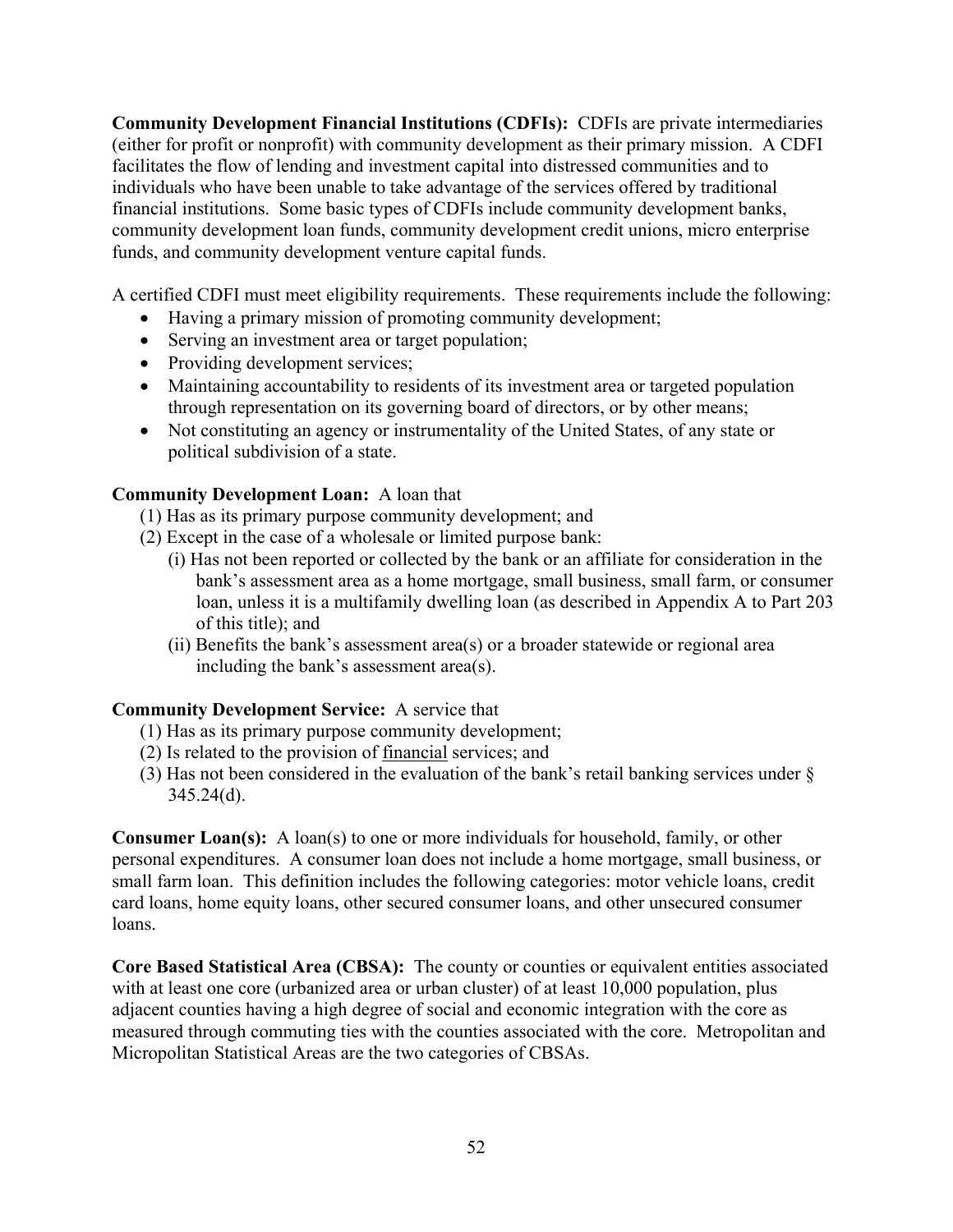**Distressed Middle-Income Nonmetropolitan Geographies**: A nonmetropolitan middleincome geography will be designated as distressed if it is in a county that meets one or more of the following triggers:

- (1) An unemployment rate of at least 1.5 times the national average;
- (2) A poverty rate of 20 percent or more; or
- (3) A population loss of 10 percent or more between the previous and most recent decennial census or a net migration loss of 5 percent or more over the 5-year period preceding the most recent census.

**Family:** Includes a householder and one or more other persons living in the same household who are related to the householder by birth, marriage, or adoption. The number of family households always equals the number of families; however, a family household may also include non-relatives living with the family. Families are classified by type as either a married-couple family or other family. Other family is further classified into "male householder" (a family with a male householder and no wife present) or "female householder" (a family with a female householder and no husband present).

**Family Income:** Includes the income of all members of a family that are age 15 and older.

**FFIEC-Estimated Income Data:** The Federal Financial Institutions Examination Council (FFIEC) issues annual estimates which update median family income from the metropolitan and nonmetropolitan areas. The FFIEC uses American Community Survey data and factors in information from other sources to arrive at an annual estimate that more closely reflects current economic conditions.

**Full-Scope Review:** A full-scope review is accomplished when examiners complete all applicable interagency examination procedures for an assessment area. Performance under applicable tests is analyzed considering performance context, quantitative factors (for example, geographic distribution, borrower profile, and total number and dollar amount of investments), and qualitative factors (for example, innovativeness, complexity, and responsiveness).

**Geography:** A census tract delineated by the United States Bureau of the Census in the most recent decennial census.

**Home Mortgage Disclosure Act (HMDA):** The statute that requires certain mortgage lenders that do business or have banking offices in a metropolitan statistical area to file annual summary reports of their mortgage lending activity. The reports include such data as the race, gender, and the income of applicants; the amount of loan requested; and the disposition of the application (approved, denied, and withdrawn).

**Home Mortgage Disclosure Loan Application Register (HMDA LAR):** The HMDA LARs record all applications received for residential purchase, refinance, home improvement, and temporary-to-permanent construction loans.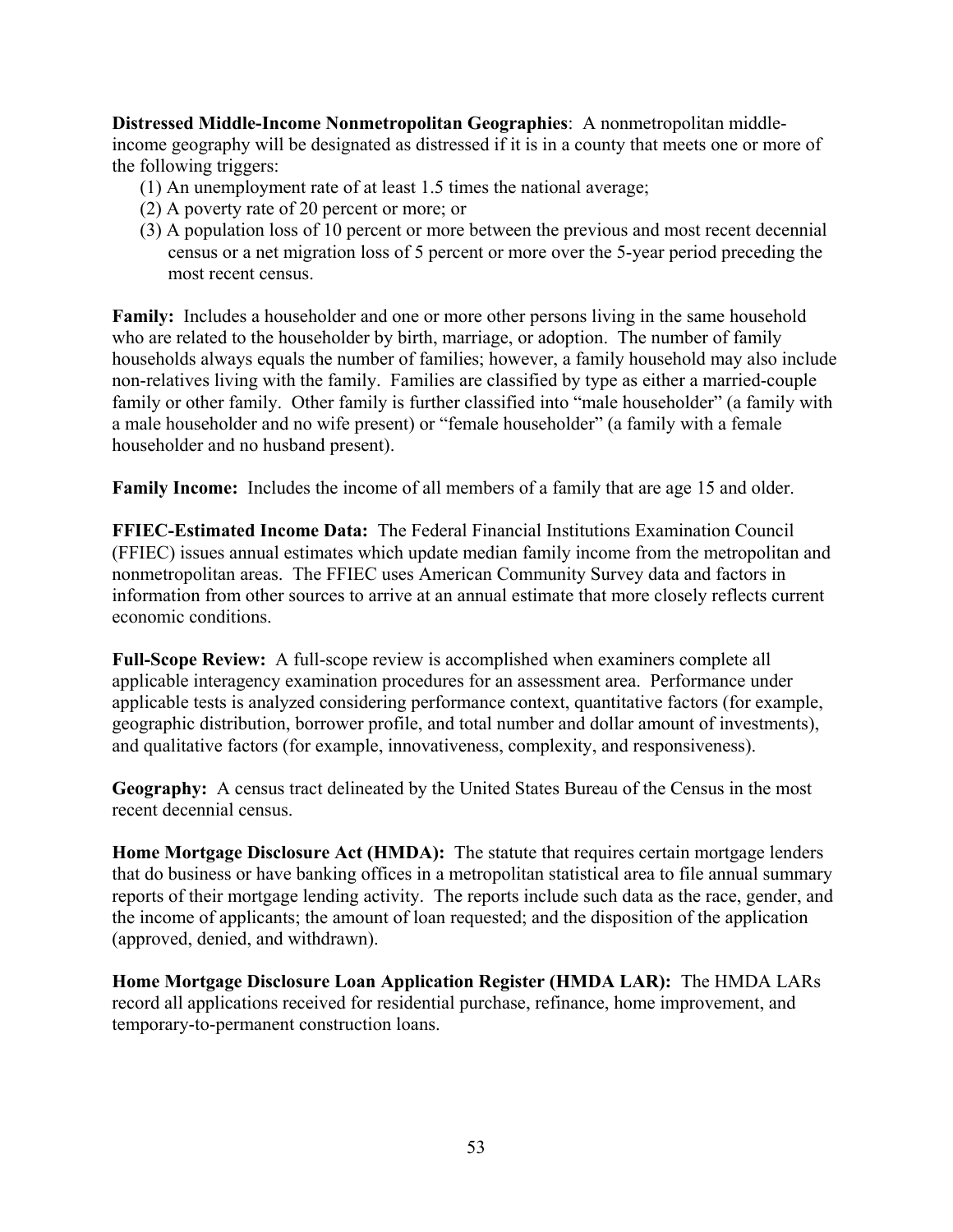**Home Mortgage Loans:** Includes home purchase and home improvement loans as defined in the HMDA regulation. This definition also includes multi-family (five or more families) dwelling loans, loans to purchase manufactured homes, and refinancings of home improvement and home purchase loans.

**Household:** Includes all persons occupying a housing unit. Persons not living in households are classified as living in group quarters. In 100 percent tabulations, the count of households always equals the count of occupied housing units.

**Household Income:** Includes the income of the householder and all other persons that are age 15 and older in the household, whether related to the householder or not. Because many households are only one person, median household income is usually less than median family income.

**Housing Unit:** Includes a house, an apartment, a mobile home, a group of rooms, or a single room that is occupied as separate living quarters.

**Limited-Scope Review:** A limited scope review is accomplished when examiners do not complete all applicable interagency examination procedures for an assessment area. Performance under applicable tests is often analyzed using only quantitative factors (for example, geographic distribution, borrower profile, total number and dollar amount of investments, and branch distribution).

**Low-Income:** Individual income that is less than 50 percent of the area median income, or a median family income that is less than 50 percent in the case of a geography.

**Low Income Housing Tax Credit:** The Low-Income Housing Tax Credit Program is a housing program contained within the Internal Revenue Code of 1986, as amended. It is administered by the U.S. Department of the Treasury and the Internal Revenue Service. The U.S. Treasury Department distributes low-income housing tax credits to housing credit agencies through the Internal Revenue Service. The housing agencies allocate tax credits on a competitive basis.

Developers who acquire, rehabilitate, or construct low-income rental housing may keep their tax credits. Or, they may sell them to corporations or investor groups, who, as owners of these properties, will be able to reduce their own federal tax payments. The credit can be claimed annually for ten consecutive years. For a project to be eligible, the developer must set aside a specific percentage of units for occupancy by low-income residents. The set-aside requirement remains throughout the compliance period, usually 30 years.

**Market Share:** The number of loans originated and purchased by the institution as a percentage of the aggregate number of loans originated and purchased by all reporting lenders in the metropolitan area/assessment area.

**Median Income:** The median income divides the income distribution into two equal parts, one having incomes above the median and other having incomes below the median.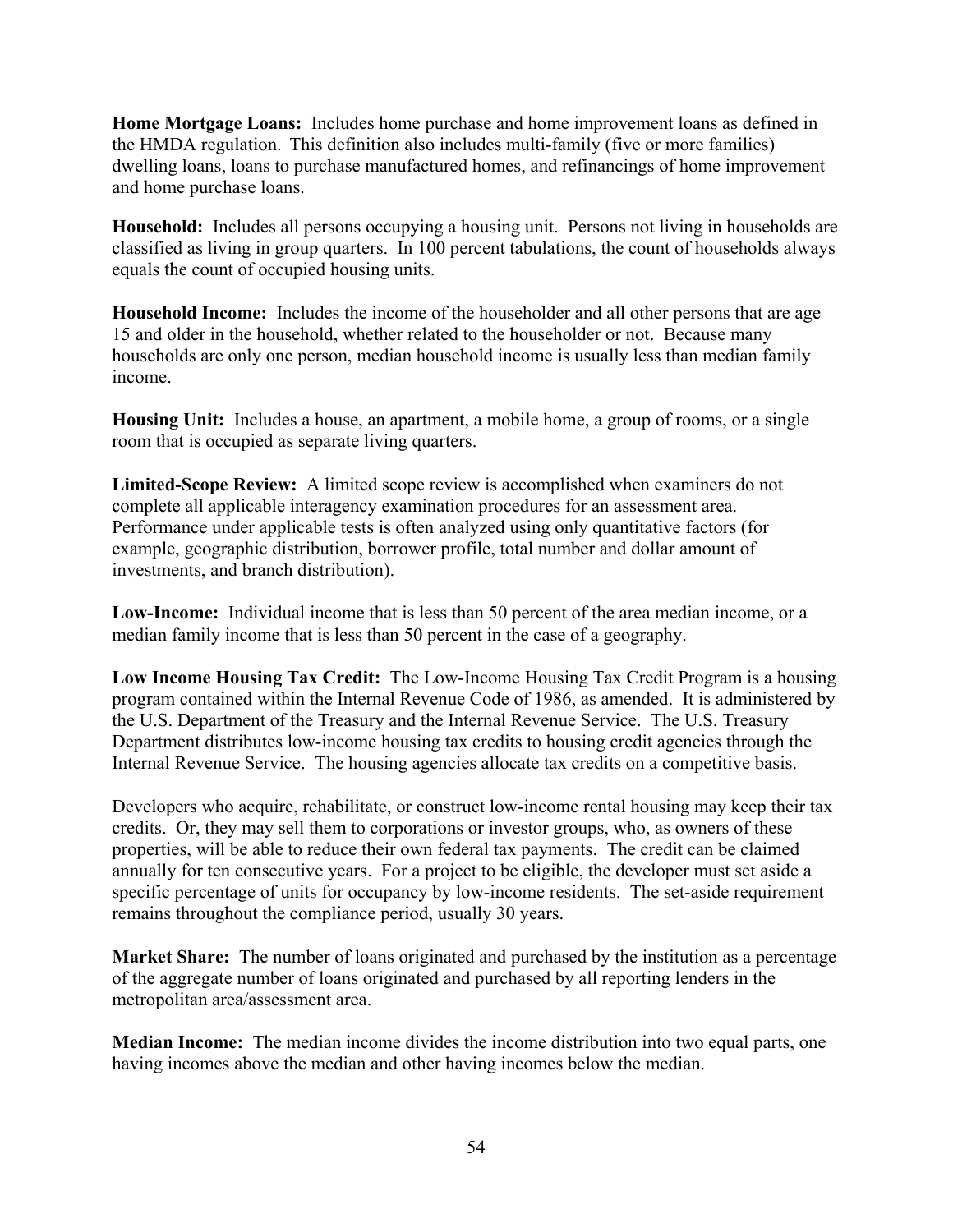**Metropolitan Division (MD):** A county or group of counties within a CBSA that contain(s) an urbanized area with a population of at least 2.5 million. A MD is one or more main/secondary counties representing an employment center or centers, plus adjacent counties associated with the main/secondary county or counties through commuting ties.

**Metropolitan Statistical Area (MSA):** CBSA associated with at least one urbanized area having a population of at least 50,000. The MSA comprises the central county or counties or equivalent entities containing the core, plus adjacent outlying counties having a high degree of social and economic integration with the central county or counties as measured through commuting.

**Micropolitan Statistical Area:** CBSA associated with at least one urbanized area having a population of at least 10,000, but less than 50,000.

**Middle-Income:** Individual income that is at least 80 percent and less than 120 percent of the area median income, or a median family income that is at least 80 and less than 120 percent in the case of a geography.

**Moderate-Income:** Individual income that is at least 50 percent and less than 80 percent of the area median income, or a median family income that is at least 50 and less than 80 percent in the case of a geography.

**Multi-family:** Refers to a residential structure that contains five or more units.

**Nonmetropolitan Area:** All areas outside of metropolitan areas. The definition of nonmetropolitan area is not consistent with the definition of rural areas. Urban and rural classifications cut across the other hierarchies. For example, there is generally urban and rural territory within metropolitan and nonmetropolitan areas.

**Owner-Occupied Units:** Includes units occupied by the owner or co-owner, even if the unit has not been fully paid for or is mortgaged.

**Qualified Investment:** A lawful investment, deposit, membership share, or grant that has as its primary purpose community development.

**Rated Area:** A rated area is a state or multistate metropolitan area. For an institution with domestic branches in only one state, the institution's CRA rating would be the state rating. If an institution maintains domestic branches in more than one state, the institution will receive a rating for each state in which those branches are located. If an institution maintains domestic branches in two or more states within a multistate metropolitan area, the institution will receive a rating for the multistate metropolitan area.

**Rural Area:** Territories, populations, and housing units that are not classified as urban.